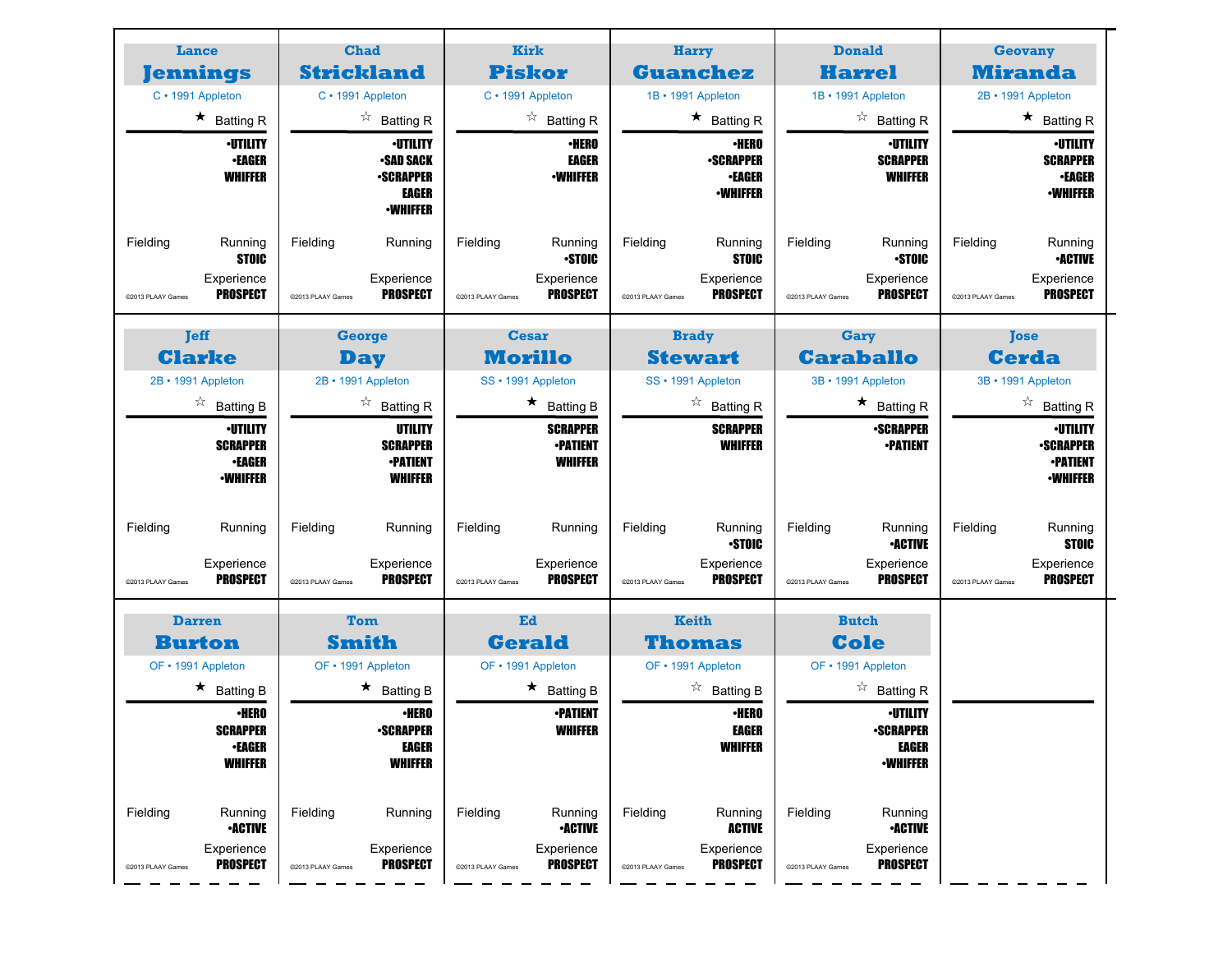|                                            |                                                                                 |                                  |                                                                                 |                                           | <b>Shayne</b>                                                                   | <b>Herb</b>                                       |                                                                                 | <b>Wade</b>                               |                                                                                 | <b>Andres</b>                                 |                                                                                 |
|--------------------------------------------|---------------------------------------------------------------------------------|----------------------------------|---------------------------------------------------------------------------------|-------------------------------------------|---------------------------------------------------------------------------------|---------------------------------------------------|---------------------------------------------------------------------------------|-------------------------------------------|---------------------------------------------------------------------------------|-----------------------------------------------|---------------------------------------------------------------------------------|
|                                            |                                                                                 |                                  |                                                                                 |                                           | <b>Rea</b>                                                                      | <b>Milton</b>                                     |                                                                                 | <b>Fyock</b>                              |                                                                                 | <b>Berumen</b>                                |                                                                                 |
|                                            |                                                                                 |                                  |                                                                                 |                                           | SP · 1991 Appleton                                                              | SP · 1991 Appleton                                |                                                                                 | SP · 1991 Appleton                        |                                                                                 | SP · 1991 Appleton                            |                                                                                 |
|                                            |                                                                                 |                                  |                                                                                 | Pitching R $\star$ Batting R              |                                                                                 | Pitching R $\star$ Batting R                      |                                                                                 | Pitching R $\star$ Batting R              |                                                                                 | Pitching R $\star$ Batting R                  |                                                                                 |
|                                            |                                                                                 |                                  |                                                                                 | <b>WORKMAN</b><br><b>FLASH</b>            | <b>SAD SACK</b><br>UTILITY<br><b>SCRAPPER</b><br>EAGER<br><b>WHIFFER</b>        | <b>STRUGGLER</b><br><b>WORKMAN</b><br><b>WILD</b> | <b>SAD SACK</b><br>UTILITY<br><b>SCRAPPER</b><br><b>EAGER</b><br><b>WHIFFER</b> | <b>WORKMAN</b><br><b>CONTROL</b>          | <b>SAD SACK</b><br>UTILITY<br><b>SCRAPPER</b><br>EAGER<br><b>WHIFFER</b>        | <b>STAR-</b><br><b>FLASH</b>                  | SAD SACK<br>UTILITY<br><b>SCRAPPER</b><br><b>EAGER</b><br><b>WHIFFER</b>        |
|                                            |                                                                                 |                                  |                                                                                 | Fielding<br>IRON                          | Running<br><b>STOIC</b><br>Experience                                           | Fielding                                          | Running<br><b>STOIC</b><br>Experience                                           | Fielding                                  | Running<br><b>STOIC</b><br>Experience                                           | Fielding<br>IRON                              | Running<br><b>STOIC</b><br>Experience                                           |
|                                            |                                                                                 |                                  |                                                                                 | @2013 PLAAY Games                         | <b>PROSPECT</b>                                                                 | @2013 PLAAY Games                                 | <b>PROSPECT</b>                                                                 | @2013 PLAAY Games                         | <b>PROSPECT</b>                                                                 | @2013 PLAAY Games                             | <b>PROSPECT</b>                                                                 |
|                                            | <b>Bubba</b>                                                                    |                                  | <b>Dave</b>                                                                     |                                           | <b>Jim</b>                                                                      | <b>Francisco</b>                                  |                                                                                 | <b>Gabriel</b>                            |                                                                                 | <b>Dario</b>                                  |                                                                                 |
|                                            | <b>Dunn</b>                                                                     |                                  | <b>Hierholzer</b>                                                               |                                           | <b>Chrisman</b>                                                                 | <b>Baez</b>                                       |                                                                                 |                                           | <b>Pineda</b>                                                                   | <b>Perez</b>                                  |                                                                                 |
|                                            | SP · 1991 Appleton                                                              |                                  | CL · 1991 Appleton                                                              |                                           | RP · 1991 Appleton                                                              | RP · 1991 Appleton                                |                                                                                 |                                           | RP · 1991 Appleton                                                              | RP · 1991 Appleton                            |                                                                                 |
|                                            | Pitching R $\star$ Batting R                                                    |                                  | Pitching R $\overrightarrow{x}$ Batting R                                       |                                           | Pitching R $\overrightarrow{x}$ Batting R                                       | Pitching L $\overrightarrow{x}$ Batting L         |                                                                                 | Pitching R $\overrightarrow{x}$ Batting R |                                                                                 | Pitching R $\overrightarrow{x}$ Batting R     |                                                                                 |
| <b>STAR</b><br><b>FLASH</b><br><b>WILD</b> | <b>SAD SACK</b><br><b>UTILITY</b><br><b>SCRAPPER</b><br>EAGER<br><b>WHIFFER</b> | FLASH                            | <b>SAD SACK</b><br>UTILITY<br><b>SCRAPPER</b><br><b>EAGER</b><br><b>WHIFFER</b> | ACE.<br><b>FLASH</b>                      | <b>SAD SACK</b><br><b>UTILITY</b><br><b>SCRAPPER</b><br>EAGER<br><b>WHIFFER</b> | <b>STAR</b><br><b>FLASH</b>                       | <b>SAD SACK</b><br>UTILITY<br><b>SCRAPPER</b><br><b>EAGER</b><br><b>WHIFFER</b> | <b>WORKMAN</b><br><b>FLASH</b>            | <b>SAD SACK</b><br>UTILITY<br><b>SCRAPPER</b><br><b>EAGER</b><br><b>WHIFFER</b> | <b>STAR</b><br><b>FLASH</b><br><b>CONTROL</b> | <b>SAD SACK</b><br>UTILITY<br><b>SCRAPPER</b><br><b>EAGER</b><br><b>WHIFFER</b> |
| Fielding<br>@2013 PLAAY Games              | Running<br><b>STOIC</b><br>Experience<br><b>PROSPECT</b>                        | Fielding<br>@2013 PLAAY Games    | Running<br><b>STOIC</b><br>Experience<br><b>PROSPECT</b>                        | Fielding<br>@2013 PLAAY Games             | Running<br><b>STOIC</b><br>Experience<br><b>PROSPECT</b>                        | Fielding<br>@2013 PLAAY Games                     | Running<br><b>STOIC</b><br>Experience<br>PROSPECT                               | Fielding<br>@2013 PLAAY Games             | Running<br><b>STOIC</b><br>Experience<br><b>PROSPECT</b>                        | Fielding<br>@2013 PLAAY Games                 | Running<br><b>STOIC</b><br>Experience<br><b>PROSPECT</b>                        |
|                                            |                                                                                 |                                  | <b>Chris</b>                                                                    |                                           | <b>Damon</b>                                                                    | <b>Brian</b>                                      |                                                                                 |                                           |                                                                                 |                                               |                                                                                 |
|                                            | <b>Jason</b><br><b>Bryans</b>                                                   |                                  | <b>Medrick</b>                                                                  |                                           | <b>Pollard</b>                                                                  | <b>Ahern</b>                                      |                                                                                 |                                           |                                                                                 |                                               |                                                                                 |
|                                            | RP • 1991 Appleton                                                              |                                  | RP · 1991 Appleton                                                              |                                           | RP • 1991 Appleton                                                              | RP · 1991 Appleton                                |                                                                                 |                                           |                                                                                 |                                               |                                                                                 |
|                                            | Pitching R $\overrightarrow{x}$ Batting R                                       |                                  | Pitching L $\overrightarrow{x}$ Batting R                                       | Pitching R $\overrightarrow{A}$ Batting B |                                                                                 | Pitching R $\overrightarrow{x}$ Batting R         |                                                                                 |                                           |                                                                                 |                                               |                                                                                 |
| WORKMAN<br><b>FLASH</b>                    | <b>SAD SACK</b><br>UTILITY                                                      | <b>STRUGGLER</b><br><b>FLASH</b> | <b>SAD SACK</b><br>UTILITY                                                      | ACE-<br><b>FLASH</b><br>WILD              | <b>SAD SACK</b><br>UTILITY<br><b>SCRAPPER</b>                                   | <b>WORKMAN</b>                                    | <b>SAD SACK</b><br>UTILITY<br><b>SCRAPPER</b>                                   |                                           |                                                                                 |                                               |                                                                                 |
|                                            | <b>SCRAPPER</b><br>EAGER<br><b>WHIFFER</b>                                      | <b>WILD</b>                      | <b>SCRAPPER</b><br>EAGER<br><b>WHIFFER</b>                                      |                                           | EAGER<br><b>WHIFFER</b>                                                         |                                                   | EAGER<br><b>WHIFFER</b>                                                         |                                           |                                                                                 |                                               |                                                                                 |
| <b>WILD</b><br>Fielding                    | Running<br><b>STOIC</b>                                                         | Fielding                         | Running<br><b>STOIC</b>                                                         | Fielding                                  | Running<br><b>STOIC</b>                                                         | Fielding                                          | Running<br><b>STOIC</b>                                                         |                                           |                                                                                 |                                               |                                                                                 |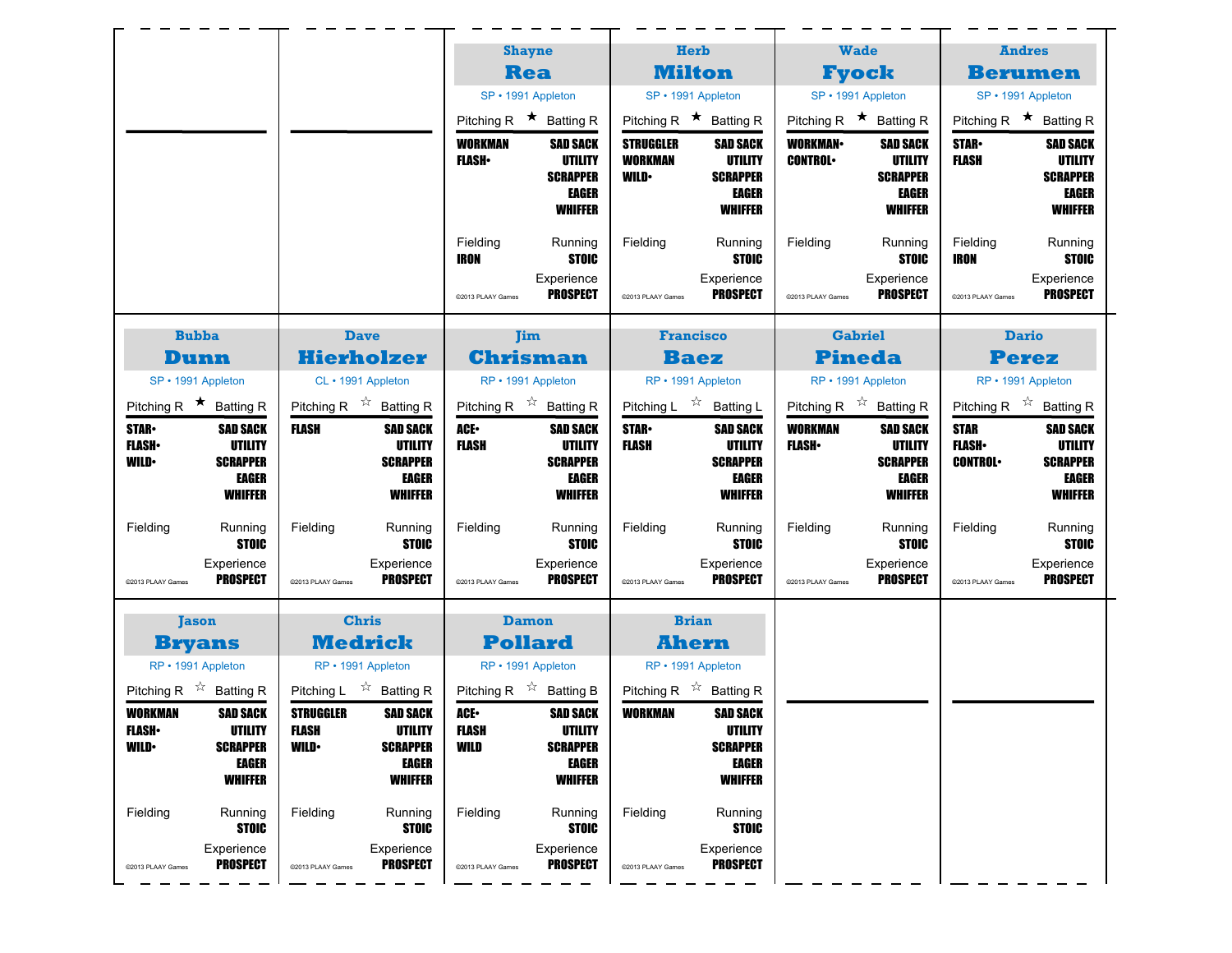| <b>Darrin</b><br><b>White</b><br>C · 1991 Beloit                                                          | <b>Juan</b><br><b>Flores</b><br>C · 1991 Beloit                                             | Tim<br><b>Carter</b><br>1B · 1991 Beloit                                                    | <b>Mike</b><br><b>Harris</b><br>1B · 1991 Beloit                                  | Leon<br><b>Glenn</b><br>1B · 1991 Beloit                                  | <b>Dave</b><br><b>Wrona</b><br>2B · 1991 Beloit                                            |
|-----------------------------------------------------------------------------------------------------------|---------------------------------------------------------------------------------------------|---------------------------------------------------------------------------------------------|-----------------------------------------------------------------------------------|---------------------------------------------------------------------------|--------------------------------------------------------------------------------------------|
| $\star$ Batting L                                                                                         | $\overrightarrow{a}$ Batting R                                                              | $\star$ Batting R                                                                           | $\overrightarrow{a}$ Batting L                                                    | ☆<br><b>Batting L</b>                                                     | $\star$ Batting B                                                                          |
| UTILITY<br><b>SCRAPPER</b><br><b>PATIENT</b><br><b>WHIFFER</b>                                            | UTILITY<br><b>SCRAPPER</b><br><b>PATIENT</b><br><b>WHIFFER</b>                              | <b>•UTILITY</b><br><b>•HR KING</b><br><b>WHIFFER</b>                                        | UTILITY<br><b>•SCRAPPER</b><br><b>PATIENT</b><br><b>·WHIFFER</b>                  | <b>·UTILITY</b><br><b>•SAD SACK</b><br><b>•EAGER</b><br><b>WHIFFER</b>    | <b>SCRAPPER</b><br><b>-PATIENT</b><br><b>•WHIFFER</b>                                      |
| Fielding<br>Running<br><b>•ACTIVE</b>                                                                     | Fielding<br>Running                                                                         | Fielding<br>Running                                                                         | Fielding<br>Running<br><b>ACTIVE</b>                                              | Fielding<br>Running<br><b>ACTIVE</b>                                      | Fielding<br>Running<br><b>IRON</b>                                                         |
| Experience<br><b>PROSPECT</b><br>@2013 PLAAY Games                                                        | Experience<br>PROSPECT<br>@2013 PLAAY Games                                                 | Experience<br>PROSPECT<br>@2013 PLAAY Games                                                 | Experience<br><b>PROSPECT</b><br>@2013 PLAAY Games                                | Experience<br><b>PROSPECT</b><br>@2013 PLAAY Games                        | Experience<br>PROSPECT<br>@2013 PLAAY Games                                                |
| <b>Gordon</b>                                                                                             | <b>Mike</b>                                                                                 | Julian                                                                                      | Ed                                                                                | Tito                                                                      | Tony                                                                                       |
| <b>Powell</b>                                                                                             | <b>Carter</b>                                                                               | <b>Salazar</b>                                                                              | <b>Smith</b>                                                                      | <b>Cabrera</b>                                                            | <b>Diggs</b>                                                                               |
| 2B · 1991 Beloit<br>$\overrightarrow{a}$ Batting R                                                        | <b>SS · 1991 Beloit</b><br>$\star$ Batting R                                                | SS · 1991 Beloit<br>$\overrightarrow{a}$ Batting R                                          | 3B · 1991 Beloit<br>$\star$ Batting R                                             | 3B · 1991 Beloit<br>$\overrightarrow{A}$ Batting R                        | OF · 1991 Beloit<br>$\star$ Batting B                                                      |
| UTILITY<br><b>EAGER</b><br><b>WHIFFER</b>                                                                 | <b>•HERO</b><br><b>SCRAPPER</b><br>EAGER                                                    | UTILITY<br><b>SCRAPPER</b><br><b>-PATIENT</b><br><b>WHIFFER</b>                             | <b>·HERO</b><br><b>-WHIFFER</b>                                                   | <b>SCRAPPER</b><br>EAGER<br><b>WHIFFER</b>                                | <b>•HERO</b><br><b>•PATIENT</b><br><b>•WHIFFER</b>                                         |
| Fielding<br>Running<br><b>•ACTIVE</b><br>Experience<br><b>PROSPECT</b><br>@2013 PLAAY Games               | Fielding<br>Running<br><b>ACTIVE</b><br>Experience<br><b>PROSPECT</b><br>@2013 PLAAY Games  | Fielding<br>Running<br>Experience<br><b>PROSPECT</b><br>@2013 PLAAY Games                   | Fielding<br>Running<br>IRON<br>Experience<br><b>PROSPECT</b><br>@2013 PLAAY Games | Fielding<br>Running<br>Experience<br><b>PROSPECT</b><br>@2013 PLAAY Games | Fielding<br>Running<br><b>ACTIVE</b><br>Experience<br><b>PROSPECT</b><br>@2013 PLAAY Games |
| <b>Duane</b>                                                                                              | <b>Bobby</b>                                                                                | Tim                                                                                         | <b>Graciano</b>                                                                   |                                                                           |                                                                                            |
| <b>Singleton</b>                                                                                          | <b>Benjamin</b>                                                                             | <b>Albert</b>                                                                               | <b>Enriquez</b>                                                                   |                                                                           |                                                                                            |
| OF · 1991 Beloit<br>$\star$ Batting L                                                                     | OF • 1991 Beloit<br>$\star$ Batting L                                                       | OF · 1991 Beloit<br>$\overrightarrow{a}$ Batting L                                          | OF · 1991 Beloit<br>$\overrightarrow{a}$ Batting B                                |                                                                           |                                                                                            |
| <b>HERO</b><br><b>-SCRAPPER</b><br><b>-WHIFFER</b>                                                        | <b>•HR KING</b><br><b>PATIENT</b><br><b>WHIFFER</b>                                         | ∙HERO<br><b>SCRAPPER</b><br><b>PATIENT</b><br><b>WHIFFER</b>                                | UTILITY<br><b>-SCRAPPER</b><br><b>•PATIENT</b><br><b>WHIFFER</b>                  |                                                                           |                                                                                            |
| Fielding<br>Running<br><b>IRON</b><br><b>ACTIVE</b><br>Experience<br><b>PROSPECT</b><br>@2013 PLAAY Games | Fielding<br>Running<br><b>-ACTIVE</b><br>Experience<br><b>PROSPECT</b><br>@2013 PLAAY Games | Fielding<br>Running<br><b>•ACTIVE</b><br>Experience<br><b>PROSPECT</b><br>@2013 PLAAY Games | Fielding<br>Running<br>Experience<br><b>PROSPECT</b><br>@2013 PLAAY Games         |                                                                           |                                                                                            |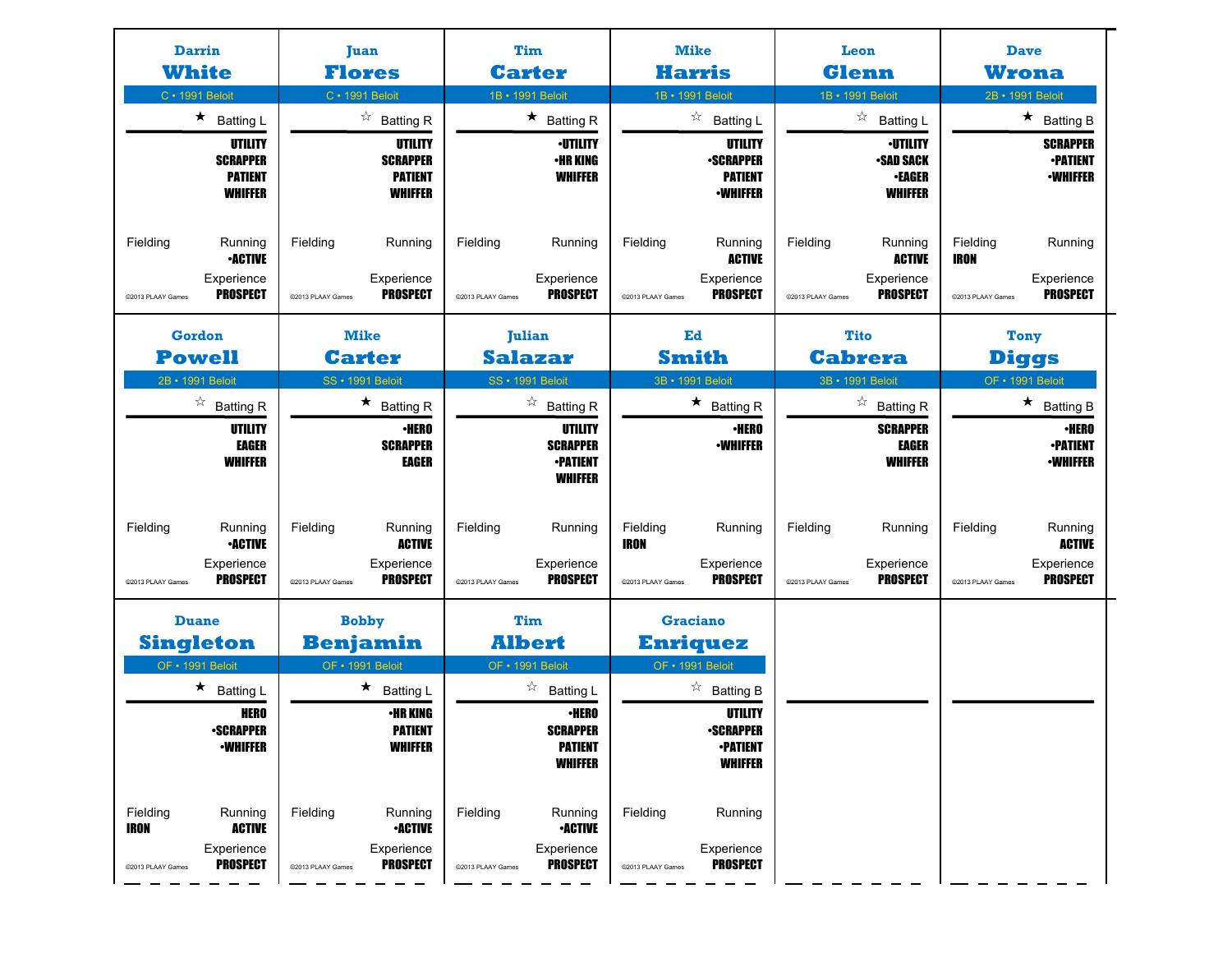|                                           |                                                                                 |                                                             |                                                                                 |                                               | <b>Francisco</b>                                                                |                                               | <b>Geoff</b>                                                                    |                                           | <b>Bill</b>                                                                            | Don                                             |                                                                                 |
|-------------------------------------------|---------------------------------------------------------------------------------|-------------------------------------------------------------|---------------------------------------------------------------------------------|-----------------------------------------------|---------------------------------------------------------------------------------|-----------------------------------------------|---------------------------------------------------------------------------------|-------------------------------------------|----------------------------------------------------------------------------------------|-------------------------------------------------|---------------------------------------------------------------------------------|
|                                           |                                                                                 |                                                             |                                                                                 |                                               | <b>Gamez</b>                                                                    | <b>Kellogg</b>                                |                                                                                 |                                           | <b>Brakeley</b>                                                                        | <b>Pruitt</b>                                   |                                                                                 |
|                                           |                                                                                 |                                                             |                                                                                 |                                               | SP · 1991 Beloit                                                                | <b>SP · 1991 Beloit</b>                       |                                                                                 | SP · 1991 Beloit                          |                                                                                        | SP · 1991 Beloit                                |                                                                                 |
|                                           |                                                                                 |                                                             |                                                                                 |                                               | Pitching R $\star$ Batting R                                                    | Pitching R $\star$ Batting R                  |                                                                                 | Pitching L ★ Batting L                    |                                                                                        | Pitching R $\star$ Batting R                    |                                                                                 |
|                                           |                                                                                 |                                                             |                                                                                 | <b>STAR</b><br><b>FLASH</b><br><b>CONTROL</b> | <b>SAD SACK</b><br><b>UTILITY</b><br><b>SCRAPPER</b><br>EAGER<br><b>WHIFFER</b> | <b>WORKMAN-</b><br><b>FLASH</b>               | <b>SAD SACK</b><br>UTILITY<br><b>SCRAPPER</b><br>EAGER<br><b>WHIFFER</b>        | <b>FLASH</b>                              | <b>SAD SACK</b><br>UTILITY<br><b>SCRAPPER</b><br>EAGER<br><b>WHIFFER</b>               | <b>ACE</b><br><b>FLASH</b><br><b>DB CONTROL</b> | <b>SAD SACK</b><br>UTILITY<br><b>SCRAPPER</b><br><b>EAGER</b><br><b>WHIFFER</b> |
|                                           |                                                                                 |                                                             |                                                                                 | Fielding                                      | Running<br><b>STOIC</b>                                                         | Fielding<br>IRON                              | Running<br><b>STOIC</b>                                                         | Fielding<br><b>IRON</b>                   | Running<br><b>STOIC</b>                                                                | Fielding                                        | Running<br><b>STOIC</b>                                                         |
|                                           |                                                                                 |                                                             |                                                                                 | @2013 PLAAY Games                             | Experience<br><b>PROSPECT</b>                                                   | @2013 PLAAY Games                             | Experience<br><b>PROSPECT</b>                                                   | @2013 PLAAY Games                         | Experience<br><b>PROSPECT</b>                                                          | @2013 PLAAY Games                               | Experience<br><b>PROSPECT</b>                                                   |
| Jay                                       |                                                                                 |                                                             | Pat                                                                             |                                               | Larry                                                                           |                                               | <b>Jeff</b>                                                                     |                                           | Jim                                                                                    | <b>Mike</b>                                     |                                                                                 |
| <b>Zimbauer</b>                           |                                                                                 |                                                             | <b>Miller</b>                                                                   |                                               | <b>Carter</b>                                                                   | <b>Hauteman</b>                               |                                                                                 | <b>Smith</b>                              |                                                                                        | <b>Brady</b>                                    |                                                                                 |
| <b>SP · 1991 Beloit</b>                   |                                                                                 |                                                             | <b>CL</b> • 1991 Beloit                                                         |                                               | RP · 1991 Beloit                                                                | RP · 1991 Beloit                              |                                                                                 | RP · 1991 Beloit                          |                                                                                        | RP · 1991 Beloit                                |                                                                                 |
| Pitching R $\star$ Batting R              |                                                                                 |                                                             | Pitching R $\overrightarrow{x}$ Batting R                                       |                                               | Pitching R $\overrightarrow{x}$ Batting R                                       | Pitching L $\overrightarrow{x}$ Batting L     |                                                                                 | Pitching R $\overrightarrow{x}$ Batting R |                                                                                        | Pitching R $\overrightarrow{x}$ Batting R       |                                                                                 |
| <b>FLASH</b><br><b>CONTROL</b>            | <b>SAD SACK</b><br><b>UTILITY</b><br><b>SCRAPPER</b><br>EAGER<br><b>WHIFFER</b> | <b>ACE</b><br><b>STAR</b><br><b>FLASH</b><br><b>CONTROL</b> | <b>SAD SACK</b><br><b>UTILITY</b><br><b>SCRAPPER</b><br>EAGER<br><b>WHIFFER</b> | <b>STAR</b><br><b>FLASH</b><br><b>CONTROL</b> | <b>SAD SACK</b><br><b>UTILITY</b><br><b>SCRAPPER</b><br>EAGER<br><b>WHIFFER</b> | <b>STAR</b><br><b>FLASH</b><br><b>CONTROL</b> | <b>SAD SACK</b><br>UTILITY<br><b>SCRAPPER</b><br><b>EAGER</b><br><b>WHIFFER</b> | <b>STAR</b><br><b>FLASH</b>               | <b>SAD SACK</b><br><b>UTILITY</b><br><b>SCRAPPER</b><br><b>EAGER</b><br><b>WHIFFER</b> | <b>FLASH</b><br><b>WILD</b>                     | <b>SAD SACK</b><br>UTILITY<br><b>SCRAPPER</b><br><b>EAGER</b><br><b>WHIFFER</b> |
| Fielding                                  | Running<br><b>STOIC</b><br>Experience<br><b>PROSPECT</b>                        | Fielding                                                    | Running<br><b>STOIC</b><br>Experience<br><b>PROSPECT</b>                        | Fielding                                      | Running<br><b>STOIC</b><br>Experience<br><b>PROSPECT</b>                        | Fielding                                      | Running<br><b>STOIC</b><br>Experience<br><b>PROSPECT</b>                        | Fielding<br>@2013 PLAAY Games             | Running<br><b>STOIC</b><br>Experience<br><b>PROSPECT</b>                               | Fielding<br>@2013 PLAAY Games                   | Running<br><b>STOIC</b><br>Experience<br><b>PROSPECT</b>                        |
| @2013 PLAAY Games                         |                                                                                 | @2013 PLAAY Games                                           |                                                                                 | @2013 PLAAY Games                             |                                                                                 | @2013 PLAAY Games                             |                                                                                 |                                           |                                                                                        |                                                 |                                                                                 |
| <b>Sam</b>                                |                                                                                 |                                                             | <b>Mike</b>                                                                     |                                               | Greg                                                                            | <b>Mike</b>                                   |                                                                                 |                                           |                                                                                        |                                                 |                                                                                 |
| <b>Drake</b>                              |                                                                                 |                                                             | <b>Hooper</b>                                                                   |                                               | <b>Mathews</b>                                                                  | <b>Farrell</b>                                |                                                                                 |                                           |                                                                                        |                                                 |                                                                                 |
| RP · 1991 Beloit                          |                                                                                 |                                                             | RP · 1991 Beloit                                                                |                                               | RP · 1991 Beloit                                                                | RP · 1991 Beloit                              |                                                                                 |                                           |                                                                                        |                                                 |                                                                                 |
| Pitching R $\overrightarrow{x}$ Batting R |                                                                                 |                                                             | Pitching R $\overrightarrow{A}$ Batting R                                       |                                               | Pitching L $\overrightarrow{2}$ Batting R                                       | Pitching L $\overrightarrow{x}$ Batting L     |                                                                                 |                                           |                                                                                        |                                                 |                                                                                 |
| <b>FLASH</b> •                            | <b>SAD SACK</b><br>UTILITY                                                      | ACE.<br><b>FLASH</b>                                        | <b>SAD SACK</b><br>UTILITY                                                      | ACE<br><b>FLASH</b>                           | <b>SAD SACK</b><br>UTILITY                                                      | ACE<br><b>FLASH</b>                           | <b>SAD SACK</b><br>UTILITY                                                      |                                           |                                                                                        |                                                 |                                                                                 |
|                                           | <b>SCRAPPER</b><br>EAGER<br><b>WHIFFER</b>                                      | <b>CONTROL</b>                                              | <b>SCRAPPER</b><br>EAGER<br><b>WHIFFER</b>                                      | <b>CONTROL</b>                                | <b>SCRAPPER</b><br>EAGER<br><b>WHIFFER</b>                                      | CONTROL                                       | <b>SCRAPPER</b><br>EAGER<br><b>WHIFFER</b>                                      |                                           |                                                                                        |                                                 |                                                                                 |
| Fielding                                  |                                                                                 |                                                             |                                                                                 |                                               |                                                                                 | Fielding                                      | Running                                                                         |                                           |                                                                                        |                                                 |                                                                                 |
|                                           | Running<br><b>STOIC</b>                                                         | Fielding                                                    | Running<br><b>STOIC</b>                                                         | Fielding                                      | Running<br><b>STOIC</b>                                                         |                                               | <b>STOIC</b>                                                                    |                                           |                                                                                        |                                                 |                                                                                 |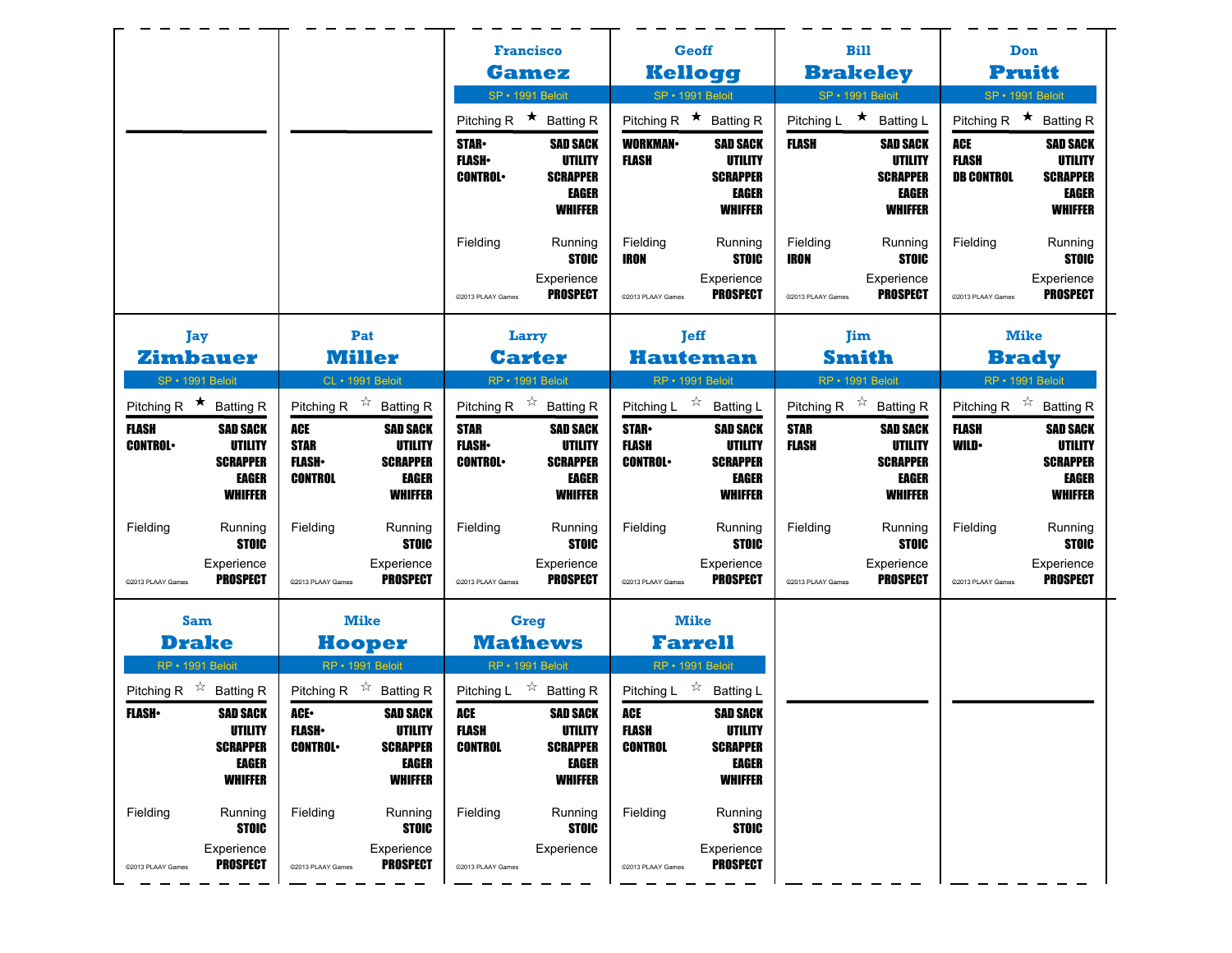| <b>Tony</b><br><b>Gilmore</b><br>C · 1991 Burlington<br>$\star$ Batting R<br><b>•HERO</b><br><b>SCRAPPER</b><br><b>-WHIFFER</b>                                                                                                                           | Raphael<br><b>Lanfranco</b><br>C · 1991 Burlington<br>$\overrightarrow{a}$ Batting R<br>UTILITY<br><b>WHIFFER</b>                                                                                                                          | <b>Jeff</b><br><b>Bennington</b><br>C · 1991 Burlington<br>$\overrightarrow{a}$ Batting R<br><b>-SAD SACK</b><br><b>-SCRAPPER</b><br><b>•EAGER</b> | <b>Roberto</b><br><b>Petagine</b><br>1B · 1991 Burlington<br>$\star$ Batting L<br><b>•HR KING</b><br><b>-PATIENT</b><br><b><i>•WHIFFER</i></b>          | <b>Fletcher</b><br><b>Thompson</b><br>2B · 1991 Burlington<br>$\star$ Batting L<br><b>·HERO</b><br><b>-SCRAPPER</b><br><b>PATIENT</b> | Raul<br><b>Chavez</b><br>SS · 1991 Burlington<br>$\star$ Batting R<br><b>-SCRAPPER</b><br>EAGER<br><b>-WHIFFER</b>    |
|-----------------------------------------------------------------------------------------------------------------------------------------------------------------------------------------------------------------------------------------------------------|--------------------------------------------------------------------------------------------------------------------------------------------------------------------------------------------------------------------------------------------|----------------------------------------------------------------------------------------------------------------------------------------------------|---------------------------------------------------------------------------------------------------------------------------------------------------------|---------------------------------------------------------------------------------------------------------------------------------------|-----------------------------------------------------------------------------------------------------------------------|
| Fielding<br>Running<br><b>STOIC</b><br>Experience<br><b>PROSPECT</b><br>@2013 PLAAY Games                                                                                                                                                                 | Fielding<br>Running<br>Experience<br><b>PROSPECT</b><br>@2013 PLAAY Games                                                                                                                                                                  | <b>WHIFFER</b><br>Fielding<br>Running<br><b>STOIC</b><br>Experience<br><b>PROSPECT</b><br>@2013 PLAAY Games                                        | Fielding<br>Running<br>Experience<br><b>PROSPECT</b><br>@2013 PLAAY Games                                                                               | <b>WHIFFER</b><br>Fielding<br>Running<br><b>-ACTIVE</b><br>Experience<br><b>PROSPECT</b><br>@2013 PLAAY Games                         | Fielding<br>Running<br><b>IRON</b><br><b>STOIC</b><br>Experience<br><b>PROSPECT</b><br>@2013 PLAAY Games              |
| <b>Dave</b><br><b>Henderson</b><br>SS · 1991 Burlington<br>$\overrightarrow{a}$ Batting R<br><b>-SAD SACK</b><br><b>•SCRAPPER</b><br><b>•PATIENT</b><br><b>WHIFFER</b>                                                                                    | Layne<br><b>Lambert</b><br>3B · 1991 Burlington<br>$\star$ Batting L<br>∙HERO<br><b>-WHIFFER</b>                                                                                                                                           | <b>Manny</b><br><b>Acta</b><br>3B · 1991 Burlington<br>$\overrightarrow{a}$ Batting R<br><b>-SCRAPPER</b><br>EAGER<br><b>-WHIFFER</b>              | Gary<br><b>Christopherson</b><br>3B · 1991 Burlington<br>$\overrightarrow{a}$ Batting R<br><b><i>•UTILITY</i></b><br><b>-PATIENT</b><br><b>•WHIFFER</b> | <b>Chris</b><br><b>Hatcher</b><br>OF • 1991 Burlington<br>$\star$ Batting R<br><b>-UTILITY</b><br><b>•SLUGGER</b><br><b>WHIFFER</b>   | Ray<br><b>Montgomery</b><br>OF • 1991 Burlington<br>$\star$ Batting R<br><b>SCRAPPER</b><br>∙EAGER<br><b>-WHIFFER</b> |
| Fielding<br>Running<br><b>•ACTIVE</b><br>Experience<br><b>PROSPECT</b><br>@2013 PLAAY Games                                                                                                                                                               | Fielding<br>Running<br><b>STOIC</b><br>Experience<br><b>PROSPECT</b><br>@2013 PLAAY Games                                                                                                                                                  | Fielding<br>Running<br><b>STOIC</b><br>Experience<br><b>PROSPECT</b><br>@2013 PLAAY Games                                                          | Fielding<br>Running<br><b>STOIC</b><br>Experience<br><b>PROSPECT</b><br>@2013 PLAAY Games                                                               | Fielding<br>Running<br><b>IRON</b><br>Experience<br><b>PROSPECT</b><br>@2013 PLAAY Games                                              | Fielding<br>Running<br>Experience<br><b>PROSPECT</b><br>@2013 PLAAY Games                                             |
| <b>Bryan</b><br><b>Smith</b><br>OF • 1991 Burlington<br>$\star$ Batting R<br><b>·UTILITY</b><br><b>SCRAPPER</b><br>∙EAGER<br><b>WHIFFER</b><br>Fielding<br>Running<br><b>IRON</b><br><b>•ACTIVE</b><br>Experience<br><b>PROSPECT</b><br>@2013 PLAAY Games | Ruben<br>Cruz<br>OF • 1991 Burlington<br>$\overrightarrow{a}$ Batting L<br><b>·HERO</b><br><b>•SLUGGER</b><br><b>EAGER</b><br><b>-WHIFFER</b><br>Fielding<br>Running<br><b>STOIC</b><br>Experience<br><b>PROSPECT</b><br>@2013 PLAAY Games |                                                                                                                                                    |                                                                                                                                                         |                                                                                                                                       |                                                                                                                       |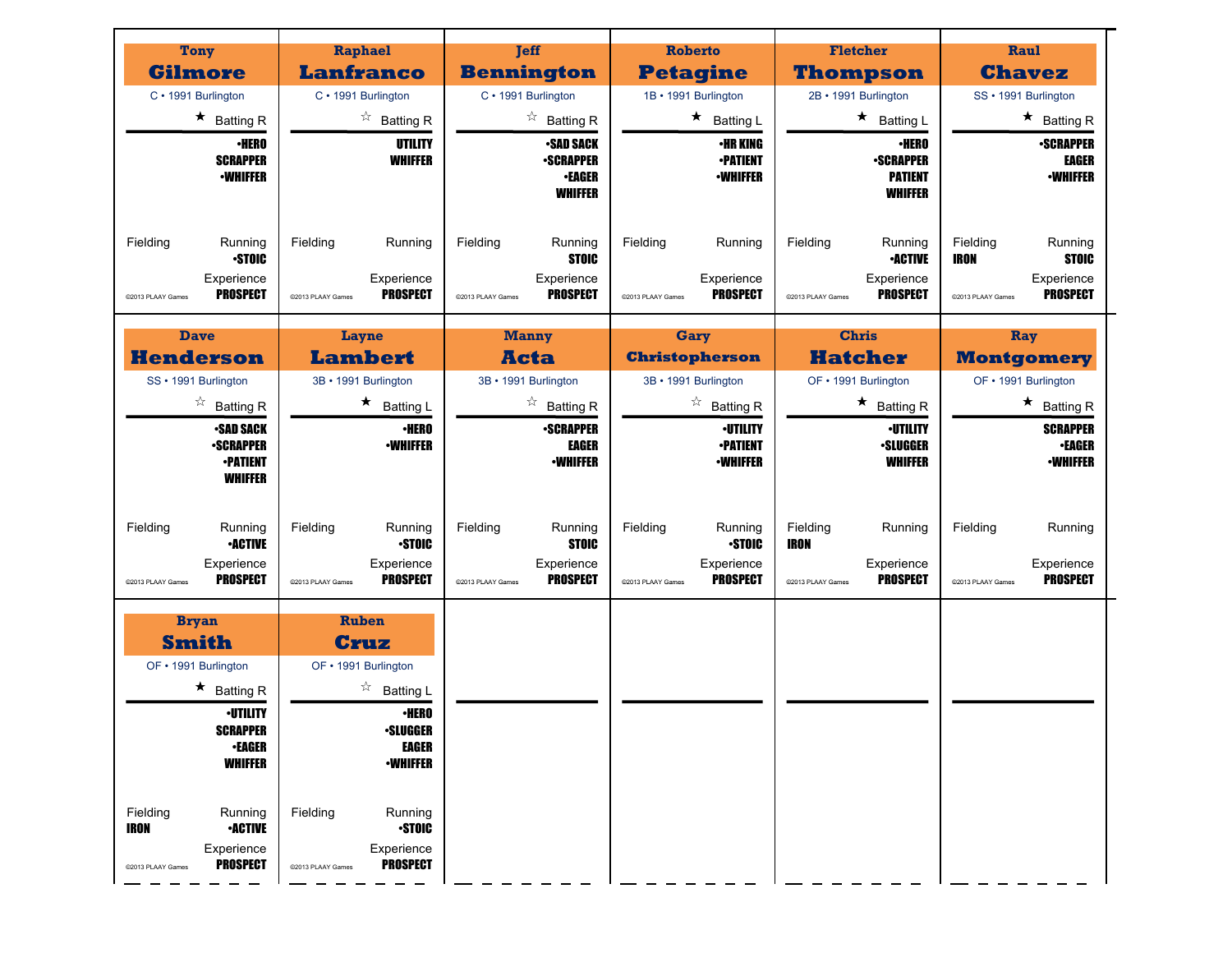|                                                                                                                                                        |                                                                                                                                                                              | <b>Tyrone</b>                                             |                                                                          | <b>Ken</b>                                    |                                                                          | Trov                                                 |                                                                          |                                                    | <b>Dave</b>                                                                     |
|--------------------------------------------------------------------------------------------------------------------------------------------------------|------------------------------------------------------------------------------------------------------------------------------------------------------------------------------|-----------------------------------------------------------|--------------------------------------------------------------------------|-----------------------------------------------|--------------------------------------------------------------------------|------------------------------------------------------|--------------------------------------------------------------------------|----------------------------------------------------|---------------------------------------------------------------------------------|
|                                                                                                                                                        |                                                                                                                                                                              | <b>Scott</b>                                              |                                                                          | <b>Wheeler</b>                                |                                                                          | <b>Dovey</b>                                         |                                                                          |                                                    | <b>Allen</b>                                                                    |
|                                                                                                                                                        |                                                                                                                                                                              | SP · 1991 Burlington                                      |                                                                          | SP • 1991 Burlington                          |                                                                          | SP • 1991 Burlington                                 |                                                                          |                                                    | SP · 1991 Burlington                                                            |
|                                                                                                                                                        |                                                                                                                                                                              | Pitching L $\star$ Batting L                              |                                                                          | Pitching R $\star$ Batting R                  |                                                                          | Pitching R $\star$ Batting R                         |                                                                          |                                                    | Pitching R $\star$ Batting R                                                    |
|                                                                                                                                                        |                                                                                                                                                                              | <b>STRUGGLER</b><br><b>FLASH</b><br><b>WILD</b>           | <b>SAD SACK</b><br>UTILITY<br><b>SCRAPPER</b><br>EAGER<br><b>WHIFFER</b> | <b>STAR</b><br><b>FLASH</b><br><b>CONTROL</b> | <b>SAD SACK</b><br>UTILITY<br><b>SCRAPPER</b><br>EAGER<br><b>WHIFFER</b> | <b>STAR</b><br><b>FLASH</b><br><b>WILD</b>           | <b>SAD SACK</b><br>UTILITY<br><b>SCRAPPER</b><br>EAGER<br><b>WHIFFER</b> | <b>WORKMAN</b><br><b>FLASH</b> •<br><b>CONTROL</b> | <b>SAD SACK</b><br>UTILITY<br><b>SCRAPPER</b><br><b>EAGER</b><br><b>WHIFFER</b> |
|                                                                                                                                                        |                                                                                                                                                                              | Fielding<br>@2013 PLAAY Games                             | Running<br><b>STOIC</b><br>Experience<br><b>PROSPECT</b>                 | Fielding<br>@2013 PLAAY Games                 | Running<br><b>STOIC</b><br>Experience<br><b>PROSPECT</b>                 | Fielding<br>IRON<br>@2013 PLAAY Games                | Running<br><b>STOIC</b><br>Experience<br><b>PROSPECT</b>                 | Fielding<br>IRON<br>@2013 PLAAY Games              | Running<br><b>STOIC</b><br>Experience<br><b>PROSPECT</b>                        |
| <b>Donne</b><br><b>Wall</b>                                                                                                                            | <b>Ben</b><br><b>Gonzales</b>                                                                                                                                                | <b>Kevin</b><br><b>Lane</b>                               |                                                                          | <b>Bob</b><br><b>Hurta</b>                    |                                                                          | <b>Wally</b><br><b>Trice</b>                         |                                                                          |                                                    | <b>Anthony</b><br><b>Gutierrez</b>                                              |
| SP · 1991 Burlington                                                                                                                                   | RP · 1991 Burlington                                                                                                                                                         | RP • 1991 Burlington                                      |                                                                          | RP • 1991 Burlington                          |                                                                          | CL · 1991 Burlington                                 |                                                                          |                                                    | RP • 1991 Burlington                                                            |
| Pitching R $\star$ Batting R                                                                                                                           | Pitching R $\overrightarrow{x}$ Batting R                                                                                                                                    | Pitching R $\overrightarrow{x}$ Batting R                 |                                                                          | Pitching L $\overrightarrow{x}$ Batting L     |                                                                          | Pitching L $\vec{X}$ Batting L                       |                                                                          |                                                    | Pitching L $\vec{r}$ Batting L                                                  |
| ACE<br><b>SAD SACK</b><br><b>UTILITY</b><br><b>FLASH</b><br><b>SCRAPPER</b><br><b>DB CONTROL</b><br><b>EAGER</b><br><b>WHIFFER</b>                     | <b>STAR</b><br><b>SAD SACK</b><br><b>FLASH</b><br>UTILITY<br><b>SCRAPPER</b><br><b>CONTROL</b><br>EAGER<br><b>WHIFFER</b>                                                    | <b>STAR-</b><br><b>FLASH</b>                              | <b>SAD SACK</b><br>UTILITY<br><b>SCRAPPER</b><br>EAGER<br><b>WHIFFER</b> | <b>STAR</b><br><b>DB FLASH</b><br>WILD        | <b>SAD SACK</b><br>UTILITY<br><b>SCRAPPER</b><br>EAGER<br><b>WHIFFER</b> | ACE<br><b>STAR</b><br><b>FLASH</b><br><b>CONTROL</b> | <b>SAD SACK</b><br>UTILITY<br><b>SCRAPPER</b><br>EAGER<br><b>WHIFFER</b> | ACE-<br><b>FLASH</b>                               | <b>SAD SACK</b><br>UTILITY<br><b>SCRAPPER</b><br><b>EAGER</b><br><b>WHIFFER</b> |
| Fielding<br>Running<br><b>STOIC</b>                                                                                                                    | Fielding<br>Running<br><b>STOIC</b>                                                                                                                                          | Fielding                                                  | Running<br><b>STOIC</b>                                                  | Fielding                                      | Running<br><b>STOIC</b>                                                  | Fielding                                             | Running<br><b>STOIC</b>                                                  | Fielding                                           | Running<br><b>STOIC</b>                                                         |
| Experience<br><b>PROSPECT</b><br>@2013 PLAAY Games                                                                                                     | Experience<br><b>PROSPECT</b><br>@2013 PLAAY Games                                                                                                                           | @2013 PLAAY Games                                         | Experience<br><b>PROSPECT</b>                                            | @2013 PLAAY Games                             | Experience<br><b>PROSPECT</b>                                            | @2013 PLAAY Games                                    | Experience<br><b>PROSPECT</b>                                            | @2013 PLAAY Games                                  | Experience<br><b>PROSPECT</b>                                                   |
| Roy<br><b>Nieto</b><br>RP • 1991 Burlington                                                                                                            | <b>Mike</b><br><b>McDowell</b><br>RP · 1991 Burlington                                                                                                                       | Guy<br><b>Normand</b><br>RP • 1991 Burlington             |                                                                          |                                               |                                                                          |                                                      |                                                                          |                                                    |                                                                                 |
| Pitching R $\overrightarrow{2}$ Batting R<br><b>STAR</b><br><b>SAD SACK</b><br><b>FLASH</b> •<br>UTILITY<br><b>SCRAPPER</b><br>EAGER<br><b>WHIFFER</b> | Pitching R $\overrightarrow{x}$ Batting R<br><b>STRUGGLER</b><br><b>SAD SACK</b><br>WORKMAN<br>UTILITY<br><b>FLASH</b><br><b>SCRAPPER</b><br>WILD<br>EAGER<br><b>WHIFFER</b> | Pitching L $\vec{r}$ Batting R<br><b>WORKMAN</b><br>FLASH | <b>SAD SACK</b><br>UTILITY<br><b>SCRAPPER</b><br>EAGER<br><b>WHIFFER</b> |                                               |                                                                          |                                                      |                                                                          |                                                    |                                                                                 |
| Fielding<br>Running<br><b>STOIC</b><br>Experience<br><b>PROSPECT</b><br>@2013 PLAAY Games                                                              | Fielding<br>Running<br><b>STOIC</b><br>Experience<br><b>PROSPECT</b><br>@2013 PLAAY Games                                                                                    | Fielding<br>@2013 PLAAY Games                             | Running<br><b>STOIC</b><br>Experience<br><b>PROSPECT</b>                 |                                               |                                                                          |                                                      |                                                                          |                                                    |                                                                                 |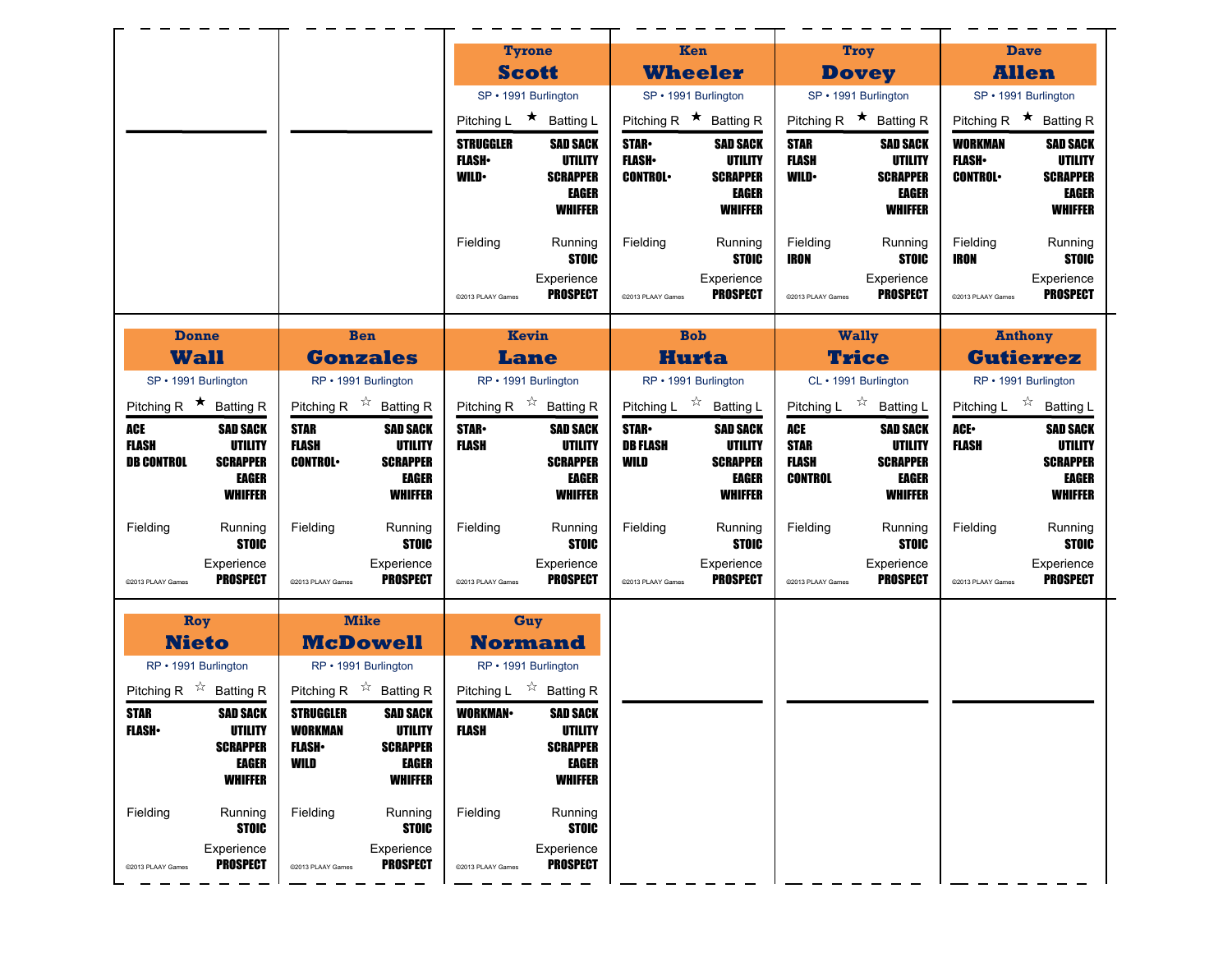| <b>Jon</b><br><b>Fuller</b>                                                                                                          | <b>Tucker</b><br><b>Hammargren</b>                                                                                                                         | <b>Matt</b><br><b>Geigling</b>                                                                                                                     | Jamie<br><b>Dismuke</b>                                                   | <b>Bobby</b><br><b>Filotei</b>                                                                             | <b>Eddie</b><br><b>Rush</b>                                                                 |
|--------------------------------------------------------------------------------------------------------------------------------------|------------------------------------------------------------------------------------------------------------------------------------------------------------|----------------------------------------------------------------------------------------------------------------------------------------------------|---------------------------------------------------------------------------|------------------------------------------------------------------------------------------------------------|---------------------------------------------------------------------------------------------|
| C · 1991 Cedar Rapids                                                                                                                | C · 1991 Cedar Rapids                                                                                                                                      | C · 1991 Cedar Rapids                                                                                                                              | 1B · 1991 Cedar Rapids                                                    | 2B · 1991 Cedar Rapids                                                                                     | SS · 1991 Cedar Rapids                                                                      |
| $\star$ Batting R                                                                                                                    | $\overrightarrow{a}$ Batting L                                                                                                                             | $\overrightarrow{a}$ Batting L                                                                                                                     | $\star$<br><b>Batting L</b>                                               | $\star$ Batting R                                                                                          | $\star$ Batting R                                                                           |
| UTILITY<br><b>•HR KING</b><br><b>-PATIENT</b><br>WHIFFER                                                                             | UTILITY<br><b>•HR KING</b><br><b>WHIFFER</b>                                                                                                               | UTILITY<br><b>SCRAPPER</b><br><b>•PATIENT</b><br><b>WHIFFER</b>                                                                                    | <b>•SCRAPPER</b><br><b>•WHIFFER</b>                                       | UTILITY<br><b>SCRAPPER</b><br><b>•PATIENT</b><br><b>WHIFFER</b>                                            | <b>SCRAPPER</b>                                                                             |
| Fielding<br>Running<br><b>STOIC</b>                                                                                                  | Fielding<br>Running<br>•STOIC                                                                                                                              | Fielding<br>Running<br><b>STOIC</b>                                                                                                                | Fielding<br>Running<br><b>STOIC</b>                                       | Fielding<br>Running                                                                                        | Fielding<br>Running                                                                         |
| Experience<br><b>PROSPECT</b><br>@2013 PLAAY Games                                                                                   | Experience<br>PROSPECT<br>@2013 PLAAY Games                                                                                                                | Experience<br><b>PROSPECT</b><br>@2013 PLAAY Games                                                                                                 | Experience<br><b>PROSPECT</b><br>@2013 PLAAY Games                        | Experience<br><b>PROSPECT</b><br>@2013 PLAAY Games                                                         | Experience<br><b>PROSPECT</b><br>@2013 PLAAY Games                                          |
| <b>Brian</b><br><b>Koelling</b>                                                                                                      | Kevin<br><b>Riggs</b>                                                                                                                                      | <b>Keith</b><br><b>Kessinger</b>                                                                                                                   | <b>Steve</b><br><b>Vondran</b>                                            | K.C.<br><b>Gillum</b>                                                                                      | <b>Motorboat</b><br><b>Tones</b>                                                            |
| SS · 1991 Cedar Rapids                                                                                                               | 3B · 1991 Cedar Rapids                                                                                                                                     | 3B · 1991 Cedar Rapids                                                                                                                             | 3B · 1991 Cedar Rapids                                                    | OF • 1991 Cedar Rapids                                                                                     | OF • 1991 Cedar Rapids                                                                      |
| $\overrightarrow{a}$ Batting R                                                                                                       | $\star$ Batting L                                                                                                                                          | $\overrightarrow{a}$ Batting B                                                                                                                     | $\overrightarrow{a}$ Batting R                                            | $\star$ Batting L                                                                                          | $\star$ Batting R                                                                           |
| <b>-SCRAPPER</b><br><b>WHIFFER</b>                                                                                                   | <b>•HERO</b><br><b>SCRAPPER</b><br><b>PATIENT</b><br><b>•WHIFFER</b>                                                                                       | UTILITY<br><b>SCRAPPER</b><br><b>WHIFFER</b>                                                                                                       | UTILITY<br><b>SCRAPPER</b><br><b>•WHIFFER</b>                             | <b>WHIFFER</b>                                                                                             | <b>·UTILITY</b><br><b>•PATIENT</b><br><b>-WHIFFER</b>                                       |
| Fielding<br>Running<br><b>ACTIVE</b><br>Experience<br><b>PROSPECT</b><br>@2013 PLAAY Games                                           | Fielding<br>Running<br><b>IRON</b><br><b>•ACTIVE</b><br>Experience<br><b>PROSPECT</b><br>@2013 PLAAY Games                                                 | Fielding<br>Running<br><b>STOIC</b><br>Experience<br><b>PROSPECT</b><br>@2013 PLAAY Games                                                          | Fielding<br>Running<br>Experience<br><b>PROSPECT</b><br>@2013 PLAAY Games | Fielding<br>Running<br><b>IRON</b><br><b>•ACTIVE</b><br>Experience<br><b>PROSPECT</b><br>@2013 PLAAY Games | Fielding<br>Running<br><b>•ACTIVE</b><br>Experience<br><b>PROSPECT</b><br>@2013 PLAAY Games |
| <b>Chris</b><br><b>Vasquez</b><br>OF • 1991 Cedar Rapids<br>$\star$ Batting L<br><b>•HERO</b><br>SLUGGER<br>∙EAGER<br><b>WHIFFER</b> | <b>Todd</b><br><b>Wilson</b><br>OF • 1991 Cedar Rapids<br>$\overrightarrow{a}$ Batting L<br>UTILITY<br><b>•SCRAPPER</b><br><b>•EAGER</b><br><b>WHIFFER</b> | <b>Danny</b><br><b>Perozo</b><br>OF • 1991 Cedar Rapids<br>$\overrightarrow{a}$ Batting R<br>UTILITY<br><b>SCRAPPER</b><br>EAGER<br><b>WHIFFER</b> |                                                                           |                                                                                                            |                                                                                             |
| Fielding<br>Running<br>IRON<br>Experience<br><b>PROSPECT</b><br>@2013 PLAAY Games                                                    | Fielding<br>Running<br><b>STOIC</b><br>Experience<br><b>PROSPECT</b><br>@2013 PLAAY Games                                                                  | Fielding<br>Running<br>Experience<br><b>PROSPECT</b><br>@2013 PLAAY Games                                                                          |                                                                           |                                                                                                            |                                                                                             |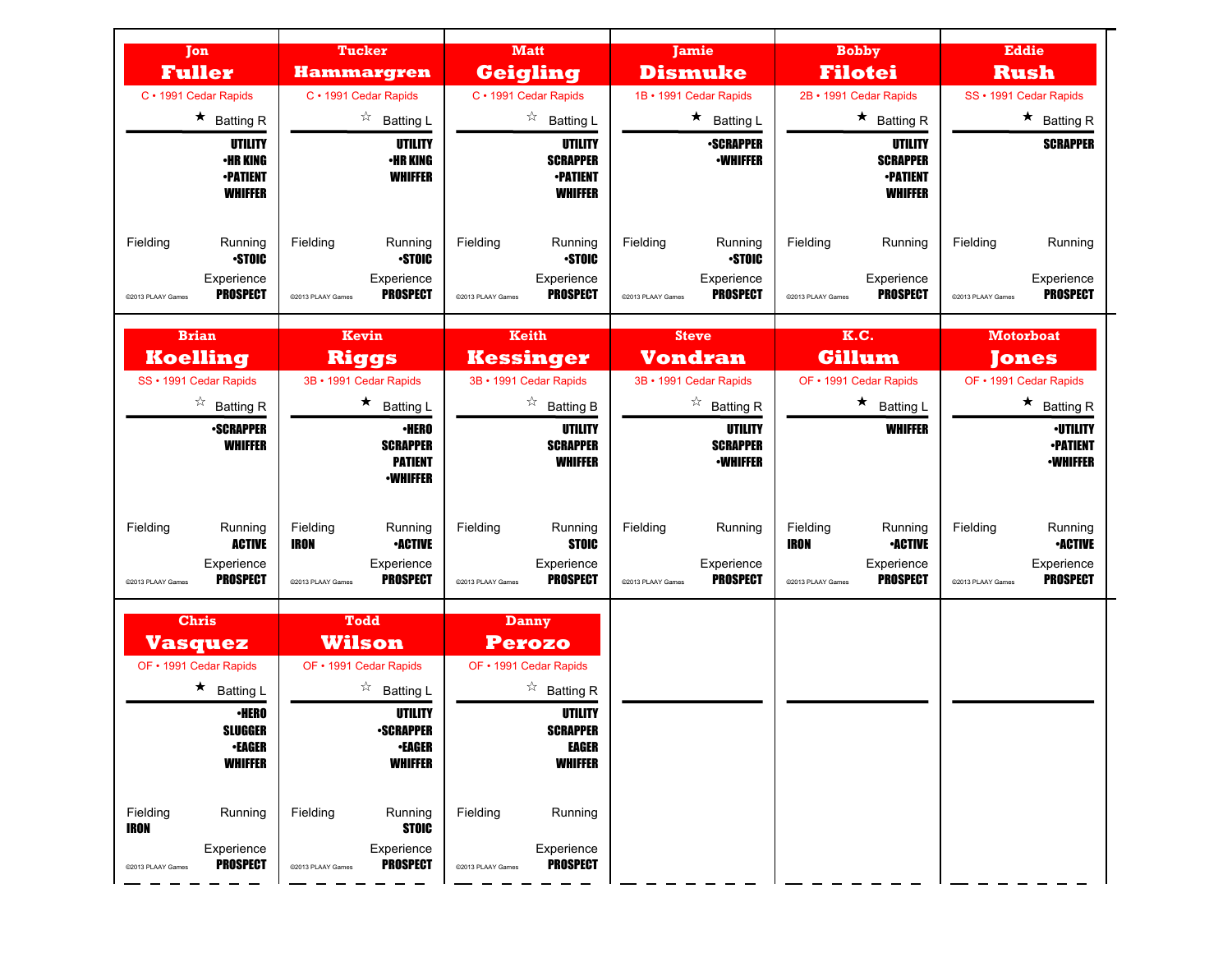|                                                                     |                                                                                          | Larry                                                                                                            | <b>Mark</b>                                                                                                  | <b>Jason</b>                                                                                     | <b>Scott</b>                                                                                                      |
|---------------------------------------------------------------------|------------------------------------------------------------------------------------------|------------------------------------------------------------------------------------------------------------------|--------------------------------------------------------------------------------------------------------------|--------------------------------------------------------------------------------------------------|-------------------------------------------------------------------------------------------------------------------|
|                                                                     |                                                                                          | <b>Luebbers</b>                                                                                                  | <b>Borcherding</b>                                                                                           | <b>Satre</b>                                                                                     | <b>Robinson</b>                                                                                                   |
|                                                                     |                                                                                          | SP · 1991 Cedar Rapids                                                                                           | SP · 1991 Cedar Rapids                                                                                       | SP · 1991 Cedar Rapids                                                                           | SP · 1991 Cedar Rapids                                                                                            |
|                                                                     |                                                                                          | Pitching R $\star$ Batting R                                                                                     | Pitching R $\star$ Batting R                                                                                 | Pitching R $\star$ Batting R                                                                     | Pitching R $\star$ Batting R                                                                                      |
|                                                                     |                                                                                          | <b>STAR</b><br><b>SAD SACK</b><br><b>CONTROL</b><br><b>UTILITY</b><br><b>SCRAPPER</b><br>EAGER<br><b>WHIFFER</b> | <b>WORKMAN</b><br><b>SAD SACK</b><br><b>CONTROL</b><br>UTILITY<br><b>SCRAPPER</b><br>EAGER<br><b>WHIFFER</b> | ACE.<br><b>SAD SACK</b><br><b>FLASH</b><br>UTILITY<br><b>SCRAPPER</b><br>EAGER<br><b>WHIFFER</b> | <b>FLASH</b><br><b>SAD SACK</b><br><b>CONTROL</b><br>UTILITY<br><b>SCRAPPER</b><br><b>EAGER</b><br><b>WHIFFER</b> |
|                                                                     |                                                                                          | Fielding<br>Running<br><b>STOIC</b><br>Experience<br><b>PROSPECT</b><br>@2013 PLAAY Games                        | Fielding<br>Running<br><b>IRON</b><br><b>STOIC</b><br>Experience<br><b>PROSPECT</b><br>@2013 PLAAY Games     | Fielding<br>Running<br><b>STOIC</b><br>Experience<br><b>PROSPECT</b><br>@2013 PLAAY Games        | Fielding<br>Running<br><b>STOIC</b><br>Experience<br><b>PROSPECT</b><br>@2013 PLAAY Games                         |
| <b>Leonard</b><br><b>Griffen</b>                                    | Ryan<br><b>Edwards</b>                                                                   | Kevin<br><b>Berry</b>                                                                                            | <b>Greg</b><br><b>Margheim</b>                                                                               | <b>Steve</b><br><b>McCarthy</b>                                                                  | <b>Trevor</b><br><b>Hoffman</b>                                                                                   |
| SP · 1991 Cedar Rapids                                              | RP · 1991 Cedar Rapids                                                                   | RP · 1991 Cedar Rapids                                                                                           | RP · 1991 Cedar Rapids                                                                                       | RP · 1991 Cedar Rapids                                                                           | CL · 1991 Cedar Rapids                                                                                            |
| Pitching R $\star$ Batting R                                        | Pitching R $\overrightarrow{x}$ Batting R                                                | Pitching R $\overrightarrow{x}$ Batting R                                                                        | Pitching L $\overrightarrow{x}$ Batting L                                                                    | Pitching L $\vec{r}$ Batting R                                                                   | Pitching R $\overrightarrow{x}$ Batting R                                                                         |
| <b>FLASH</b><br><b>SAD SACK</b><br><b>CONTROL</b><br><b>UTILITY</b> | <b>ACE</b><br><b>SAD SACK</b><br><b>FLASH</b><br><b>UTILITY</b>                          | <b>STAR</b><br><b>SAD SACK</b><br><b>FLASH</b><br><b>UTILITY</b>                                                 | <b>CONTROL</b><br><b>SAD SACK</b><br><b>UTILITY</b>                                                          | FLASH<br><b>SAD SACK</b><br><b>WILD</b><br>UTILITY                                               | <b>ACE</b><br><b>SAD SACK</b><br><b>DB FLASH</b><br><b>UTILITY</b>                                                |
| <b>SCRAPPER</b><br><b>EAGER</b><br><b>WHIFFER</b>                   | <b>SCRAPPER</b><br><b>CONTROL</b><br><b>EAGER</b><br><b>WHIFFER</b>                      | <b>SCRAPPER</b><br><b>CONTROL</b><br>EAGER<br><b>WHIFFER</b>                                                     | <b>SCRAPPER</b><br>EAGER<br><b>WHIFFER</b>                                                                   | <b>SCRAPPER</b><br>EAGER<br><b>WHIFFER</b>                                                       | <b>CONTROL</b><br><b>SCRAPPER</b><br>EAGER<br><b>WHIFFER</b>                                                      |
| Fielding<br>Running<br>IRON<br><b>STOIC</b>                         | Fielding<br>Running<br><b>STOIC</b>                                                      | Fielding<br>Running<br><b>STOIC</b>                                                                              | Fielding<br>Running<br><b>STOIC</b>                                                                          | Fielding<br>Running<br><b>STOIC</b>                                                              | Fielding<br>Running<br><b>STOIC</b>                                                                               |
| Experience<br><b>PROSPECT</b><br>@2013 PLAAY Games                  | Experience<br><b>PROSPECT</b><br>@2013 PLAAY Games                                       | Experience<br><b>PROSPECT</b><br>@2013 PLAAY Games                                                               | Experience<br><b>PROSPECT</b><br>@2013 PLAAY Games                                                           | Experience<br><b>PROSPECT</b><br>@2013 PLAAY Games                                               | Experience<br><b>PROSPECT</b><br>@2013 PLAAY Games                                                                |
| Calvain<br><b>Culberson</b>                                         | <b>Mike</b><br><b>Ferry</b>                                                              | Rich<br><b>Langford</b>                                                                                          | Rod<br><b>Steph</b>                                                                                          |                                                                                                  |                                                                                                                   |
| RP · 1991 Cedar Rapids<br>Pitching R $\overrightarrow{x}$ Batting R | RP · 1991 Cedar Rapids<br>Pitching R $\overrightarrow{r}$ Batting R                      | RP · 1991 Cedar Rapids<br>Pitching R $\overrightarrow{x}$ Batting R                                              | RP · 1991 Cedar Rapids<br>Pitching R $\overrightarrow{x}$ Batting R                                          |                                                                                                  |                                                                                                                   |
| <b>FLASH</b><br><b>SAD SACK</b>                                     | <b>STRUGGLER</b><br><b>SAD SACK</b>                                                      | ACE.<br><b>SAD SACK</b>                                                                                          | ACE.<br><b>SAD SACK</b>                                                                                      |                                                                                                  |                                                                                                                   |
| WILD•<br>UTILITY<br><b>SCRAPPER</b><br>EAGER<br><b>WHIFFER</b>      | WORKMAN<br>UTILITY<br><b>SCRAPPER</b><br>FLASH<br><b>EAGER</b><br>WILD<br><b>WHIFFER</b> | <b>FLASH</b> •<br>UTILITY<br><b>SCRAPPER</b><br>EAGER<br><b>WHIFFER</b>                                          | FLASH<br>UTILITY<br><b>CONTROL</b><br><b>SCRAPPER</b><br>EAGER<br><b>WHIFFER</b>                             |                                                                                                  |                                                                                                                   |
| Fielding<br>Running<br>STOIC                                        | Fielding<br>Running<br><b>STOIC</b>                                                      | Fielding<br>Running<br><b>STOIC</b>                                                                              | Fielding<br>Running<br><b>STOIC</b>                                                                          |                                                                                                  |                                                                                                                   |
| Experience<br><b>PROSPECT</b><br>@2013 PLAAY Games                  | Experience<br><b>PROSPECT</b><br>@2013 PLAAY Games                                       | Experience<br><b>PROSPECT</b><br>@2013 PLAAY Games                                                               | Experience<br><b>PROSPECT</b><br>@2013 PLAAY Games                                                           |                                                                                                  |                                                                                                                   |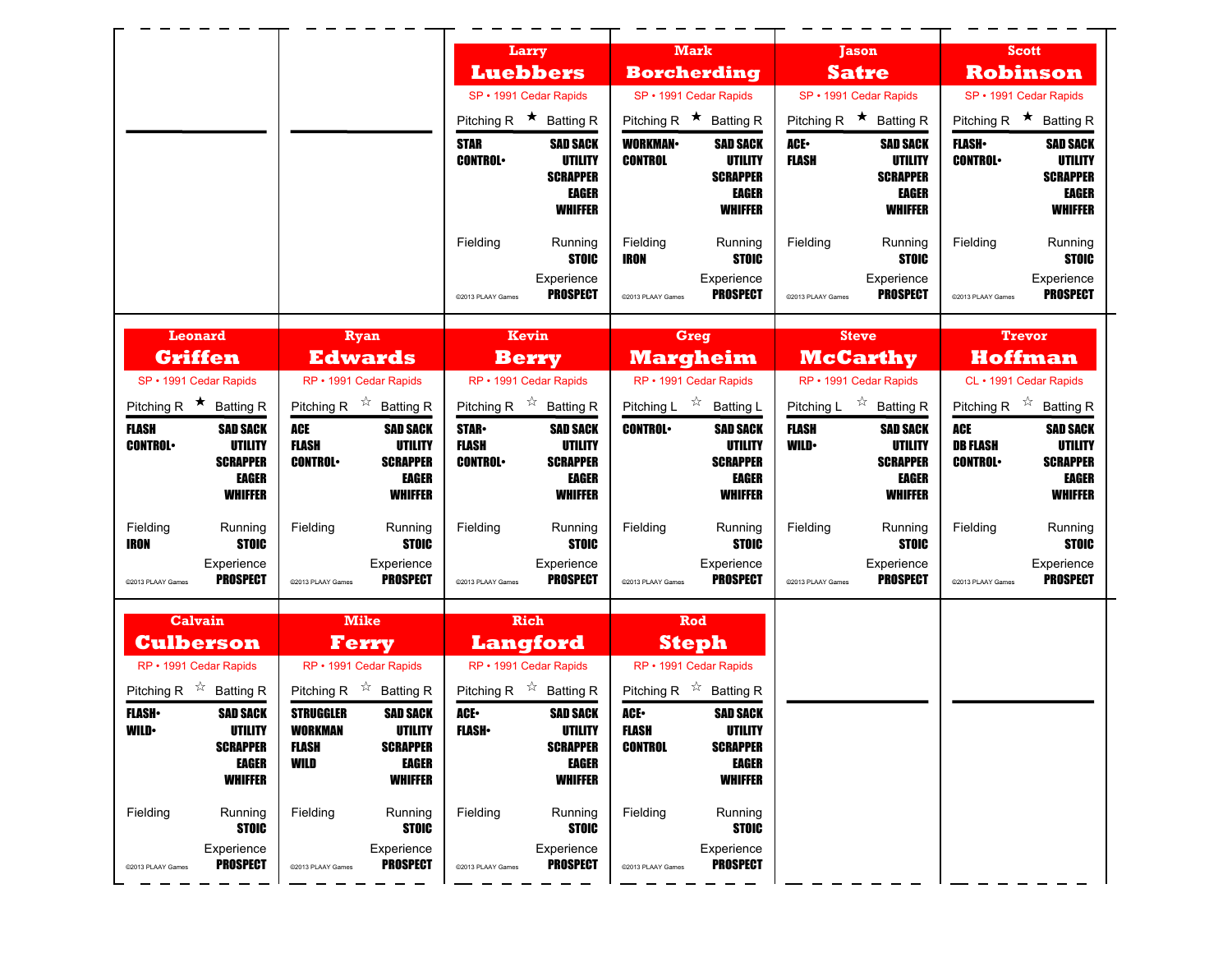| Eric<br><b>Christopherson</b><br>$C \cdot 1991$ Clinton<br>$\star$ Batting R<br><b>•HERO</b><br><b>-SCRAPPER</b><br><b>PATIENT</b><br><b>-WHIFFER</b> | <b>Teodulo</b><br>Wejias<br>$C \cdot 1991$ Clinton<br>$\overrightarrow{a}$ Batting R<br><b>-SAD SACK</b><br><b>SCRAPPER</b><br><b>EAGER</b><br><b>WHIFFER</b> | <b>Barry</b><br>Willer<br>1B • 1991 Clinton<br>$\star$<br><b>Batting L</b><br><b>-SCRAPPER</b><br><b>•PATIENT</b><br><b>-WHIFFER</b>    | <b>Carlos</b><br>Lak<br>2B • 1991 Clinton<br>$\star$<br><b>Batting B</b><br><b>•SAD SACK</b><br><b>-SCRAPPER</b><br>EAGER<br><b>WHIFFER</b> | <b>Pepe</b><br>Frias<br>2B • 1991 Clinton<br>☆<br><b>Batting R</b><br><b>·HERO</b><br><b>SCRAPPER</b><br><b>-WHIFFER</b>                      | <b>Andres</b><br><b>Duncan</b><br>SS · 1991 Clinton<br>$\star$<br><b>Batting B</b><br><b>·UTILITY</b><br><b>SCRAPPER</b><br><b>WHIFFER</b>          |
|-------------------------------------------------------------------------------------------------------------------------------------------------------|---------------------------------------------------------------------------------------------------------------------------------------------------------------|-----------------------------------------------------------------------------------------------------------------------------------------|---------------------------------------------------------------------------------------------------------------------------------------------|-----------------------------------------------------------------------------------------------------------------------------------------------|-----------------------------------------------------------------------------------------------------------------------------------------------------|
| Fielding<br>Running<br>Experience<br><b>PROSPECT</b><br>@2013 PLAAY Games                                                                             | Fielding<br>Running<br><b>•ACTIVE</b><br>Experience<br><b>PROSPECT</b><br>@2013 PLAAY Games                                                                   | Fielding<br>Running<br><b>STOIC</b><br>Experience<br><b>PROSPECT</b><br>@2013 PLAAY Games                                               | Fielding<br>Running<br><b>•ACTIVE</b><br>Experience<br><b>PROSPECT</b><br>@2013 PLAAY Games                                                 | Fielding<br>Running<br><b>ACTIVE</b><br>Experience<br><b>PROSPECT</b><br>@2013 PLAAY Games                                                    | Fielding<br>Running<br><b>ACTIVE</b><br>Experience<br><b>PROSPECT</b><br>@2013 PLAAY Games                                                          |
| <b>Matt</b><br>Davis<br>SS · 1991 Clinton<br>$\overrightarrow{a}$ Batting B<br><b>·HERO</b><br><b>•PATIENT</b>                                        | <b>Ricky</b><br>Ward<br>3B · 1991 Clinton<br>$\star$ Batting R<br>∙HERO<br><b>•SLUGGER</b><br><b>-PATIENT</b><br><b>•WHIFFER</b>                              | <b>Adam</b><br>Hvzdu<br>OF • 1991 Clinton<br>$\star$<br><b>Batting R</b><br><b><i>•UTILITY</i></b><br><b>•PATIENT</b><br><b>WHIFFER</b> | <b>Rikkert</b><br>Faneyte<br>OF • 1991 Clinton<br>$\star$<br><b>Batting R</b><br><b>•PATIENT</b><br><b>WHIFFER</b>                          | <b>Jason</b><br>Young<br>OF • 1991 Clinton<br>★<br><b>Batting R</b><br><b>-UTILITY</b><br><b>-SCRAPPER</b><br><b>•EAGER</b><br><b>WHIFFER</b> | <b>Courtney</b><br>Davis<br>OF • 1991 Clinton<br>☆<br><b>Batting R</b><br><b>•SAD SACK</b><br><b>•SCRAPPER</b><br><b>-PATIENT</b><br><b>WHIFFER</b> |
| Fielding<br>Running<br><b>STOIC</b><br>Experience<br><b>PROSPECT</b><br>@2013 PLAAY Games                                                             | Fielding<br>Running<br><b>IRON</b><br>Experience<br><b>PROSPECT</b><br>@2013 PLAAY Games                                                                      | Fielding<br>Running<br><b>STOIC</b><br><b>IRON</b><br>Experience<br><b>PROSPECT</b><br>@2013 PLAAY Games                                | Fielding<br>Running<br><b>•ACTIVE</b><br>Experience<br><b>PROSPECT</b><br>@2013 PLAAY Games                                                 | Fielding<br>Running<br>Experience<br><b>PROSPECT</b><br>@2013 PLAAY Games                                                                     | Fielding<br>Running<br><b>•ACTIVE</b><br>Experience<br><b>PROSPECT</b><br>@2013 PLAAY Games                                                         |
| <b>Brett</b><br><b>cGonnigal</b><br>OF • 1991 Clinton<br>$\overrightarrow{a}$ Batting B<br><b>UTILITY</b><br><b>•SCRAPPER</b><br><b>WHIFFER</b>       | <b>Shelby</b><br>Hart<br>OF • 1991 Clinton<br>$\overrightarrow{a}$ Batting R<br><b>·UTILITY</b><br><b>SCRAPPER</b><br><b>EAGER</b><br><b>WHIFFER</b>          |                                                                                                                                         |                                                                                                                                             |                                                                                                                                               |                                                                                                                                                     |
| Fielding<br>Running<br>Experience<br><b>PROSPECT</b><br>@2013 PLAAY Games                                                                             | Fielding<br>Running<br>Experience<br><b>PROSPECT</b><br>@2013 PLAAY Games                                                                                     |                                                                                                                                         |                                                                                                                                             |                                                                                                                                               |                                                                                                                                                     |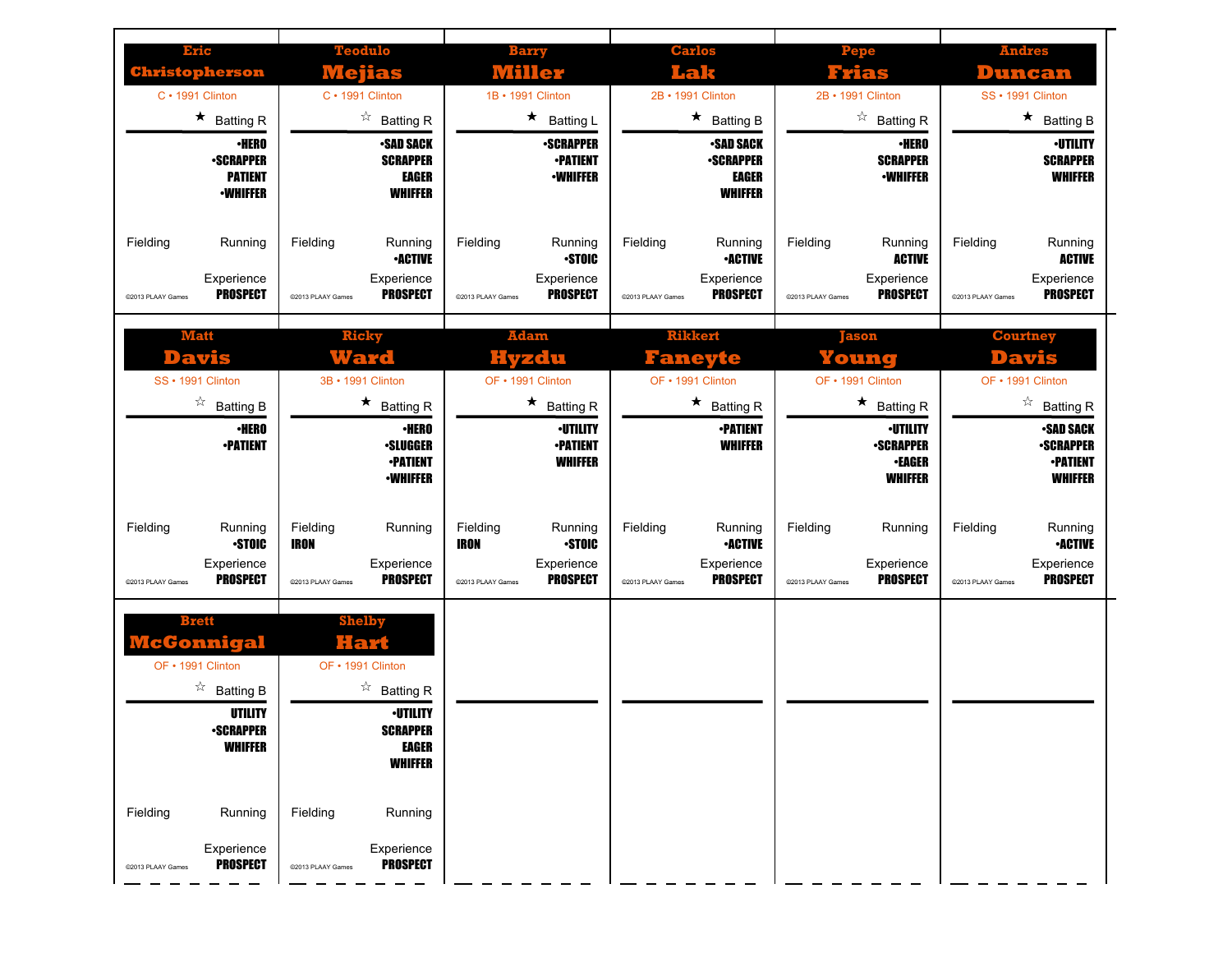|                                                    |                                                                |                                |                                 | <b>Salomon</b><br>Torres              |                                | Dan<br>Carlson                        |                                | Dan<br><b>Henrikson</b>                                  |                                | Toe<br><b>Rosselli</b>                              |
|----------------------------------------------------|----------------------------------------------------------------|--------------------------------|---------------------------------|---------------------------------------|--------------------------------|---------------------------------------|--------------------------------|----------------------------------------------------------|--------------------------------|-----------------------------------------------------|
|                                                    |                                                                |                                |                                 | SP · 1991 Clinton                     |                                | SP · 1991 Clinton                     |                                | SP · 1991 Clinton                                        |                                | SP · 1991 Clinton                                   |
|                                                    |                                                                |                                |                                 | Pitching R $\star$ Batting R          | Pitching R $\star$ Batting R   |                                       |                                | Pitching L ★ Batting L                                   |                                | Pitching L $\star$ Batting R                        |
|                                                    |                                                                |                                | ACE                             | <b>SAD SACK</b>                       | <b>STAR</b>                    | <b>SAD SACK</b>                       | ACE-                           | <b>SAD SACK</b>                                          | <b>STAR</b>                    | <b>SAD SACK</b>                                     |
|                                                    |                                                                |                                | <b>STAR</b><br><b>FLASH</b>     | <b>UTILITY</b><br><b>SCRAPPER</b>     | <b>FLASH</b><br><b>CONTROL</b> | UTILITY<br><b>SCRAPPER</b>            | <b>FLASH</b><br><b>CONTROL</b> | UTILITY<br><b>SCRAPPER</b>                               | <b>FLASH</b><br><b>CONTROL</b> | <b>UTILITY</b><br><b>SCRAPPER</b>                   |
|                                                    |                                                                |                                | <b>CONTROL</b>                  | <b>EAGER</b><br><b>WHIFFER</b>        |                                | EAGER<br><b>WHIFFER</b>               |                                | <b>EAGER</b><br><b>WHIFFER</b>                           |                                | <b>EAGER</b><br><b>WHIFFER</b>                      |
|                                                    |                                                                |                                |                                 |                                       |                                |                                       |                                |                                                          |                                |                                                     |
|                                                    |                                                                |                                | Fielding                        | Running<br><b>STOIC</b>               | Fielding<br><b>IRON</b>        | Running<br><b>STOIC</b>               | Fielding                       | Running<br><b>STOIC</b>                                  | Fielding                       | Running<br><b>STOIC</b>                             |
|                                                    |                                                                |                                |                                 | Experience<br><b>PROSPECT</b>         |                                | Experience                            |                                | Experience                                               |                                | Experience<br><b>PROSPECT</b>                       |
|                                                    |                                                                |                                | @2013 PLAAY Games               |                                       | @2013 PLAAY Games              | <b>PROSPECT</b>                       | @2013 PLAAY Games              | <b>PROSPECT</b>                                          | @2013 PLAAY Games              |                                                     |
| <b>Greg</b>                                        | Rod                                                            |                                |                                 | Dan                                   |                                | <b>Mark</b>                           |                                | Tose                                                     |                                | Kurt                                                |
| <b>Brummett</b>                                    | Huffman                                                        |                                |                                 | Flanagan                              |                                | <b>Yockey</b>                         |                                | <b>Reves</b>                                             |                                | Peltzer                                             |
| SP · 1991 Clinton<br>Pitching R $\star$ Batting R  | CL · 1991 Clinton<br>Pitching R $\overrightarrow{x}$ Batting R |                                | Pitching R $\overrightarrow{x}$ | RP · 1991 Clinton<br><b>Batting R</b> | Pitching L $\sqrt[4]{x}$       | RP · 1991 Clinton<br><b>Batting L</b> |                                | RP · 1991 Clinton<br>Pitching R $\overline{x}$ Batting R |                                | RP · 1991 Clinton<br>Pitching L $\vec{r}$ Batting R |
| ACE-<br><b>SAD SACK</b>                            | <b>ACE</b>                                                     | <b>SAD SACK</b>                | ACE                             | <b>SAD SACK</b>                       | <b>STAR</b>                    | <b>SAD SACK</b>                       | <b>WORKMAN-</b>                | <b>SAD SACK</b>                                          | <b>FLASH</b> •                 | <b>SAD SACK</b>                                     |
| <b>FLASH</b><br><b>UTILITY</b>                     | <b>FLASH</b>                                                   | <b>UTILITY</b>                 | <b>FLASH</b>                    | <b>UTILITY</b>                        | <b>FLASH</b>                   | <b>UTILITY</b>                        | <b>FLASH</b>                   | UTILITY                                                  | <b>CONTROL</b>                 | <b>UTILITY</b>                                      |
|                                                    |                                                                |                                |                                 |                                       |                                |                                       |                                |                                                          |                                |                                                     |
| <b>CONTROL</b><br><b>SCRAPPER</b>                  | <b>CONTROL</b>                                                 | <b>SCRAPPER</b>                |                                 | <b>SCRAPPER</b>                       | <b>CONTROL</b>                 | <b>SCRAPPER</b>                       |                                | <b>SCRAPPER</b>                                          |                                | <b>SCRAPPER</b>                                     |
| <b>EAGER</b><br><b>WHIFFER</b>                     |                                                                | <b>EAGER</b><br><b>WHIFFER</b> |                                 | <b>EAGER</b><br><b>WHIFFER</b>        |                                | EAGER<br><b>WHIFFER</b>               |                                | <b>EAGER</b><br><b>WHIFFER</b>                           |                                | <b>EAGER</b><br><b>WHIFFER</b>                      |
| Fielding<br>Running                                | Fielding                                                       | Running                        | Fielding                        | Running                               | Fielding                       | Running                               | Fielding                       | Running                                                  | Fielding                       | Running                                             |
| <b>STOIC</b><br><b>IRON</b><br>Experience          |                                                                | <b>STOIC</b>                   |                                 | <b>STOIC</b>                          |                                | <b>STOIC</b><br>Experience            |                                | <b>STOIC</b><br>Experience                               |                                | <b>STOIC</b><br>Experience                          |
| <b>PROSPECT</b><br>@2013 PLAAY Games               | @2013 PLAAY Games                                              | Experience<br><b>PROSPECT</b>  | @2013 PLAAY Games               | Experience<br><b>PROSPECT</b>         | @2013 PLAAY Games              | <b>PROSPECT</b>                       | @2013 PLAAY Games              | <b>PROSPECT</b>                                          | @2013 PLAAY Games              | <b>PROSPECT</b>                                     |
| <b>Brian</b>                                       | <b>Mike</b>                                                    |                                |                                 |                                       |                                |                                       |                                |                                                          |                                |                                                     |
| McLeod                                             | Myers                                                          |                                |                                 |                                       |                                |                                       |                                |                                                          |                                |                                                     |
| RP · 1991 Clinton                                  | RP · 1991 Clinton                                              |                                |                                 |                                       |                                |                                       |                                |                                                          |                                |                                                     |
| Pitching R $\overrightarrow{x}$ Batting R          | Pitching L $\vec{X}$ Batting L                                 |                                |                                 |                                       |                                |                                       |                                |                                                          |                                |                                                     |
| <b>STRUGGLER</b><br><b>SAD SACK</b>                | ACE.                                                           | <b>SAD SACK</b>                |                                 |                                       |                                |                                       |                                |                                                          |                                |                                                     |
| WILD•<br>UTILITY<br><b>SCRAPPER</b>                | FLASH<br><b>CONTROL</b>                                        | UTILITY<br><b>SCRAPPER</b>     |                                 |                                       |                                |                                       |                                |                                                          |                                |                                                     |
| <b>EAGER</b><br><b>WHIFFER</b>                     |                                                                | <b>EAGER</b><br><b>WHIFFER</b> |                                 |                                       |                                |                                       |                                |                                                          |                                |                                                     |
|                                                    |                                                                |                                |                                 |                                       |                                |                                       |                                |                                                          |                                |                                                     |
| Fielding<br>Running<br><b>STOIC</b>                | Fielding                                                       | Running<br><b>STOIC</b>        |                                 |                                       |                                |                                       |                                |                                                          |                                |                                                     |
| Experience<br><b>PROSPECT</b><br>@2013 PLAAY Games | @2013 PLAAY Games                                              | Experience<br><b>PROSPECT</b>  |                                 |                                       |                                |                                       |                                |                                                          |                                |                                                     |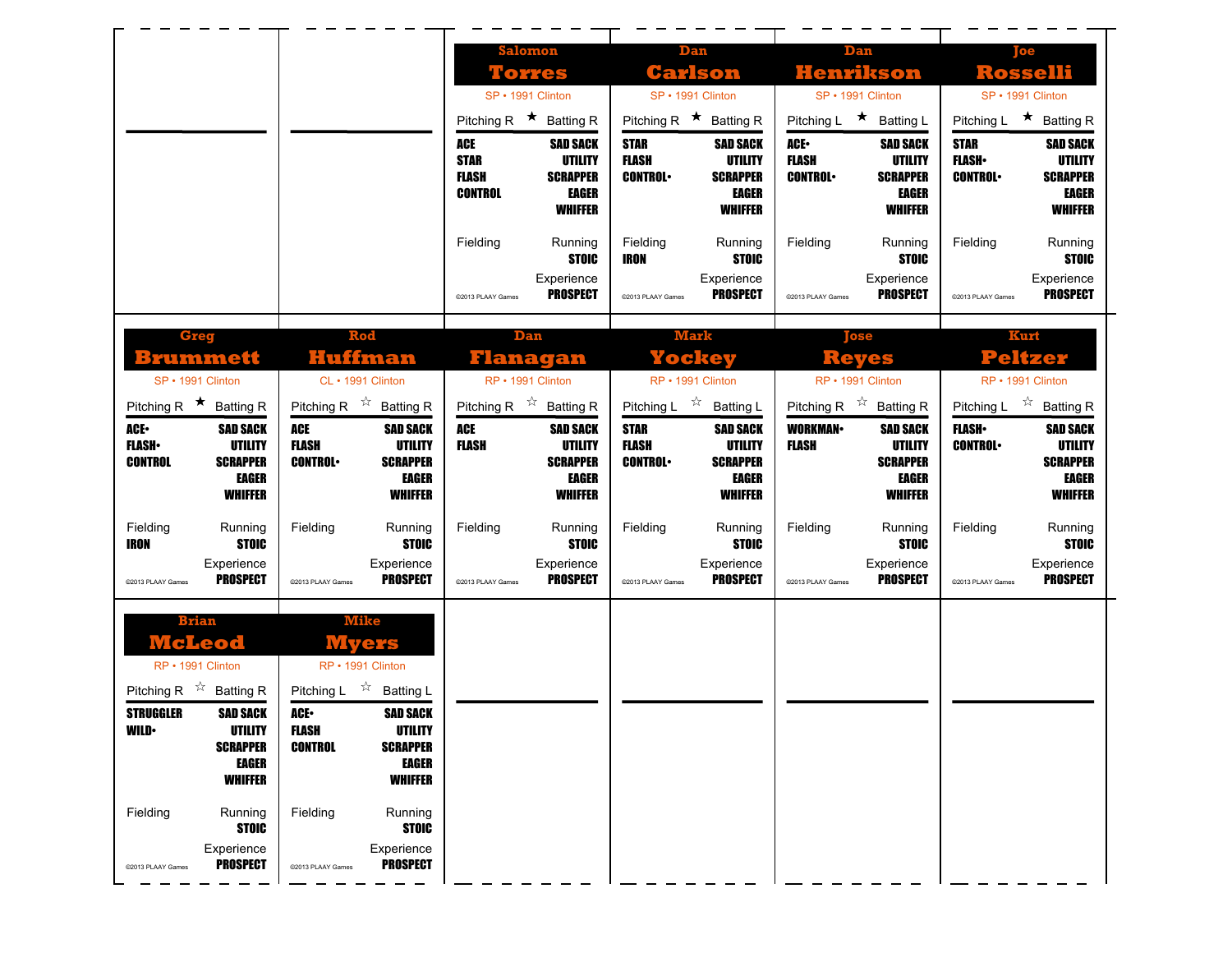| Gregg<br>Zaun                                                             |                                               | Doug<br><b>Reynolds</b>                                                                                         | <b>Brent</b><br><b>Miller</b>                           |                                                                                      | <b>Doug</b><br><b>McConathy</b> |                                                                                                |                               | <b>Jimmy</b><br>Roso                                                            | <b>Tose</b><br><b>Millares</b>               |                                                              |
|---------------------------------------------------------------------------|-----------------------------------------------|-----------------------------------------------------------------------------------------------------------------|---------------------------------------------------------|--------------------------------------------------------------------------------------|---------------------------------|------------------------------------------------------------------------------------------------|-------------------------------|---------------------------------------------------------------------------------|----------------------------------------------|--------------------------------------------------------------|
| C · 1991 Kane County                                                      |                                               | C · 1991 Kane County                                                                                            | 1B · 1991 Kane County                                   |                                                                                      | 1B • 1991 Kane County           |                                                                                                |                               | 1B · 1991 Kane County                                                           | 2B · 1991 Kane County                        |                                                              |
| $\star$ Batting B                                                         |                                               | $\overrightarrow{a}$ Batting R                                                                                  | $\star$                                                 | <b>Batting L</b>                                                                     |                                 | ☆<br><b>Batting L</b>                                                                          |                               | ☆<br><b>Batting R</b>                                                           |                                              | $\star$ Batting R                                            |
| <b>-SCRAPPER</b><br><b>•PATIENT</b>                                       | $\cdot$ HERO                                  | <b><i>•UTILITY</i></b><br><b>-SCRAPPER</b><br><b>PATIENT</b><br><b>WHIFFER</b>                                  |                                                         | <b>HERO</b><br><b>•SLUGGER</b><br>EAGER                                              |                                 | <b>SCRAPPER</b><br><b>-PATIENT</b><br><b>·WHIFFER</b>                                          |                               | <b>•CHAMPION</b><br><b>SCRAPPER</b><br><b>-PATIENT</b><br><b>WHIFFER</b>        |                                              | ∙HERO<br><b>•SCRAPPER</b><br><b>EAGER</b><br><b>-WHIFFER</b> |
| Fielding<br>Running<br>Experience<br><b>PROSPECT</b><br>©2013 PLAAY Games | Fielding<br><b>STOIC</b><br>@2013 PLAAY Games | Running<br>Experience<br><b>PROSPECT</b>                                                                        | Fielding<br>@2013 PLAAY Games                           | Running<br><b>STOIC</b><br>Experience<br><b>PROSPECT</b>                             | Fielding<br>@2013 PLAAY Games   | Running<br><b>STOIC</b><br>Experience<br><b>PROSPECT</b>                                       | Fielding<br>@2013 PLAAY Games | Running<br><b>STOIC</b><br>Experience<br><b>PROSPECT</b>                        | Fielding<br>@2013 PLAAY Games                | Running<br><b>STOIC</b><br>Experience<br><b>PROSPECT</b>     |
| <b>Brad</b><br>Tvler                                                      |                                               | <b>Manuel</b><br><b>Garcia</b>                                                                                  | Dan<br><b>Ramirez</b>                                   |                                                                                      | <b>Brad</b>                     | <b>Seitzer</b>                                                                                 |                               | <b>Steve</b><br><b>DiMarco</b>                                                  | <b>Steve</b><br>Godin                        |                                                              |
| 2B • 1991 Kane County                                                     |                                               | 2B · 1991 Kane County                                                                                           | SS · 1991 Kane County                                   |                                                                                      | 3B · 1991 Kane County           |                                                                                                |                               | 3B · 1991 Kane County                                                           | OF • 1991 Kane County                        |                                                              |
| ☆<br><b>Batting L</b>                                                     | ∙HERO                                         | ☆<br><b>Batting R</b><br>∙HERO                                                                                  | $\star$                                                 | <b>Batting R</b><br>∙HERO                                                            |                                 | ★<br><b>Batting R</b><br><b>·HERO</b>                                                          |                               | ☆<br><b>Batting L</b><br><b>SCRAPPER</b>                                        |                                              | $\star$<br><b>Batting R</b><br><b>·HERO</b>                  |
| <b>-SCRAPPER</b><br><b>PATIENT</b><br><b>-WHIFFER</b>                     |                                               | <b>-SCRAPPER</b><br><b>EAGER</b><br><b>WHIFFER</b>                                                              |                                                         | <b>SCRAPPER</b><br><b>•EAGER</b><br><b>-WHIFFER</b>                                  |                                 | <b>SCRAPPER</b><br><b>•PATIENT</b><br><b>·WHIFFER</b>                                          |                               | <b>•EAGER</b><br><b>WHIFFER</b>                                                 |                                              | <b>EAGER</b><br>•GOOD EYE                                    |
| Fielding<br>Running<br>Experience<br>PROSPECT<br>@2013 PLAAY Games        | Fielding<br>@2013 PLAAY Games                 | Running<br><b>STOIC</b><br>Experience<br><b>PROSPECT</b>                                                        | Fielding<br><b>IRON</b><br>@2013 PLAAY Games            | Running<br>Experience<br><b>PROSPECT</b>                                             | Fielding<br>@2013 PLAAY Games   | Running<br><b>STOIC</b><br>Experience<br><b>PROSPECT</b>                                       | Fielding<br>@2013 PLAAY Games | Running<br><b>STOIC</b><br>Experience<br><b>PROSPECT</b>                        | Fielding<br><b>IRON</b><br>@2013 PLAAY Games | Running<br>Experience<br><b>PROSPECT</b>                     |
| <b>Jim</b><br><b>Audly</b><br>OF • 1991 Kane County                       |                                               | <b>Shaun</b><br><b>Hrabar</b><br>OF • 1991 Kane County                                                          | <b>Keith</b><br><b>Schmidt</b><br>OF • 1991 Kane County |                                                                                      | Bo<br>Ortiz                     | OF • 1991 Kane County                                                                          |                               | Aman<br><b>Hicks</b><br>OF • 1991 Kane County                                   |                                              |                                                              |
| $\star$ Batting B<br><b>SCRAPPER</b><br>∙WHIFFER                          |                                               | $\star$ Batting L<br><b>·UTILITY</b><br><b>•SAD SACK</b><br><b>SCRAPPER</b><br><b>•EAGER</b><br><b>-WHIFFER</b> | ☆                                                       | <b>Batting L</b><br><b>-SAD SACK</b><br>•SCRAPPER<br><b>•EAGER</b><br><b>WHIFFER</b> |                                 | $\overrightarrow{a}$ Batting R<br><b>·HERO</b><br>SCRAPPER<br><b>•EAGER</b><br><b>-WHIFFER</b> |                               | ☆<br><b>Batting L</b><br><b>·UTILITY</b><br><b>•SCRAPPER</b><br><b>-WHIFFER</b> |                                              |                                                              |
| Fielding<br>Running<br>Experience<br><b>PROSPECT</b><br>@2013 PLAAY Games | Fielding<br>IRON<br>@2013 PLAAY Games         | Running<br>Experience<br><b>PROSPECT</b>                                                                        | Fielding<br>@2013 PLAAY Games                           | Running<br>Experience<br><b>PROSPECT</b>                                             | Fielding<br>@2013 PLAAY Games   | Running<br><b>-STOIC</b><br>Experience<br><b>PROSPECT</b>                                      | Fielding<br>@2013 PLAAY Games | Running<br><b>-ACTIVE</b><br>Experience<br><b>PROSPECT</b>                      |                                              |                                                              |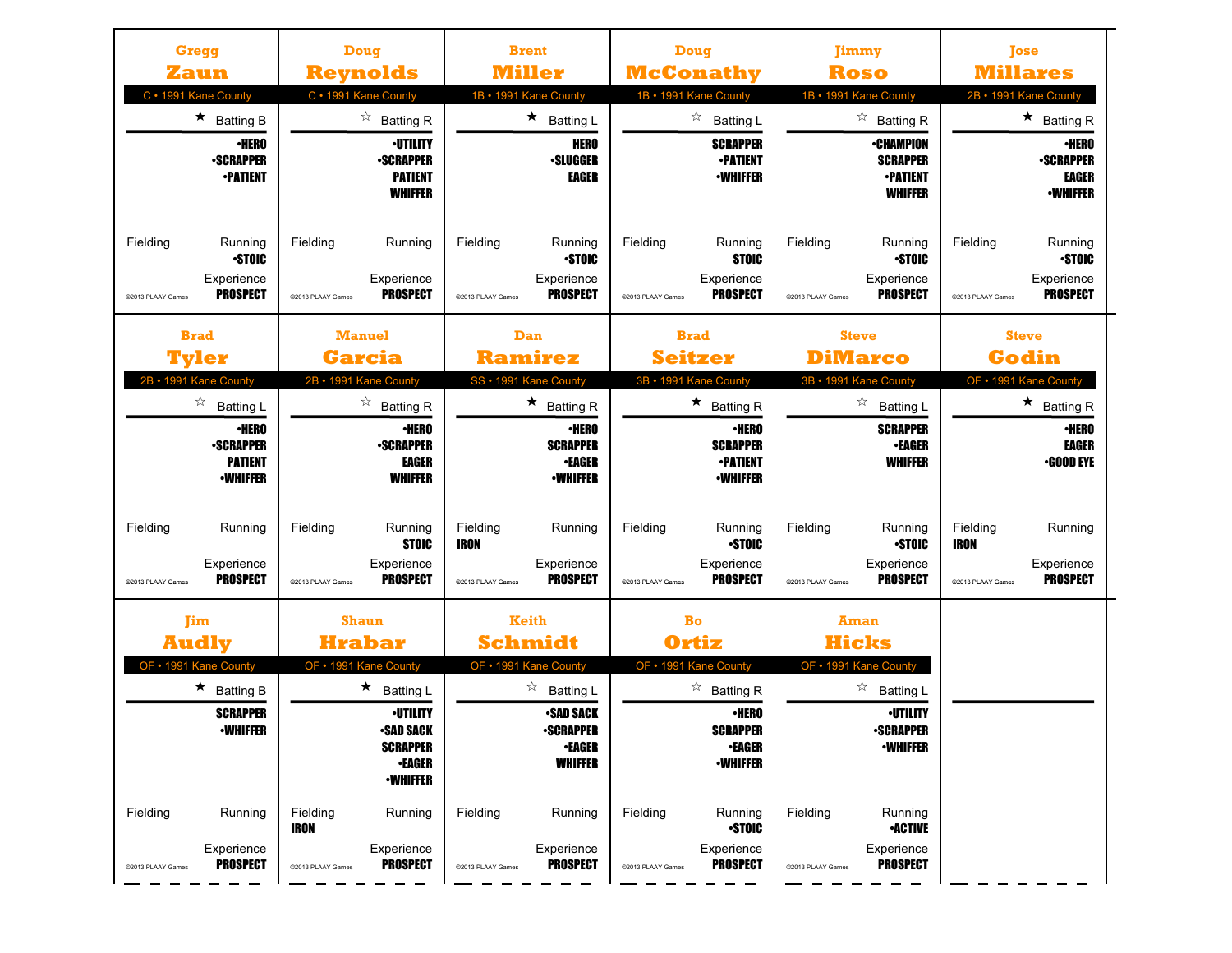|                                                                                                                           |                                                                                                         | <b>Matt</b>                                                                                                               | Jim                                                                                                                              | <b>Rob</b>                                                                                                                       | <b>Brad</b>                                                                                                                       |
|---------------------------------------------------------------------------------------------------------------------------|---------------------------------------------------------------------------------------------------------|---------------------------------------------------------------------------------------------------------------------------|----------------------------------------------------------------------------------------------------------------------------------|----------------------------------------------------------------------------------------------------------------------------------|-----------------------------------------------------------------------------------------------------------------------------------|
|                                                                                                                           |                                                                                                         | <b>Anderson</b>                                                                                                           | <b>Dedrick</b>                                                                                                                   | <b>Blumberg</b>                                                                                                                  | <b>Tippitt</b>                                                                                                                    |
|                                                                                                                           |                                                                                                         | SP · 1991 Kane County                                                                                                     | SP · 1991 Kane County                                                                                                            | SP · 1991 Kane County                                                                                                            | SP · 1991 Kane County                                                                                                             |
|                                                                                                                           |                                                                                                         | $\star$<br>Pitching L<br><b>Batting L</b>                                                                                 | Pitching R $\star$<br><b>Batting B</b>                                                                                           | $\star$<br>Pitching L<br><b>Batting L</b>                                                                                        | $\star$<br>Pitching R<br><b>Batting R</b>                                                                                         |
|                                                                                                                           |                                                                                                         | <b>STAR</b><br><b>SAD SACK</b><br><b>FLASH</b><br>UTILITY<br><b>CONTROL</b><br><b>SCRAPPER</b><br>EAGER<br><b>WHIFFER</b> | <b>STAR</b><br><b>SAD SACK</b><br><b>FLASH</b><br>UTILITY<br><b>CONTROL</b><br><b>SCRAPPER</b><br>EAGER<br><b>WHIFFER</b>        | <b>FLASH</b><br><b>SAD SACK</b><br>UTILITY<br><b>SCRAPPER</b><br>EAGER<br><b>WHIFFER</b>                                         | <b>STAR-</b><br><b>SAD SACK</b><br><b>FLASH</b><br>UTILITY<br><b>CONTROL</b><br><b>SCRAPPER</b><br><b>EAGER</b><br><b>WHIFFER</b> |
|                                                                                                                           |                                                                                                         | Fielding<br>Running<br><b>STOIC</b><br>IRON                                                                               | Fielding<br>Running<br><b>STOIC</b>                                                                                              | Fielding<br>Running<br><b>STOIC</b><br><b>IRON</b>                                                                               | Fielding<br>Running<br><b>STOIC</b>                                                                                               |
|                                                                                                                           |                                                                                                         | Experience<br><b>PROSPECT</b><br>@2013 PLAAY Games                                                                        | Experience<br><b>PROSPECT</b><br>@2013 PLAAY Games                                                                               | Experience<br><b>PROSPECT</b><br>@2013 PLAAY Games                                                                               | Experience<br><b>PROSPECT</b><br>@2013 PLAAY Games                                                                                |
| <b>Vaughn</b>                                                                                                             | Joe                                                                                                     | Tom                                                                                                                       | <b>Dave</b>                                                                                                                      | <b>Todd</b>                                                                                                                      | Tommy                                                                                                                             |
| <b>Eshelman</b>                                                                                                           | <b>Borowski</b>                                                                                         | <b>Martin</b>                                                                                                             | <b>Paveloff</b>                                                                                                                  | Unrein                                                                                                                           | <b>Taylor</b>                                                                                                                     |
| SP · 1991 Kane County                                                                                                     | CL · 1991 Kane County                                                                                   | RP • 1991 Kane County                                                                                                     | RP • 1991 Kane County                                                                                                            | RP • 1991 Kane County                                                                                                            | RP • 1991 Kane County                                                                                                             |
| Pitching L ★ Batting L                                                                                                    | Pitching R $\overrightarrow{x}$ Batting R                                                               | $\overrightarrow{a}$ Batting L<br>Pitching L                                                                              | Pitching R $\overrightarrow{x}$ Batting R                                                                                        | Pitching L $\sqrt[3]{x}$<br><b>Batting L</b>                                                                                     | Pitching R $\overrightarrow{x}$<br><b>Batting R</b>                                                                               |
| ACE-<br><b>SAD SACK</b><br><b>UTILITY</b><br><b>FLASH</b><br><b>SCRAPPER</b><br>EAGER<br><b>WHIFFER</b>                   | ACE.<br><b>SAD SACK</b><br><b>UTILITY</b><br><b>FLASH</b><br><b>SCRAPPER</b><br>EAGER<br><b>WHIFFER</b> | <b>STAR</b><br><b>SAD SACK</b><br><b>FLASH</b><br>UTILITY<br><b>SCRAPPER</b><br>EAGER<br><b>WHIFFER</b>                   | <b>STAR</b><br><b>SAD SACK</b><br><b>FLASH</b><br>UTILITY<br><b>CONTROL</b><br><b>SCRAPPER</b><br><b>EAGER</b><br><b>WHIFFER</b> | <b>STAR</b><br><b>SAD SACK</b><br><b>FLASH</b><br><b>UTILITY</b><br><b>CONTROL</b><br><b>SCRAPPER</b><br>EAGER<br><b>WHIFFER</b> | <b>WORKMAN</b><br><b>SAD SACK</b><br><b>UTILITY</b><br><b>FLASH</b><br><b>SCRAPPER</b><br><b>EAGER</b><br><b>WHIFFER</b>          |
| Fielding<br>Running<br><b>STOIC</b>                                                                                       | Fielding<br>Running<br><b>STOIC</b>                                                                     | Fielding<br>Running<br><b>STOIC</b>                                                                                       | Fielding<br>Running<br><b>STOIC</b>                                                                                              | Fielding<br>Running<br><b>STOIC</b>                                                                                              | Fielding<br>Running<br><b>STOIC</b>                                                                                               |
| Experience<br><b>PROSPECT</b><br>@2013 PLAAY Games                                                                        | Experience<br><b>PROSPECT</b><br>@2013 PLAAY Games                                                      | Experience<br><b>PROSPECT</b><br>@2013 PLAAY Games                                                                        | Experience<br><b>PROSPECT</b><br>@2013 PLAAY Games                                                                               | Experience<br><b>PROSPECT</b><br>@2013 PLAAY Games                                                                               | Experience<br><b>PROSPECT</b><br>@2013 PLAAY Games                                                                                |
| <b>Mike</b>                                                                                                               | <b>Mike</b>                                                                                             | <b>Brad</b>                                                                                                               | <b>Terry</b>                                                                                                                     | <b>Bobby</b>                                                                                                                     |                                                                                                                                   |
| <b>Hebb</b>                                                                                                               | Wilev                                                                                                   | <b>Pennington</b>                                                                                                         | Farrar                                                                                                                           | <b>Chouinard</b>                                                                                                                 |                                                                                                                                   |
| RP • 1991 Kane County                                                                                                     | RP • 1991 Kane County                                                                                   | RP • 1991 Kane County<br>☆                                                                                                | RP • 1991 Kane County                                                                                                            | RP • 1991 Kane County                                                                                                            |                                                                                                                                   |
| Pitching R $\sqrt[4]{x}$<br><b>Batting R</b>                                                                              | ☆<br>Pitching L<br><b>Batting L</b>                                                                     | <b>Batting L</b><br>Pitching L                                                                                            | $\approx$<br>Pitching L<br><b>Batting B</b>                                                                                      | $\approx$<br>Pitching R<br><b>Batting R</b>                                                                                      |                                                                                                                                   |
| <b>SAD SACK</b><br><b>WORKMAN</b><br><b>FLASH</b><br>UTILITY<br><b>WILD</b><br><b>SCRAPPER</b><br>EAGER<br><b>WHIFFER</b> | ACE.<br><b>SAD SACK</b><br><b>FLASH</b><br>UTILITY<br><b>SCRAPPER</b><br>EAGER<br><b>WHIFFER</b>        | <b>STRUGGLER</b><br><b>SAD SACK</b><br><b>DB FLASH</b><br>UTILITY<br>WILD<br><b>SCRAPPER</b><br>EAGER<br><b>WHIFFER</b>   | <b>STAR</b><br><b>SAD SACK</b><br><b>CONTROL</b><br>UTILITY<br><b>SCRAPPER</b><br>EAGER<br><b>WHIFFER</b>                        | <b>SAD SACK</b><br><b>WORKMAN</b><br><b>DB CONTROL</b><br>UTILITY<br><b>SCRAPPER</b><br>EAGER<br><b>WHIFFER</b>                  |                                                                                                                                   |
|                                                                                                                           |                                                                                                         |                                                                                                                           |                                                                                                                                  |                                                                                                                                  |                                                                                                                                   |
| Fielding<br>Running<br><b>STOIC</b>                                                                                       | Fielding<br>Running<br><b>STOIC</b>                                                                     | Fielding<br>Running<br><b>STOIC</b>                                                                                       | Fielding<br>Running<br><b>STOIC</b>                                                                                              | Fielding<br>Running<br><b>STOIC</b>                                                                                              |                                                                                                                                   |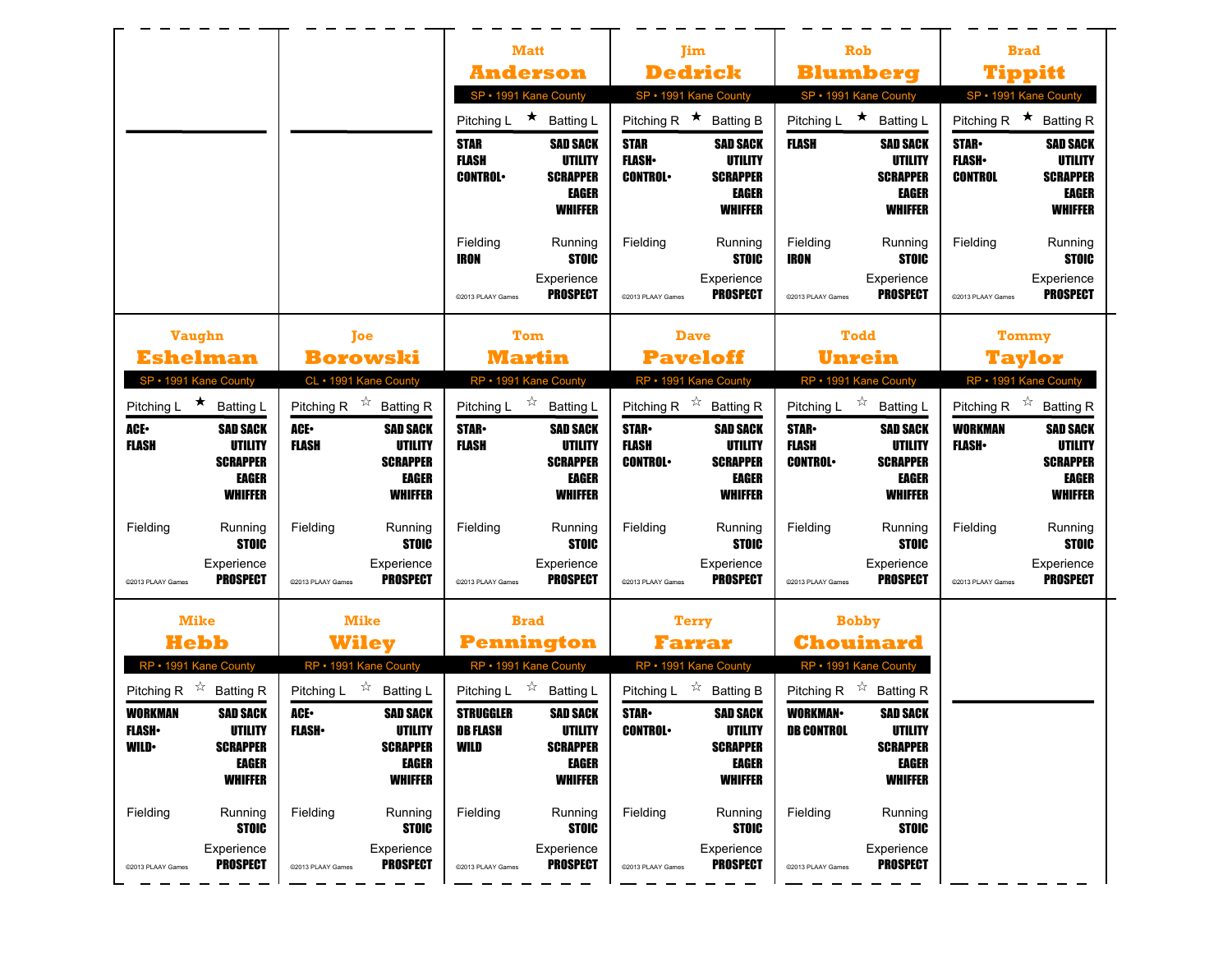| <b>Mike</b><br><b>Durant</b>                                                                                                                                                                                                         | Damian<br><b>Miller</b>                                                                                                                     | <b>Todd</b><br><b>Blakeman</b>                                                                                          | <b>Matthew</b><br><b>Morse</b>                                                                                             | Tom<br>Houk                                                                                                                  | Denny<br>Hocking                                                                                                     |
|--------------------------------------------------------------------------------------------------------------------------------------------------------------------------------------------------------------------------------------|---------------------------------------------------------------------------------------------------------------------------------------------|-------------------------------------------------------------------------------------------------------------------------|----------------------------------------------------------------------------------------------------------------------------|------------------------------------------------------------------------------------------------------------------------------|----------------------------------------------------------------------------------------------------------------------|
| C · 1991 Ker<br>$\star$ Batting R<br>UTILITY<br><b>-SCRAPPER</b><br><b><i>•WHIFFER</i></b>                                                                                                                                           | C · 1991 Kenosha<br>$\overrightarrow{a}$ Batting R<br><b><i>•UTILITY</i></b><br><b>-SCRAPPER</b><br><b>•EAGER</b><br><b>WHIFFER</b>         | 1B · 1991 Kenosha<br>$\star$ Batting L<br>UTILITY<br><b>SCRAPPER</b><br><b>•EAGER</b><br><b>WHIFFER</b>                 | 2B · 1991 Ken<br>$\star$ Batting B<br><b><i>•UTILITY</i></b><br><b>SCRAPPER</b><br><b>•EAGER</b><br><b><i>•WHIFFER</i></b> | 2B · 1991 Ker<br>$\overrightarrow{a}$ Batting R<br>UTILITY<br><b>-SCRAPPER</b><br><b>•PATIENT</b><br><b>WHIFFER</b>          | SS · 1991 K<br>$\star$ Batting B<br><b>SCRAPPER</b><br><b>-PATIENT</b><br><b>-WHIFFER</b>                            |
| Fielding<br>Running<br><b>ACTIVE</b><br>Experience<br><b>PROSPECT</b><br>@2013 PLAAY Games                                                                                                                                           | Fielding<br>Running<br>Experience<br><b>PROSPECT</b><br>@2013 PLAAY Games                                                                   | Fielding<br>Running<br><b>STOIC</b><br>Experience<br><b>PROSPECT</b><br>@2013 PLAAY Games                               | Fielding<br>Running<br><b>STOIC</b><br>Experience<br><b>PROSPECT</b><br>@2013 PLAAY Games                                  | Fielding<br>Running<br>Experience<br><b>PROSPECT</b><br>@2013 PLAAY Games                                                    | Fielding<br>Running<br><b>•ACTIVE</b><br>Experience<br><b>PROSPECT</b><br>@2013 PLAAY Games                          |
| <b>David</b><br><b>Rivera</b>                                                                                                                                                                                                        | Paul<br><b>Russo</b>                                                                                                                        | <b>Rich</b><br><b>Becker</b>                                                                                            | John<br>Gumpf                                                                                                              | <b>Midre</b><br>Cummings                                                                                                     | <b>Brent</b><br><b>Brede</b>                                                                                         |
| SS • 1991 K<br>☆<br><b>Batting R</b><br><b>SCRAPPER</b><br>EAGER<br><b>WHIFFER</b><br>Fielding<br>Running                                                                                                                            | 3B · 1991 Ker<br>$\star$<br><b>Batting R</b><br><b>·HERO</b><br><b>•HR KING</b><br><b>-PATIENT</b><br><b>WHIFFER</b><br>Fielding<br>Running | OF • 1991 Ke<br>$\star$<br><b>Batting L</b><br><b>·HERO</b><br><b>-PATIENT</b><br><b>WHIFFER</b><br>Fielding<br>Running | OF • 1991 Ke<br>★<br><b>Batting R</b><br>UTILITY<br><b>-SCRAPPER</b><br>EAGER<br><b>WHIFFER</b><br>Fielding<br>Running     | OF • 1991 Ke<br>★<br><b>Batting L</b><br><b>•HERO</b><br><b>•CHAMPION</b><br>EAGER<br><b>•WHIFFER</b><br>Fielding<br>Running | OF • 1991 K<br>☆<br><b>Batting L</b><br><b>•SAD SACK</b><br><b>SCRAPPER</b><br><b>WHIFFER</b><br>Fielding<br>Running |
| <b>DB ACTIVE</b><br>Experience<br><b>PROSPECT</b><br>@2013 PLAAY Games                                                                                                                                                               | <b>STOIC</b><br><b>IRON</b><br>Experience<br><b>PROSPECT</b><br>@2013 PLAAY Games                                                           | <b>IRON</b><br>Experience<br><b>PROSPECT</b><br>@2013 PLAAY Games                                                       | <b>STOIC</b><br>Experience<br><b>PROSPECT</b><br>@2013 PLAAY Games                                                         | <b>IRON</b><br><b>•ACTIVE</b><br>Experience<br><b>PROSPECT</b><br>@2013 PLAAY Games                                          | Experience<br><b>PROSPECT</b><br>@2013 PLAAY Games                                                                   |
| <b>Darrell</b><br><b>Rumsey</b><br>OF • 1991 Kenosha<br>$\overrightarrow{a}$ Batting R<br><b>-SCRAPPER</b><br>EAGER<br><b>WHIFFER</b><br>Fielding<br>Running<br><b>•ACTIVE</b><br>Experience<br><b>PROSPECT</b><br>@2013 PLAAY Games |                                                                                                                                             |                                                                                                                         |                                                                                                                            |                                                                                                                              |                                                                                                                      |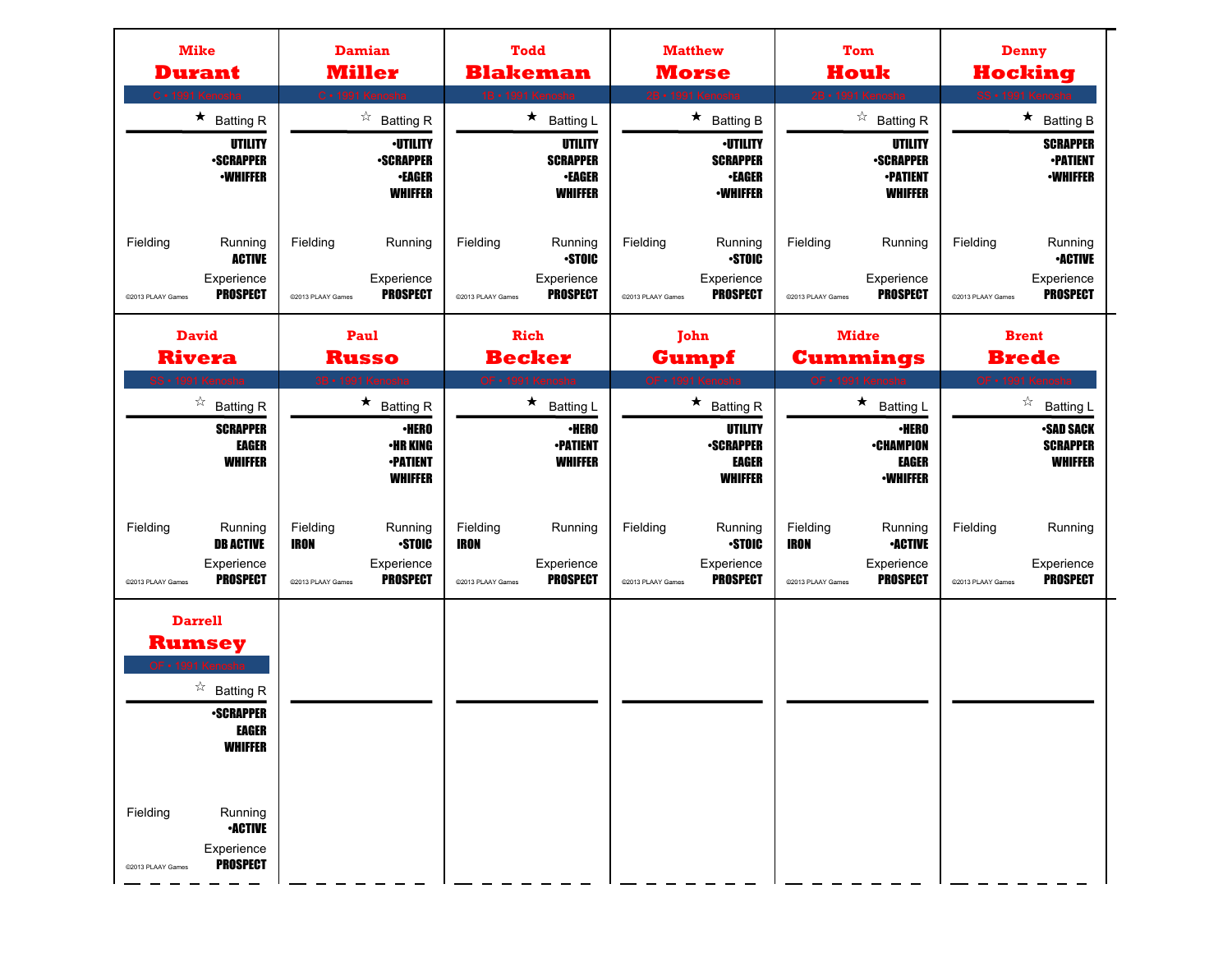|                                                                                                                                                                           |                                                                                                        |                                                                                                     |                                                                              | <b>Kerry</b>                                                                                        | <b>Dickie</b>                                                        |                                                                                              | Tim                                                                                      |                                                                                                   |                                               | <b>Jeff</b>                                                                            |
|---------------------------------------------------------------------------------------------------------------------------------------------------------------------------|--------------------------------------------------------------------------------------------------------|-----------------------------------------------------------------------------------------------------|------------------------------------------------------------------------------|-----------------------------------------------------------------------------------------------------|----------------------------------------------------------------------|----------------------------------------------------------------------------------------------|------------------------------------------------------------------------------------------|---------------------------------------------------------------------------------------------------|-----------------------------------------------|----------------------------------------------------------------------------------------|
|                                                                                                                                                                           |                                                                                                        |                                                                                                     |                                                                              | <b>Taylor</b>                                                                                       | <b>Dixon</b>                                                         |                                                                                              |                                                                                          | <b>Persing</b>                                                                                    |                                               | Thelen                                                                                 |
|                                                                                                                                                                           |                                                                                                        |                                                                                                     |                                                                              | SP • 1991 Kenosha<br>Pitching R $\star$ Batting R                                                   | SP · 1991 Kenosha<br>Pitching L                                      | $\star$<br><b>Batting L</b>                                                                  | Pitching R $\star$                                                                       | SP · 1991 Kenosha<br><b>Batting L</b>                                                             | Pitching R                                    | SP · 1991 Kenosha<br>$\star$<br><b>Batting R</b>                                       |
|                                                                                                                                                                           |                                                                                                        |                                                                                                     | <b>FLASH</b><br><b>WILD</b>                                                  | <b>SAD SACK</b><br>UTILITY<br><b>SCRAPPER</b><br>EAGER<br><b>WHIFFER</b>                            | <b>STAR</b>                                                          | <b>SAD SACK</b><br><b>UTILITY</b><br><b>SCRAPPER</b><br><b>EAGER</b><br><b>WHIFFER</b>       | <b>STAR</b>                                                                              | <b>SAD SACK</b><br>UTILITY<br><b>SCRAPPER</b><br>EAGER<br><b>WHIFFER</b>                          | <b>STAR</b><br><b>FLASH</b><br><b>CONTROL</b> | <b>SAD SACK</b><br>UTILITY<br><b>SCRAPPER</b><br><b>EAGER</b><br><b>WHIFFER</b>        |
|                                                                                                                                                                           |                                                                                                        |                                                                                                     | Fielding<br><b>IRON</b><br>@2013 PLAAY Games                                 | Running<br><b>STOIC</b><br>Experience<br><b>PROSPECT</b>                                            | Fielding<br>@2013 PLAAY Games                                        | Running<br><b>STOIC</b><br>Experience<br><b>PROSPECT</b>                                     | Fielding<br>@2013 PLAAY Games                                                            | Running<br><b>STOIC</b><br>Experience<br><b>PROSPECT</b>                                          | Fielding<br><b>IRON</b><br>@2013 PLAAY Games  | Running<br><b>STOIC</b><br>Experience<br><b>PROSPECT</b>                               |
| <b>Todd</b>                                                                                                                                                               |                                                                                                        | <b>Dave</b>                                                                                         |                                                                              | <b>Dennis</b>                                                                                       | <b>Jason</b>                                                         |                                                                                              |                                                                                          | Jim                                                                                               |                                               | <b>Bart</b>                                                                            |
| <b>Ritchie</b>                                                                                                                                                            |                                                                                                        | <b>Bigham</b>                                                                                       |                                                                              | <b>Hoppe</b>                                                                                        | Klonoski                                                             |                                                                                              | Kohl                                                                                     |                                                                                                   |                                               | <b>Peterson</b>                                                                        |
| SP · 1991 Kenosha<br>Pitching R $\star$ Batting R                                                                                                                         |                                                                                                        | RP · 1991 Kenosha<br>Pitching L $\overrightarrow{x}$ Batting L                                      |                                                                              | CL . 1991 Kennsha<br>Pitching R $\overrightarrow{x}$ Batting R                                      | RP · 1991 Kenosha<br>Pitching L $\sqrt[3]{x}$                        | <b>Batting L</b>                                                                             | Pitching R $\overrightarrow{x}$ Batting R                                                | RP • 1991 Kenosha                                                                                 |                                               | RP · 1991 Kenosha<br>Pitching R $\overrightarrow{x}$ Batting R                         |
| <b>STAR</b><br><b>SAD SACK</b><br><b>FLASH</b><br><b>UTILITY</b><br><b>SCRAPPER</b><br><b>CONTROL</b><br><b>WHIFFER</b>                                                   | <b>ACE</b><br><b>FLASH</b><br>EAGER                                                                    | <b>SAD SACK</b><br>UTILITY<br><b>SCRAPPER</b><br>EAGER<br><b>WHIFFER</b>                            | <b>ACE</b><br><b>STAR</b><br><b>FLASH</b><br><b>CONTROL</b>                  | <b>SAD SACK</b><br>UTILITY<br><b>SCRAPPER</b><br>EAGER<br><b>WHIFFER</b>                            | ACE.<br><b>FLASH</b>                                                 | <b>SAD SACK</b><br>UTILITY<br><b>SCRAPPER</b><br>EAGER<br><b>WHIFFER</b>                     | <b>STAR</b><br><b>FLASH</b><br><b>CONTROL</b>                                            | <b>SAD SACK</b><br><b>UTILITY</b><br><b>SCRAPPER</b><br><b>EAGER</b><br><b>WHIFFER</b>            | <b>STAR</b><br><b>CONTROL</b>                 | <b>SAD SACK</b><br><b>UTILITY</b><br><b>SCRAPPER</b><br><b>EAGER</b><br><b>WHIFFER</b> |
| Fielding<br>Running<br>Experience<br><b>PROSPECT</b><br>@2013 PLAAY Games                                                                                                 | Fielding<br><b>STOIC</b><br>@2013 PLAAY Games                                                          | Running<br><b>STOIC</b><br>Experience<br><b>PROSPECT</b>                                            | Fielding<br>@2013 PLAAY Games                                                | Running<br><b>STOIC</b><br>Experience<br><b>PROSPECT</b>                                            | Fielding<br>@2013 PLAAY Games                                        | Running<br><b>STOIC</b><br>Experience<br><b>PROSPECT</b>                                     | Fielding<br>@2013 PLAAY Games                                                            | Running<br><b>STOIC</b><br>Experience<br><b>PROSPECT</b>                                          | Fielding<br>@2013 PLAAY Games                 | Running<br><b>STOIC</b><br>Experience<br><b>PROSPECT</b>                               |
| Jack                                                                                                                                                                      |                                                                                                        | <b>Mark</b>                                                                                         |                                                                              | Pat                                                                                                 | <b>Steve</b>                                                         |                                                                                              |                                                                                          | <b>Jeff</b>                                                                                       |                                               |                                                                                        |
| <b>Abel</b>                                                                                                                                                               |                                                                                                        | <b>Swope</b>                                                                                        |                                                                              | <b>Russo</b>                                                                                        |                                                                      | Taylor                                                                                       |                                                                                          | <b>Mansur</b>                                                                                     |                                               |                                                                                        |
| <b>RP • 1991 Kend</b><br>Pitching R $\sqrt[3]{x}$<br><b>Batting R</b><br><b>SAD SACK</b><br><b>WORKMAN</b><br><b>WILD</b><br>UTILITY<br><b>SCRAPPER</b><br><b>WHIFFER</b> | Pitching R $\overset{\leftrightarrow}{\sim}$<br>ACE.<br><b>FLASH</b><br><b>CONTROL</b><br><b>EAGER</b> | <b>Batting R</b><br><b>SAD SACK</b><br><b>UTILITY</b><br><b>SCRAPPER</b><br>EAGER<br><b>WHIFFER</b> | Pitching R $\overset{\leftrightarrow}{\sim}$<br><b>STAR-</b><br><b>FLASH</b> | <b>Batting R</b><br><b>SAD SACK</b><br><b>UTILITY</b><br><b>SCRAPPER</b><br>EAGER<br><b>WHIFFER</b> | Pitching R $\overset{\leftrightarrow}{\sim}$<br><b>STAR</b><br>FLASH | <b>Batting R</b><br><b>SAD SACK</b><br>UTILITY<br><b>SCRAPPER</b><br>EAGER<br><b>WHIFFER</b> | <b>RP</b> • 1991 Ken<br>Pitching L<br><b>STRUGGLER</b><br><b>FLASH</b><br><b>CONTROL</b> | ☆<br><b>Batting L</b><br><b>SAD SACK</b><br>UTILITY<br><b>SCRAPPER</b><br>EAGER<br><b>WHIFFER</b> |                                               |                                                                                        |
| Fielding<br>Running<br>Experience                                                                                                                                         | Fielding<br><b>STOIC</b>                                                                               | Running<br><b>STOIC</b><br>Experience                                                               | Fielding                                                                     | Running<br><b>STOIC</b><br>Experience                                                               | Fielding                                                             | Running<br><b>STOIC</b><br>Experience                                                        | Fielding                                                                                 | Running<br><b>STOIC</b><br>Experience                                                             |                                               |                                                                                        |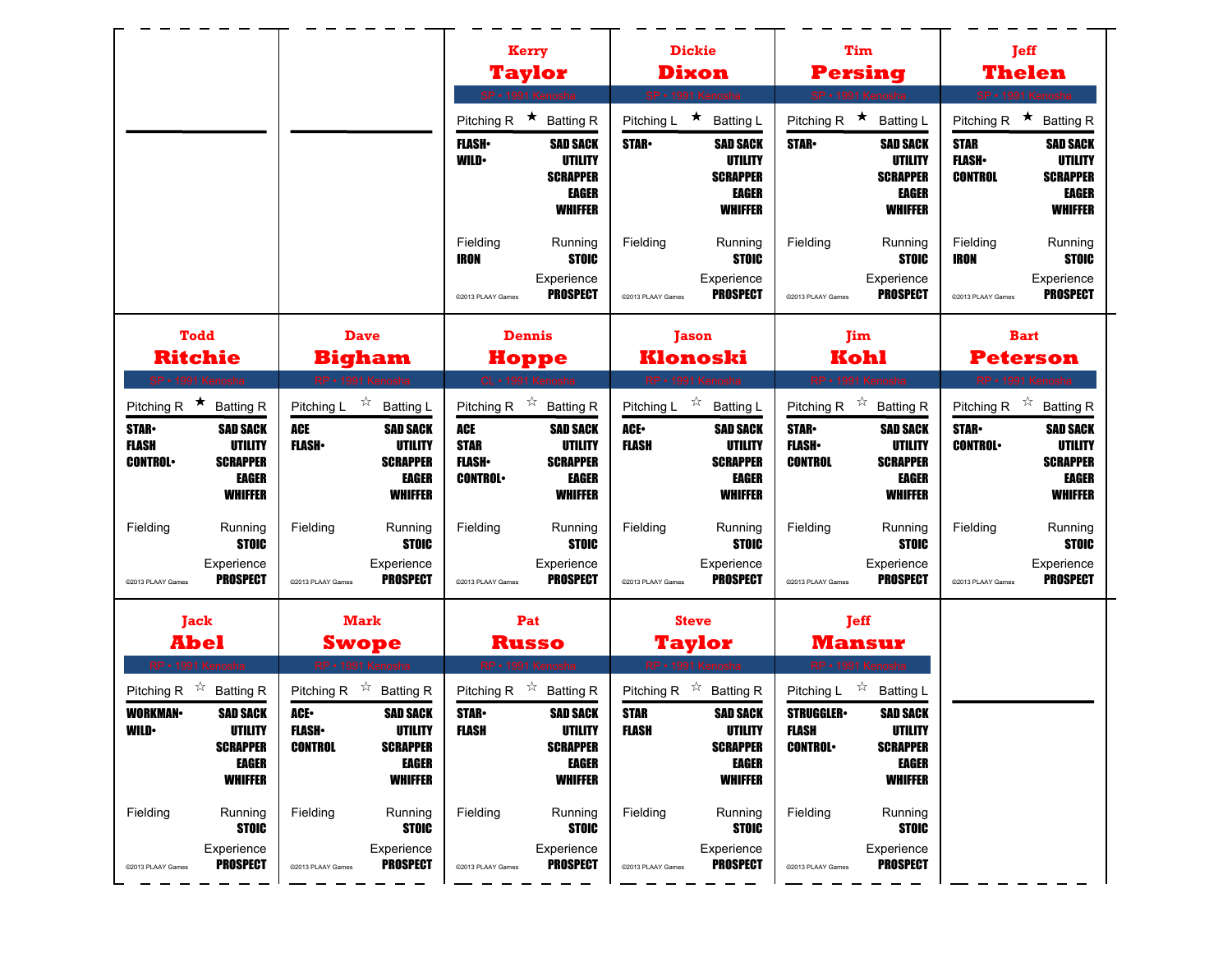| <b>Izzy</b><br><b>Molina</b><br>C · 1991 Madison                                         | <b>Brett</b><br><b>Hendley</b><br>C · 1991 Madison                                        | Rafael<br><b>Mercado</b><br>1B • 1991 Madison                                                     | <b>Bob</b><br><b>Carlsen</b><br>2B • 1991 Madison                                                         | <b>Bill</b><br><b>Picketts</b><br>2B · 1991 Madison                                         | <b>Carlos</b><br><b>Hernandez</b><br>SS · 1991 Madison                                      |
|------------------------------------------------------------------------------------------|-------------------------------------------------------------------------------------------|---------------------------------------------------------------------------------------------------|-----------------------------------------------------------------------------------------------------------|---------------------------------------------------------------------------------------------|---------------------------------------------------------------------------------------------|
| $\star$ Batting R                                                                        | ☆<br><b>Batting L</b>                                                                     | $\star$ Batting R                                                                                 | $\star$<br><b>Batting L</b>                                                                               | ☆<br><b>Batting B</b>                                                                       | $\star$ Batting B                                                                           |
| <b>HERO</b><br><b>•SCRAPPER</b><br><b>EAGER</b>                                          | <b>PATIENT</b><br><b>WHIFFER</b>                                                          | <b>-SCRAPPER</b><br>EAGER<br><b>WHIFFER</b>                                                       | <b>•CHAMPION</b><br><b>SCRAPPER</b><br><b>PATIENT</b><br><b>·WHIFFER</b>                                  | <b>SCRAPPER</b><br><b>•PATIENT</b><br><b>•WHIFFER</b>                                       | <b>•UTILITY</b><br><b>SCRAPPER</b><br><b>•PATIENT</b><br><b>WHIFFER</b>                     |
| Fielding<br>Running<br>Experience<br><b>PROSPECT</b><br>@2013 PLAAY Games                | Fielding<br>Running<br>Experience<br><b>PROSPECT</b><br>@2013 PLAAY Games                 | Fielding<br>Running<br><b>STOIC</b><br>IRON<br>Experience<br><b>PROSPECT</b><br>@2013 PLAAY Games | Fielding<br>Running<br>Experience<br><b>PROSPECT</b><br>@2013 PLAAY Games                                 | Fielding<br>Running<br><b>STOIC</b><br>Experience<br><b>PROSPECT</b><br>@2013 PLAAY Games   | Fielding<br>Running<br><b>•ACTIVE</b><br>Experience<br><b>PROSPECT</b><br>@2013 PLAAY Games |
| Luis<br>Lafranco                                                                         | <b>Scott</b><br>Henry                                                                     | <b>Scott</b><br><b>Lydy</b>                                                                       | Lee<br><b>Sammons</b>                                                                                     | <b>Ernie</b><br>Young                                                                       | <b>Greg</b><br><b>Reid</b>                                                                  |
| 3B · 1991 Madison<br>$\star$ Batting R                                                   | 3B · 1991 Madison<br>☆                                                                    | OF • 1991 Madison<br>$\star$<br><b>Batting R</b>                                                  | OF • 1991 Madison<br>$\star$<br><b>Batting R</b>                                                          | OF • 1991 Madison<br>$\star$ Batting R                                                      | OF • 1991 Madison<br>$\overrightarrow{a}$ Batting B                                         |
| <b>SCRAPPER</b><br><b>WHIFFER</b>                                                        | <b>Batting L</b><br><b>HERO</b><br><b>SCRAPPER</b><br><b>PATIENT</b><br><b>•WHIFFER</b>   | <b>•SLUGGER</b><br><b>-PATIENT</b><br><b>WHIFFER</b>                                              | <b>HERO</b><br><b>SCRAPPER</b><br><b>PATIENT</b><br><b>·WHIFFER</b>                                       | <b>•HR KING</b><br><b>•PATIENT</b><br><b>WHIFFER</b>                                        | UTILITY<br><b>-SCRAPPER</b><br><b>PATIENT</b><br><b>WHIFFER</b>                             |
| Fielding<br>Running<br><b>IRON</b><br>Experience<br><b>PROSPECT</b><br>@2013 PLAAY Games | Fielding<br>Running<br><b>STOIC</b><br>Experience<br><b>PROSPECT</b><br>@2013 PLAAY Games | Fielding<br>Running<br><b>•ACTIVE</b><br>Experience<br><b>PROSPECT</b><br>@2013 PLAAY Games       | Fielding<br>Running<br><b>IRON</b><br><b>ACTIVE</b><br>Experience<br><b>PROSPECT</b><br>@2013 PLAAY Games | Fielding<br>Running<br><b>•ACTIVE</b><br>Experience<br><b>PROSPECT</b><br>@2013 PLAAY Games | Fielding<br>Running<br><b>-ACTIVE</b><br>Experience<br><b>PROSPECT</b><br>@2013 PLAAY Games |
|                                                                                          |                                                                                           |                                                                                                   |                                                                                                           |                                                                                             |                                                                                             |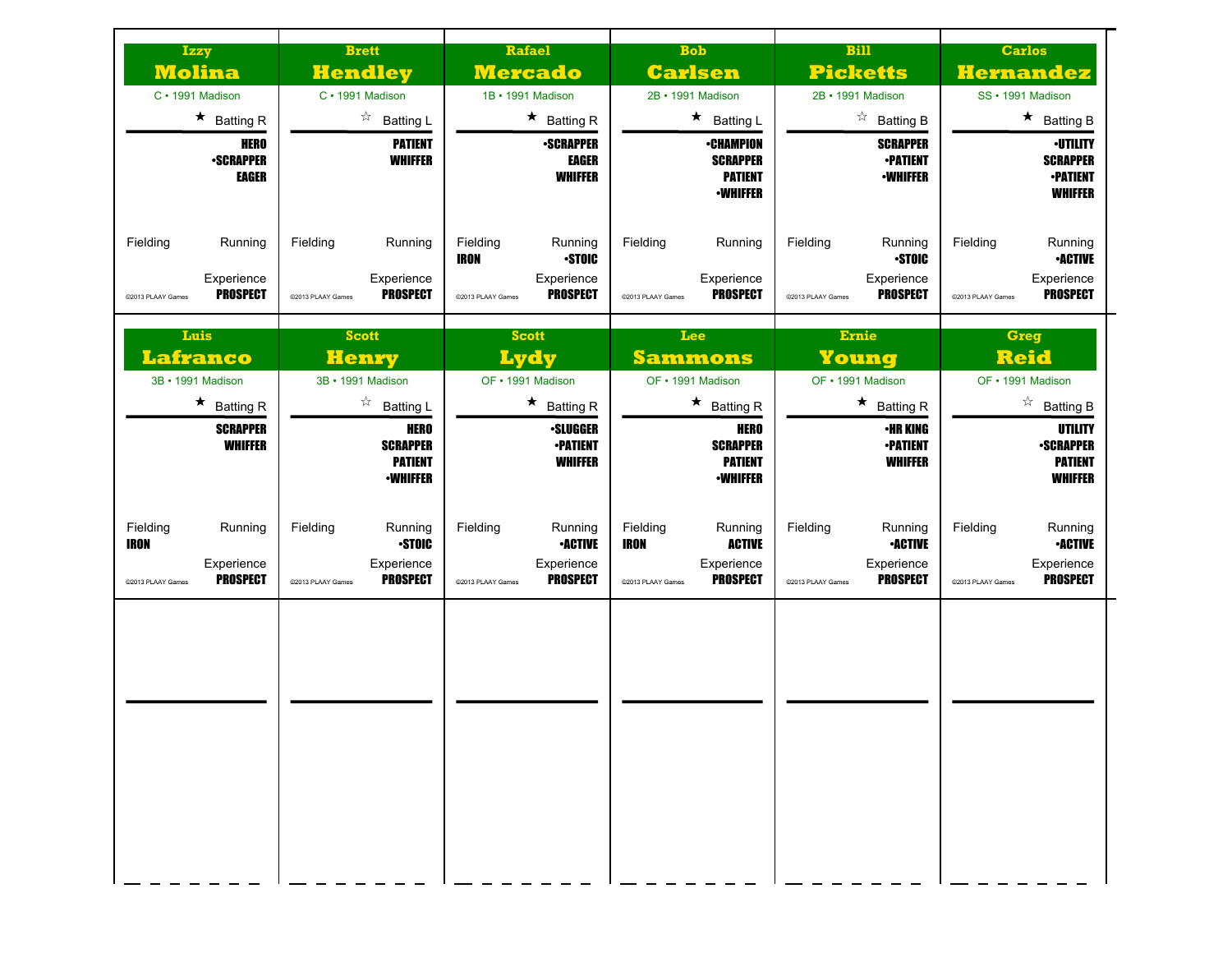|                                                                                                      |                                                                                                  | <b>Tanyon</b>                                                                                                    | <b>Curtis</b>                                                                                                   | <b>Brad</b>                                                                                                                 | <b>Scott</b>                                                                                                           |
|------------------------------------------------------------------------------------------------------|--------------------------------------------------------------------------------------------------|------------------------------------------------------------------------------------------------------------------|-----------------------------------------------------------------------------------------------------------------|-----------------------------------------------------------------------------------------------------------------------------|------------------------------------------------------------------------------------------------------------------------|
|                                                                                                      |                                                                                                  | <b>Sturtze</b>                                                                                                   | <b>Shaw</b>                                                                                                     | <b>Brimhall</b>                                                                                                             | <b>McCarthy</b>                                                                                                        |
|                                                                                                      |                                                                                                  | SP · 1991 Madison                                                                                                | SP · 1991 Madison                                                                                               | SP · 1991 Madison                                                                                                           | SP · 1991 Madison                                                                                                      |
|                                                                                                      |                                                                                                  | Pitching R $\star$ Batting R                                                                                     | Pitching L ★ Batting L                                                                                          | Pitching R $\star$ Batting R                                                                                                | Pitching L $\star$ Batting R                                                                                           |
|                                                                                                      |                                                                                                  | <b>STAR</b><br><b>SAD SACK</b><br><b>UTILITY</b><br><b>CONTROL</b><br><b>SCRAPPER</b><br>EAGER<br><b>WHIFFER</b> | ACE.<br><b>SAD SACK</b><br><b>FLASH</b><br>UTILITY<br><b>WILD</b><br><b>SCRAPPER</b><br>EAGER<br><b>WHIFFER</b> | <b>STRUGGLER</b><br><b>SAD SACK</b><br><b>FLASH</b><br>UTILITY<br><b>WILD</b><br><b>SCRAPPER</b><br>EAGER<br><b>WHIFFER</b> | ACE.<br><b>SAD SACK</b><br><b>FLASH</b><br><b>UTILITY</b><br><b>WILD</b><br><b>SCRAPPER</b><br>EAGER<br><b>WHIFFER</b> |
|                                                                                                      |                                                                                                  | Fielding<br>Running<br><b>STOIC</b><br>Experience<br><b>PROSPECT</b><br>@2013 PLAAY Games                        | Running<br>Fielding<br><b>STOIC</b><br>Experience<br><b>PROSPECT</b><br>@2013 PLAAY Games                       | Fielding<br>Running<br><b>STOIC</b><br><b>IRON</b><br>Experience<br><b>PROSPECT</b><br>@2013 PLAAY Games                    | Fielding<br>Running<br>IRON<br><b>STOIC</b><br>Experience<br><b>PROSPECT</b><br>@2013 PLAAY Games                      |
| <b>Craig</b><br><b>Sudbury</b>                                                                       | Hugh<br><b>Gulledge</b>                                                                          | <b>Doug</b><br>Johns                                                                                             | Eric<br><b>Myers</b>                                                                                            | <b>Jim</b><br><b>Dillon</b>                                                                                                 | <b>Todd</b><br><b>Revenig</b>                                                                                          |
| SP · 1991 Madison                                                                                    | RP · 1991 Madison                                                                                | RP · 1991 Madison                                                                                                | RP · 1991 Madison                                                                                               | RP · 1991 Madison                                                                                                           | CL · 1991 Madison                                                                                                      |
| Pitching R $\star$ Batting R                                                                         | Pitching R $\overrightarrow{x}$ Batting R                                                        | Pitching L $\vec{r}$ Batting R                                                                                   | Pitching R $\overrightarrow{x}$ Batting B                                                                       | Pitching R $\overrightarrow{x}$ Batting B                                                                                   | Pitching R $\overrightarrow{x}$ Batting R                                                                              |
| <b>SAD SACK</b><br><b>WORKMAN</b><br><b>UTILITY</b>                                                  | <b>WORKMAN</b><br><b>SAD SACK</b><br><b>FLASH</b><br>UTILITY                                     | <b>STAR</b><br><b>SAD SACK</b><br><b>FLASH</b><br><b>UTILITY</b>                                                 | <b>WORKMAN-</b><br><b>SAD SACK</b><br><b>FLASH</b><br><b>UTILITY</b>                                            | ACE<br><b>SAD SACK</b><br><b>STAR</b><br>UTILITY                                                                            | <b>ACE</b><br><b>SAD SACK</b><br><b>STAR</b><br><b>UTILITY</b>                                                         |
| <b>SCRAPPER</b><br>EAGER<br><b>WHIFFER</b>                                                           | <b>WILD</b><br><b>SCRAPPER</b><br><b>EAGER</b><br><b>WHIFFER</b>                                 | <b>CONTROL</b><br><b>SCRAPPER</b><br>EAGER<br><b>WHIFFER</b>                                                     | CONTROL<br><b>SCRAPPER</b><br>EAGER<br><b>WHIFFER</b>                                                           | <b>FLASH</b><br><b>SCRAPPER</b><br><b>CONTROL</b><br><b>EAGER</b><br><b>WHIFFER</b>                                         | <b>FLASH</b><br><b>SCRAPPER</b><br><b>CONTROL</b><br><b>EAGER</b><br><b>WHIFFER</b>                                    |
| Fielding<br>Running<br><b>STOIC</b>                                                                  | Fielding<br>Running<br><b>STOIC</b>                                                              | Fielding<br>Running<br><b>STOIC</b>                                                                              | Running<br>Fielding<br><b>STOIC</b>                                                                             | Fielding<br>Running<br><b>STOIC</b>                                                                                         | Fielding<br>Running<br><b>STOIC</b>                                                                                    |
| Experience<br><b>PROSPECT</b><br>@2013 PLAAY Games                                                   | Experience<br><b>PROSPECT</b><br>@2013 PLAAY Games                                               | Experience<br><b>PROSPECT</b><br>@2013 PLAAY Games                                                               | Experience<br><b>PROSPECT</b><br>@2013 PLAAY Games                                                              | Experience<br><b>PROSPECT</b><br>@2013 PLAAY Games                                                                          | Experience<br><b>PROSPECT</b><br>@2013 PLAAY Games                                                                     |
| <b>Mike</b><br><b>Grimes</b><br>RP · 1991 Madison                                                    | <b>Todd</b><br><b>Russell</b><br>RP · 1991 Madison                                               | <b>Craig</b><br><b>Connolly</b><br>RP · 1991 Madison                                                             | <b>Leandro</b><br><b>Mejia</b><br>RP · 1991 Madison                                                             |                                                                                                                             |                                                                                                                        |
| Pitching R $\overrightarrow{x}$ Batting R                                                            | Pitching R $\overrightarrow{A}$ Batting R                                                        | Pitching R $\overrightarrow{x}$ Batting R                                                                        | Pitching R $\overrightarrow{x}$ Batting R                                                                       |                                                                                                                             |                                                                                                                        |
| <b>WORKMAN-</b><br><b>SAD SACK</b><br>FLASH<br>UTILITY<br><b>CONTROL</b><br><b>SCRAPPER</b><br>EAGER | <b>STRUGGLER</b><br><b>SAD SACK</b><br><b>WILD</b><br>UTILITY<br><b>SCRAPPER</b><br><b>EAGER</b> | <b>WORKMAN</b><br><b>SAD SACK</b><br>DB FLASH<br>UTILITY<br><b>CONTROL</b><br><b>SCRAPPER</b><br>EAGER           | <b>CONTROL</b><br><b>SAD SACK</b><br>UTILITY<br><b>SCRAPPER</b><br>EAGER                                        |                                                                                                                             |                                                                                                                        |
| <b>WHIFFER</b><br>Fielding<br>Running<br><b>STOIC</b>                                                | <b>WHIFFER</b><br>Fielding<br>Running<br><b>STOIC</b>                                            | <b>WHIFFER</b><br>Fielding<br>Running<br><b>STOIC</b>                                                            | <b>WHIFFER</b><br>Fielding<br>Running<br><b>STOIC</b>                                                           |                                                                                                                             |                                                                                                                        |
| Experience<br><b>PROSPECT</b>                                                                        | Experience                                                                                       | Experience                                                                                                       | Experience                                                                                                      |                                                                                                                             |                                                                                                                        |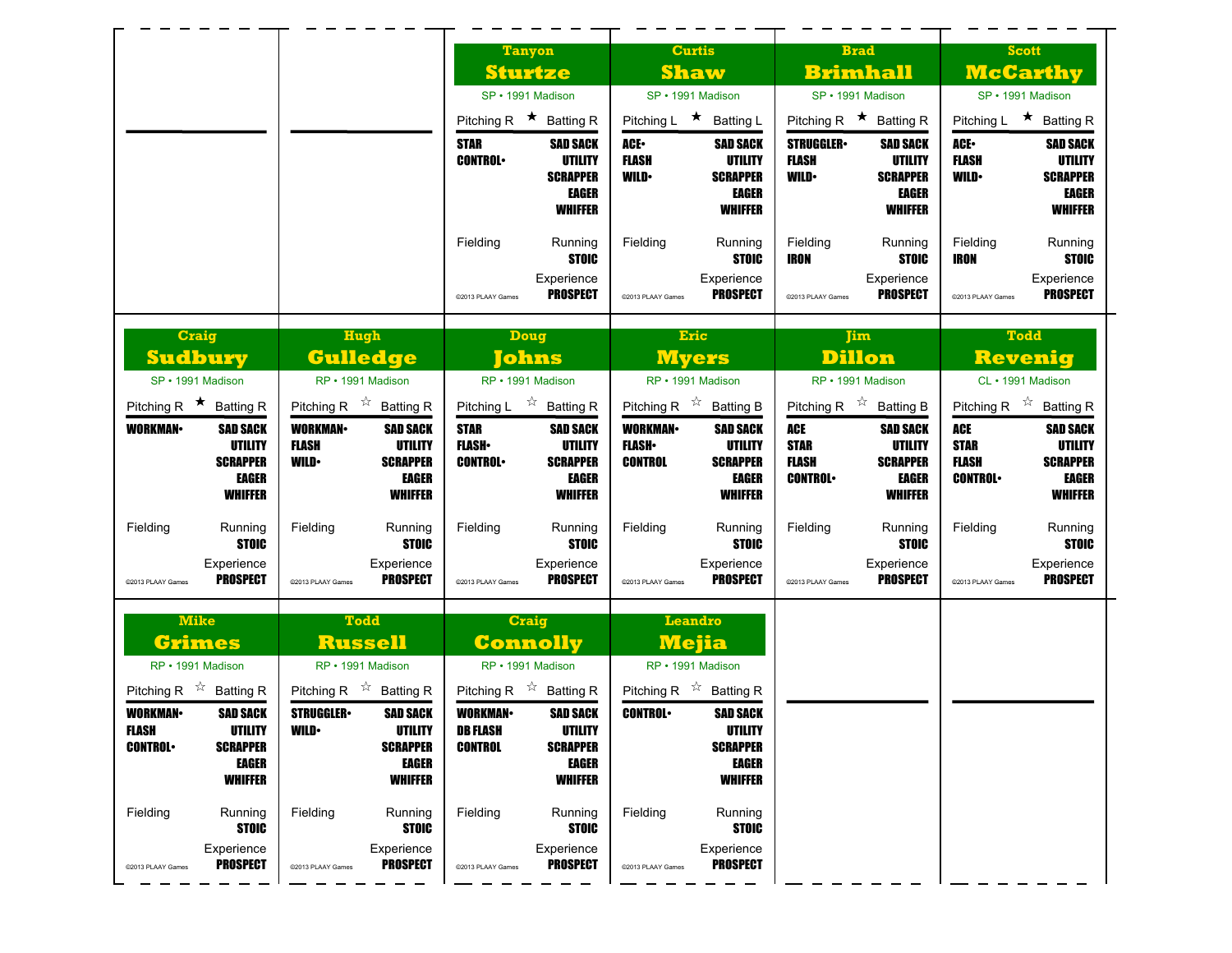| <b>Brad</b><br>C · 1991 Peoria | Erdman                                                   | <b>Rick</b><br><b>Mundy</b><br>C · 1991 Peoria |                                                          |                                       | Paul<br><b>Torres</b><br>1B · 1991 Peoria                       |                                       | <b>Andy</b><br><b>Hartung</b><br>1B · 1991 Peoria        |                                              | <b>German</b><br><b>Diaz</b><br>2B · 1991 Peoria           |                               | <b>Bryan</b><br><b>Wilson</b><br>2B · 1991 Peoria             |
|--------------------------------|----------------------------------------------------------|------------------------------------------------|----------------------------------------------------------|---------------------------------------|-----------------------------------------------------------------|---------------------------------------|----------------------------------------------------------|----------------------------------------------|------------------------------------------------------------|-------------------------------|---------------------------------------------------------------|
|                                | $\star$ Batting R                                        |                                                | $\overrightarrow{a}$ Batting R                           |                                       | $\star$ Batting R                                               |                                       | $\overrightarrow{a}$ Batting R                           |                                              | $\star$<br><b>Batting L</b>                                |                               | ☆<br><b>Batting R</b>                                         |
|                                | <b>•SCRAPPER</b><br><b>WHIFFER</b>                       |                                                | <b>•UTILITY</b><br><b>•EAGER</b><br><b>WHIFFER</b>       |                                       | UTILITY<br><b>•SLUGGER</b><br><b>•PATIENT</b><br><b>WHIFFER</b> |                                       | UTILITY<br><b>•EAGER</b><br><b>-WHIFFER</b>              |                                              | <b>-SCRAPPER</b><br><b>•PATIENT</b><br><b>WHIFFER</b>      |                               | •SAD SACK<br><b>SCRAPPER</b><br><b>•PATIENT</b>               |
| Fielding<br>@2013 PLAAY Games  | Running<br>Experience<br><b>PROSPECT</b>                 | Fielding<br>@2013 PLAAY Games                  | Running<br>Experience<br><b>PROSPECT</b>                 | Fielding<br>@2013 PLAAY Games         | Running<br>Experience<br><b>PROSPECT</b>                        | Fielding<br>@2013 PLAAY Games         | Running<br><b>STOIC</b><br>Experience<br><b>PROSPECT</b> | Fielding<br><b>IRON</b><br>@2013 PLAAY Games | Running<br>Experience<br><b>PROSPECT</b>                   | Fielding<br>@2013 PLAAY Games | Running<br><b>STOIC</b><br>Experience<br><b>PROSPECT</b>      |
|                                | <b>Tim</b>                                               | Rafael                                         |                                                          |                                       | <b>Jose</b>                                                     |                                       | Phil                                                     |                                              | <b>Danny</b>                                               |                               | Earl                                                          |
| <b>Moore</b>                   |                                                          | <b>Soto</b>                                    |                                                          |                                       | <b>Viera</b>                                                    |                                       | <b>Dauphin</b>                                           |                                              | <b>Cancel</b>                                              |                               | <b>Cunningham</b>                                             |
| 2B · 1991 Peoria               |                                                          | SS · 1991 Peoria                               |                                                          |                                       | 3B · 1991 Peoria                                                |                                       | OF · 1991 Peoria                                         |                                              | OF • 1991 Peoria                                           |                               | OF • 1991 Peoria                                              |
|                                | $\overrightarrow{a}$ Batting R<br><b>·UTILITY</b>        |                                                | $\star$ Batting R<br>UTILITY                             |                                       | $\star$ Batting R<br>∙HERO                                      |                                       | $\star$ Batting L<br><b>HERO</b>                         |                                              | $\star$ Batting R<br>UTILITY                               |                               | $\star$ Batting R<br><b>•UTILITY</b>                          |
|                                | <b>SCRAPPER</b>                                          |                                                | <b>SCRAPPER</b><br><b>•WHIFFER</b>                       |                                       | <b>-SCRAPPER</b><br><b>•WHIFFER</b>                             |                                       | <b>•PATIENT</b><br><b>•WHIFFER</b>                       |                                              | <b>SCRAPPER</b><br><b>WHIFFER</b>                          |                               | <b>•SLUGGER</b><br>•HR KING<br><b>EAGER</b><br><b>WHIFFER</b> |
| Fielding<br>@2013 PLAAY Games  | Running<br>Experience<br><b>PROSPECT</b>                 | Fielding<br>@2013 PLAAY Games                  | Running<br>Experience<br><b>PROSPECT</b>                 | Fielding<br>IRON<br>@2013 PLAAY Games | Running<br><b>STOIC</b><br>Experience<br><b>PROSPECT</b>        | Fielding<br>IRON<br>@2013 PLAAY Games | Running<br>Experience<br><b>PROSPECT</b>                 | Fielding<br>@2013 PLAAY Games                | Running<br><b>•ACTIVE</b><br>Experience<br><b>PROSPECT</b> | Fielding<br>@2013 PLAAY Games | Running<br>Experience<br><b>PROSPECT</b>                      |
|                                |                                                          |                                                |                                                          |                                       |                                                                 |                                       |                                                          |                                              |                                                            |                               |                                                               |
| <b>Mike</b><br><b>Little</b>   |                                                          | <b>Rolando</b><br><b>Fernandez</b>             |                                                          |                                       |                                                                 |                                       |                                                          |                                              |                                                            |                               |                                                               |
| OF • 1991 Peoria               |                                                          | OF • 1991 Peoria                               |                                                          |                                       |                                                                 |                                       |                                                          |                                              |                                                            |                               |                                                               |
|                                | $\overrightarrow{a}$ Batting R<br><b>·HERO</b>           |                                                | $\overrightarrow{a}$ Batting L<br><b>HERO</b>            |                                       |                                                                 |                                       |                                                          |                                              |                                                            |                               |                                                               |
|                                | <b>•PATIENT</b><br><b>WHIFFER</b>                        |                                                | <b>•SCRAPPER</b><br><b>-PATIENT</b>                      |                                       |                                                                 |                                       |                                                          |                                              |                                                            |                               |                                                               |
| Fielding<br>@2013 PLAAY Games  | Running<br><b>STOIC</b><br>Experience<br><b>PROSPECT</b> | Fielding<br>@2013 PLAAY Games                  | Running<br><b>STOIC</b><br>Experience<br><b>PROSPECT</b> |                                       |                                                                 |                                       |                                                          |                                              |                                                            |                               |                                                               |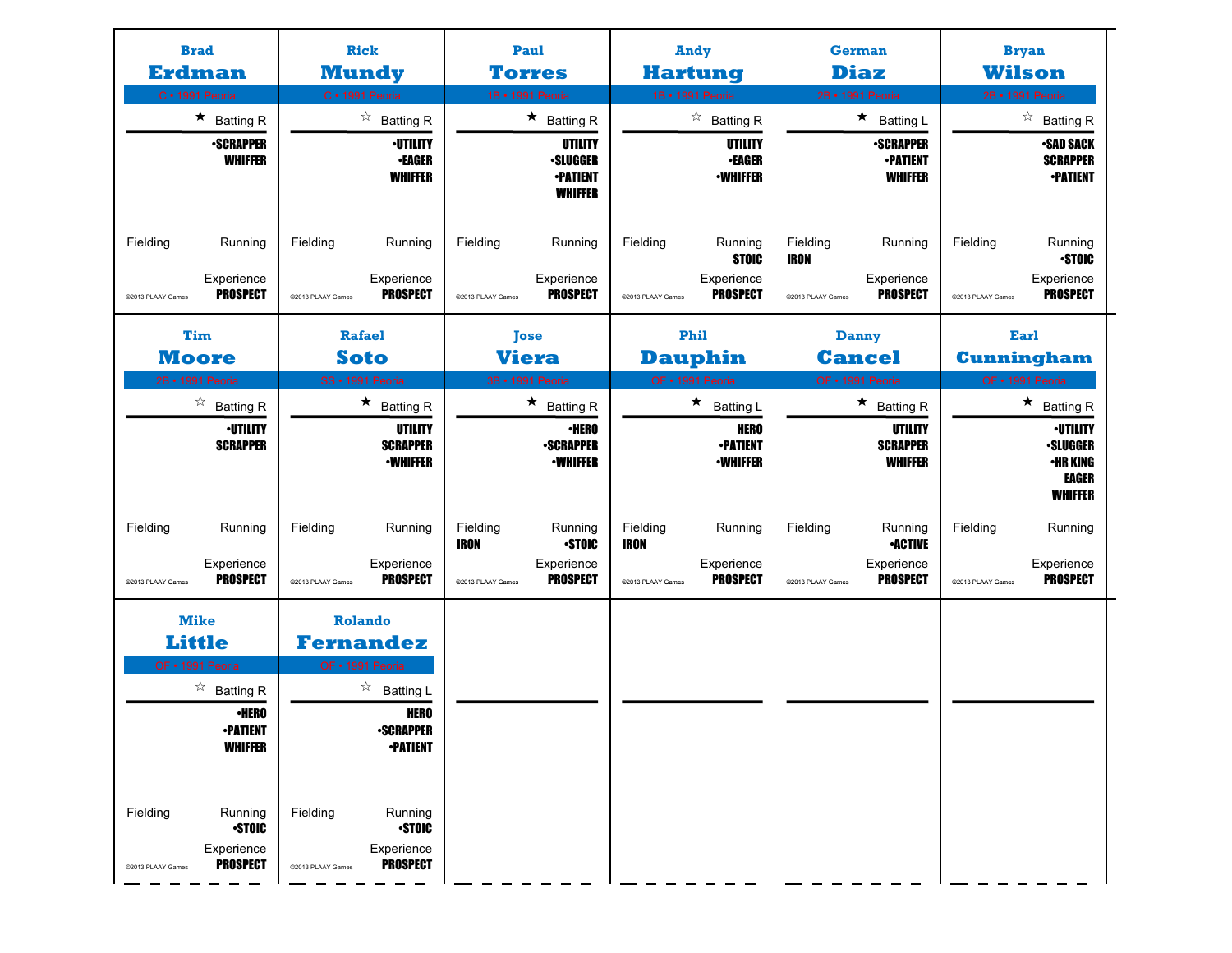|                                                                                                                |                                                                                        |                                                                                            |                                                                                              |                                                                  | <b>Tyson</b>                                                                                 |                                               | <b>Jason</b>                                                                    | Ken                                        |                                                                                 |                                            | <b>Aaron</b>                                                                    |
|----------------------------------------------------------------------------------------------------------------|----------------------------------------------------------------------------------------|--------------------------------------------------------------------------------------------|----------------------------------------------------------------------------------------------|------------------------------------------------------------------|----------------------------------------------------------------------------------------------|-----------------------------------------------|---------------------------------------------------------------------------------|--------------------------------------------|---------------------------------------------------------------------------------|--------------------------------------------|---------------------------------------------------------------------------------|
|                                                                                                                |                                                                                        |                                                                                            |                                                                                              |                                                                  | <b>Godfrey</b>                                                                               | <b>Doss</b>                                   |                                                                                 |                                            | <b>Krahenbuhl</b>                                                               |                                            | <b>Taylor</b>                                                                   |
|                                                                                                                |                                                                                        |                                                                                            |                                                                                              |                                                                  | SP · 1991 Peoria                                                                             | SP · 1991 Peoria                              |                                                                                 | SP · 1991 Peoria                           |                                                                                 |                                            | SP · 1991 Peoria                                                                |
|                                                                                                                |                                                                                        |                                                                                            |                                                                                              | Pitching R $\star$ Batting R                                     |                                                                                              | Pitching R $\star$ Batting R                  |                                                                                 | Pitching R $\star$ Batting B               |                                                                                 |                                            | Pitching R $\star$ Batting R                                                    |
|                                                                                                                |                                                                                        |                                                                                            |                                                                                              | <b>STRUGGLER</b><br><b>CONTROL</b>                               | <b>SAD SACK</b><br>UTILITY<br><b>SCRAPPER</b><br>EAGER<br><b>WHIFFER</b>                     | <b>STAR</b><br>FLASH                          | <b>SAD SACK</b><br><b>UTILITY</b><br><b>SCRAPPER</b><br>EAGER<br><b>WHIFFER</b> | <b>CONTROL</b>                             | <b>SAD SACK</b><br>UTILITY<br><b>SCRAPPER</b><br>EAGER<br><b>WHIFFER</b>        | <b>WORKMAN</b><br><b>CONTROL</b>           | <b>SAD SACK</b><br>UTILITY<br><b>SCRAPPER</b><br><b>EAGER</b><br><b>WHIFFER</b> |
|                                                                                                                |                                                                                        |                                                                                            |                                                                                              | Fielding<br><b>IRON</b><br>@2013 PLAAY Games                     | Running<br><b>STOIC</b><br>Experience<br><b>PROSPECT</b>                                     | Fielding<br><b>IRON</b><br>@2013 PLAAY Games  | Running<br><b>STOIC</b><br>Experience<br><b>PROSPECT</b>                        | Fielding<br>@2013 PLAAY Games              | Running<br><b>STOIC</b><br>Experience<br><b>PROSPECT</b>                        | Fielding<br>@2013 PLAAY Games              | Running<br><b>STOIC</b><br>Experience<br><b>PROSPECT</b>                        |
| <b>Scott</b>                                                                                                   |                                                                                        |                                                                                            | Tim                                                                                          |                                                                  | <b>Thomas</b>                                                                                |                                               | <b>Albert</b>                                                                   | <b>Amilcar</b>                             |                                                                                 |                                            | <b>David</b>                                                                    |
| <b>Weiss</b>                                                                                                   |                                                                                        |                                                                                            | <b>Delgado</b>                                                                               |                                                                  | <b>Mann</b>                                                                                  | <b>Alicano</b>                                |                                                                                 |                                            | <b>Correa</b>                                                                   |                                            | <b>Ross</b>                                                                     |
| SP · 1991 Peoria                                                                                               |                                                                                        |                                                                                            | RP · 1991 Peoria                                                                             |                                                                  | RP · 1991 Peoria                                                                             | CL · 1991 Peoria                              |                                                                                 | RP · 1991 Peoria                           |                                                                                 |                                            | RP • 1991 Peoria                                                                |
| Pitching R $\star$ Batting R                                                                                   |                                                                                        | Pitching R $\overrightarrow{x}$ Batting R                                                  |                                                                                              | Pitching R $\overrightarrow{x}$ Batting R                        |                                                                                              | Pitching L $\overrightarrow{x}$ Batting L     |                                                                                 | Pitching R $\overrightarrow{x}$ Batting R  |                                                                                 |                                            | Pitching L $\overrightarrow{r}$ Batting L                                       |
| <b>FLASH</b><br><b>CONTROL</b>                                                                                 | <b>SAD SACK</b><br><b>UTILITY</b><br><b>SCRAPPER</b><br>EAGER<br><b>WHIFFER</b>        | <b>FLASH</b><br><b>CONTROL</b>                                                             | <b>SAD SACK</b><br><b>UTILITY</b><br><b>SCRAPPER</b><br><b>EAGER</b><br><b>WHIFFER</b>       | <b>WORKMAN</b><br><b>FLASH</b><br><b>WILD</b>                    | <b>SAD SACK</b><br><b>UTILITY</b><br><b>SCRAPPER</b><br>EAGER<br><b>WHIFFER</b>              | <b>STAR</b><br><b>FLASH</b><br><b>CONTROL</b> | <b>SAD SACK</b><br>UTILITY<br><b>SCRAPPER</b><br>EAGER<br><b>WHIFFER</b>        | <b>STAR</b><br><b>FLASH</b><br><b>WILD</b> | <b>SAD SACK</b><br>UTILITY<br><b>SCRAPPER</b><br><b>EAGER</b><br><b>WHIFFER</b> | <b>STAR</b><br><b>FLASH</b><br><b>WILD</b> | <b>SAD SACK</b><br>UTILITY<br><b>SCRAPPER</b><br><b>EAGER</b><br><b>WHIFFER</b> |
| Fielding                                                                                                       | Running<br><b>STOIC</b><br>Experience                                                  | Fielding                                                                                   | Running<br><b>STOIC</b><br>Experience                                                        | Fielding                                                         | Running<br><b>STOIC</b><br>Experience                                                        | Fielding                                      | Running<br><b>STOIC</b><br>Experience                                           | Fielding                                   | Running<br><b>STOIC</b><br>Experience                                           | Fielding                                   | Running<br><b>STOIC</b><br>Experience                                           |
| @2013 PLAAY Games                                                                                              | <b>PROSPECT</b>                                                                        | @2013 PLAAY Games                                                                          | <b>PROSPECT</b>                                                                              | @2013 PLAAY Games                                                | <b>PROSPECT</b>                                                                              | @2013 PLAAY Games                             | <b>PROSPECT</b>                                                                 | @2013 PLAAY Games                          | <b>PROSPECT</b>                                                                 | @2013 PLAAY Games                          | <b>PROSPECT</b>                                                                 |
| <b>Chuck</b>                                                                                                   |                                                                                        |                                                                                            | <b>Bill</b>                                                                                  |                                                                  | <b>Dave</b>                                                                                  |                                               |                                                                                 |                                            |                                                                                 |                                            |                                                                                 |
| Kirk                                                                                                           |                                                                                        |                                                                                            | <b>Bliss</b>                                                                                 |                                                                  | <b>Swartzbaugh</b>                                                                           |                                               |                                                                                 |                                            |                                                                                 |                                            |                                                                                 |
| RP · 1991 Peoria<br>Pitching R $\overrightarrow{x}$ Batting R<br><b>STAR</b><br><b>FLASH</b><br><b>CONTROL</b> | <b>SAD SACK</b><br><b>UTILITY</b><br><b>SCRAPPER</b><br><b>EAGER</b><br><b>WHIFFER</b> | Pitching R $\overrightarrow{x}$ Batting R<br><b>STAR</b><br><b>FLASH</b><br><b>CONTROL</b> | RP · 1991 Peoria<br><b>SAD SACK</b><br>UTILITY<br><b>SCRAPPER</b><br>EAGER<br><b>WHIFFER</b> | Pitching R $\overrightarrow{x}$ Batting R<br>ACE<br><b>FLASH</b> | RP · 1991 Peoria<br><b>SAD SACK</b><br>UTILITY<br><b>SCRAPPER</b><br>EAGER<br><b>WHIFFER</b> |                                               |                                                                                 |                                            |                                                                                 |                                            |                                                                                 |
| Fielding                                                                                                       | Running<br><b>STOIC</b><br>Experience                                                  | Fielding                                                                                   | Running<br><b>STOIC</b><br>Experience                                                        | Fielding                                                         | Running<br><b>STOIC</b><br>Experience                                                        |                                               |                                                                                 |                                            |                                                                                 |                                            |                                                                                 |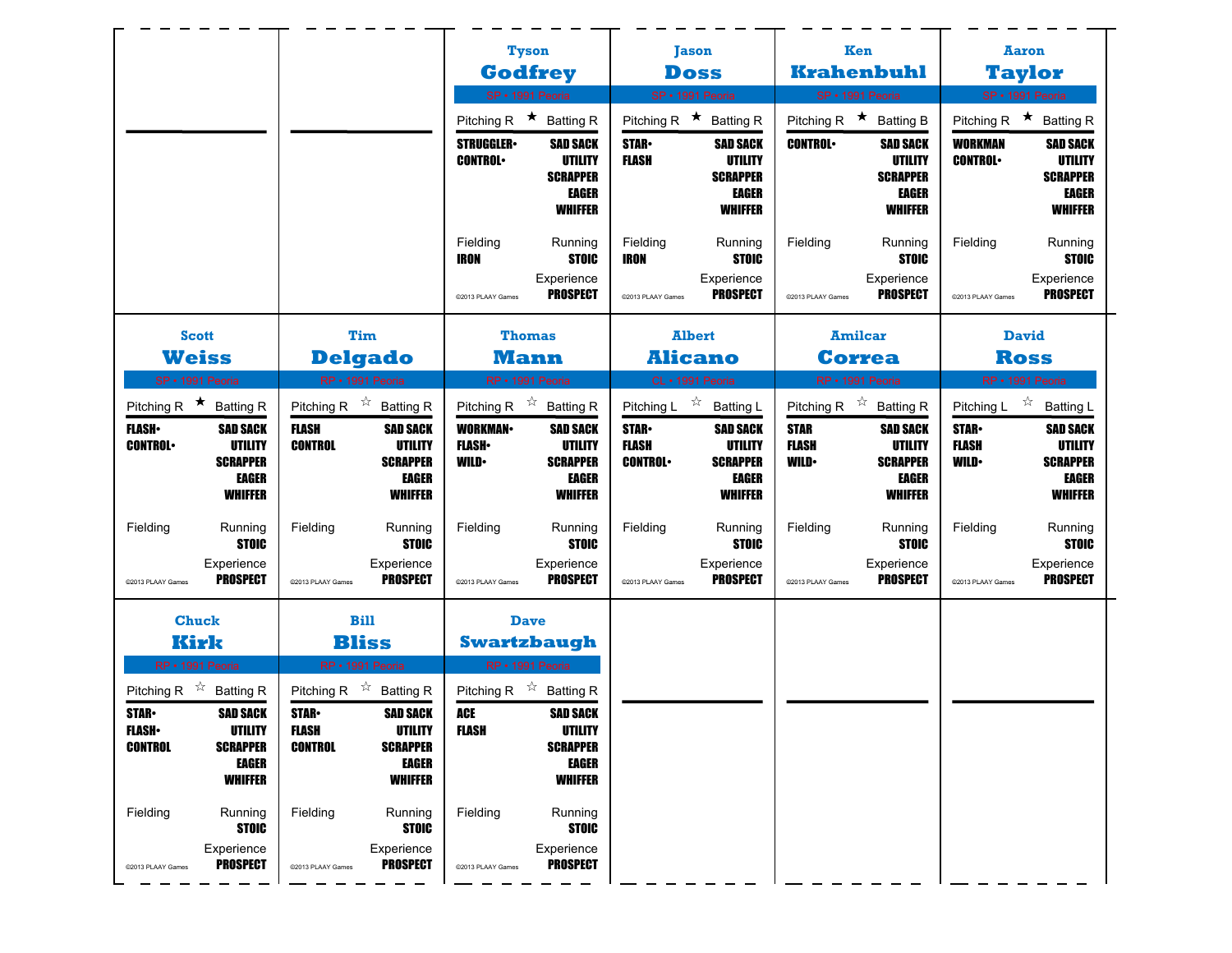| austo<br>elero<br>C · 1991 Quad Cities<br>$\star$ Batting R                                                                        | nathan<br><u> Anderson</u><br>C · 1991 Quad Cities<br>$\overrightarrow{a}$ Batting R                           | Don<br>Barbara<br>1B • 1991 Quad Cities<br>$\star$ Batting L                                                              | 1B • 1991 Quad Cities<br>$\overrightarrow{a}$ Batting R                                                                       | rerry<br>2B • 1991 Quad Cities<br>$\star$<br><b>Batting L</b>                                 | <b>Oberdank</b><br>2B · 1991 Quad Cities<br>$\overrightarrow{a}$ Batting R                                                       |
|------------------------------------------------------------------------------------------------------------------------------------|----------------------------------------------------------------------------------------------------------------|---------------------------------------------------------------------------------------------------------------------------|-------------------------------------------------------------------------------------------------------------------------------|-----------------------------------------------------------------------------------------------|----------------------------------------------------------------------------------------------------------------------------------|
| <b>·UTILITY</b><br><b>-SAD SACK</b><br><b>SCRAPPER</b><br>EAGER<br><b>WHIFFER</b>                                                  | <b>•SAD SACK</b><br><b>SCRAPPER</b><br><b>WHIFFER</b>                                                          | <b>HERO</b><br><b>PATIENT</b><br><b>WHIFFER</b>                                                                           | <b>•HERO</b><br><b>·SLUGGER</b><br><b>•PATIENT</b><br><b>WHIFFER</b>                                                          | <b>•HERO</b><br><b>•SCRAPPER</b><br><b>PATIENT</b><br><b>WHIFFER</b>                          | <b>UTILITY</b><br><b>•PATIENT</b><br><b>-WHIFFER</b>                                                                             |
| Fielding<br>Running<br><b>STOIC</b><br>Experience<br><b>PROSPECT</b><br>@2013 PLAAY Games                                          | Fielding<br>Running<br><b>STOIC</b><br>Experience<br><b>PROSPECT</b><br>@2013 PLAAY Games                      | Fielding<br>Running<br><b>STOIC</b><br>Experience<br><b>PROSPECT</b><br>@2013 PLAAY Games                                 | Fielding<br>Running<br><b>STOIC</b><br>Experience<br><b>PROSPECT</b><br>@2013 PLAAY Games                                     | Fielding<br>Running<br>Experience<br><b>PROSPECT</b><br>@2013 PLAAY Games                     | Fielding<br>Running<br><b>-ACTIVE</b><br>Experience<br><b>PROSPECT</b><br>@2013 PLAAY Games                                      |
| Grebeck<br>SS · 1991 Quad Cities<br>$\star$ Batting R<br><b>SCRAPPER</b><br><b>PATIENT</b>                                         | Minnis<br>SS · 1991 Quad Cities<br>$\overrightarrow{a}$ Batting R<br><b><i>•UTILITY</i></b><br><b>•SLUGGER</b> | <b>Dalesandro</b><br>3B · 1991 Quad Cities<br>★<br><b>Batting R</b><br>∙HERO<br><b>-SCRAPPER</b>                          | Cohick<br>OF • 1991 Quad Cities<br>$\star$<br><b>Batting L</b><br><b>•HERO</b><br><b>·SLUGGER</b>                             | <b>Anderson</b><br>OF • 1991 Quad Cities<br>★<br><b>Batting L</b><br><b>SCRAPPER</b><br>EAGER | Garrett<br>OF • 1991 Quad Cities<br>$\star$<br><b>Batting L</b><br><b>•HERO</b><br><b>SCRAPPER</b>                               |
| <b>-WHIFFER</b><br>Fielding<br>Running<br><b>•ACTIVE</b><br>Experience<br><b>PROSPECT</b><br>@2013 PLAAY Games                     | <b>EAGER</b><br><b>WHIFFER</b><br>Fielding<br>Running<br>Experience<br><b>PROSPECT</b><br>@2013 PLAAY Games    | <b>•EAGER</b><br>Fielding<br>Running<br><b>IRON</b><br><b>STOIC</b><br>Experience<br><b>PROSPECT</b><br>@2013 PLAAY Games | <b>-PATIENT</b><br><b>WHIFFER</b><br>Fielding<br>Running<br><b>IRON</b><br>Experience<br><b>PROSPECT</b><br>@2013 PLAAY Games | <b>WHIFFER</b><br>Fielding<br>Running<br>Experience<br><b>PROSPECT</b><br>@2013 PLAAY Games   | <b>•PATIENT</b><br><b>-WHIFFER</b><br>Fielding<br>Running<br><b>ACTIVE</b><br>Experience<br><b>PROSPECT</b><br>@2013 PLAAY Games |
| Rafael<br>पकार<br>OF • 1991 Quad Cities<br>$\overrightarrow{a}$ Batting R<br><b>SCRAPPER</b><br><b>•PATIENT</b><br><b>•WHIFFER</b> | OF • 1991 Quad Cities<br>$\overrightarrow{a}$ Batting R<br><b>•PATIENT</b><br><b>WHIFFER</b>                   |                                                                                                                           |                                                                                                                               |                                                                                               |                                                                                                                                  |
| Fielding<br>Running<br>Experience<br><b>PROSPECT</b><br>@2013 PLAAY Games                                                          | Fielding<br>Running<br><b>STOIC</b><br>Experience<br><b>PROSPECT</b><br>@2013 PLAAY Games                      |                                                                                                                           |                                                                                                                               |                                                                                               |                                                                                                                                  |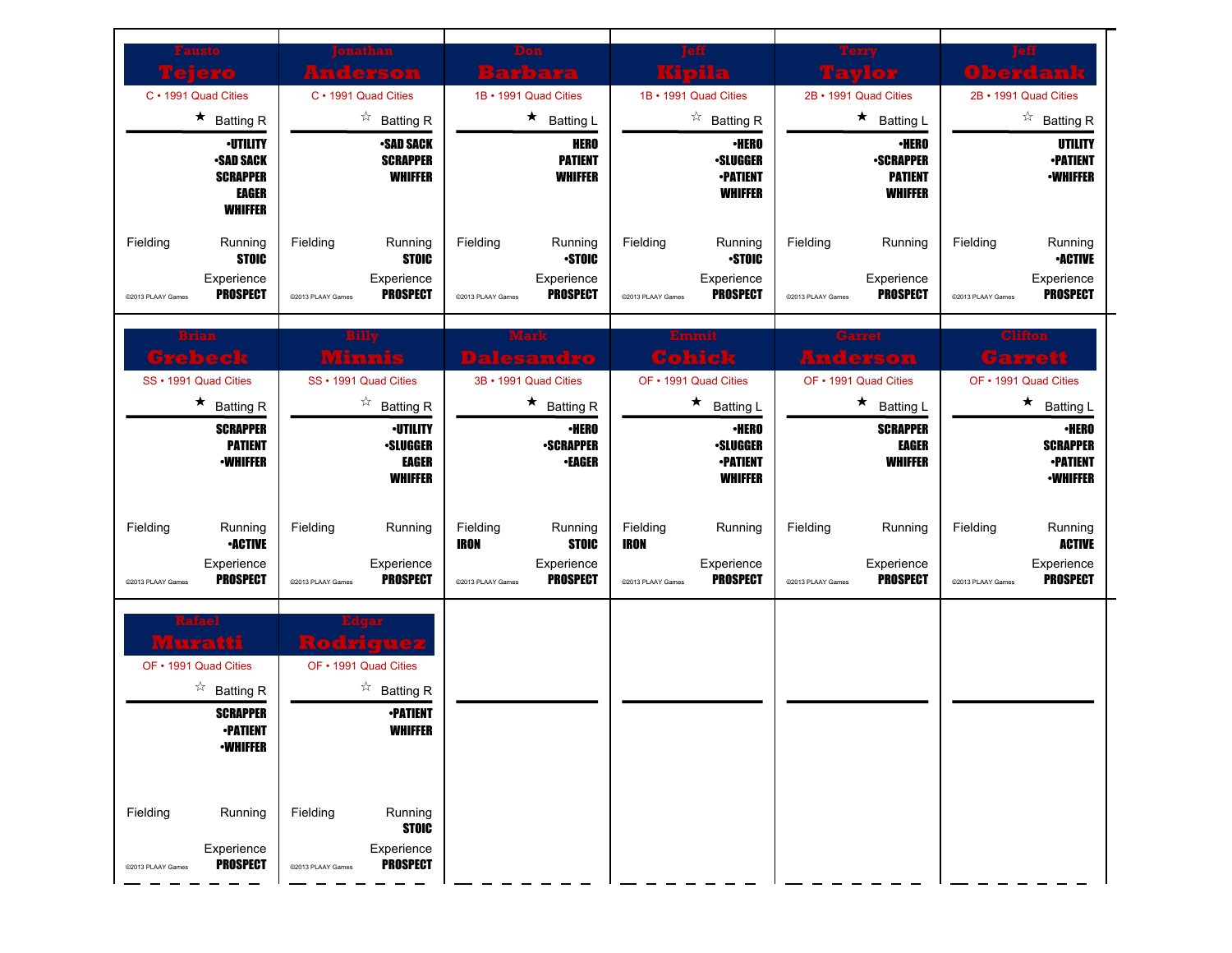|                                                                                                           |                                                                                                         | Phil<br>Leftwich                                                                       |                                                              |                                                                                      | <b>Dave</b><br>Adams                                         |                                                         | Hilly<br><b>Hathaway</b>                                           |                                              | Wartin                                                                         |
|-----------------------------------------------------------------------------------------------------------|---------------------------------------------------------------------------------------------------------|----------------------------------------------------------------------------------------|--------------------------------------------------------------|--------------------------------------------------------------------------------------|--------------------------------------------------------------|---------------------------------------------------------|--------------------------------------------------------------------|----------------------------------------------|--------------------------------------------------------------------------------|
|                                                                                                           |                                                                                                         | SP · 1991 Quad Cities<br>Pitching R $\star$ Batting R<br><b>STAR</b>                   | <b>SAD SACK</b>                                              | SP • 1991 Quad Cities<br>Pitching R $\star$ Batting R<br><b>STAR-</b>                | <b>SAD SACK</b>                                              | <b>STAR</b>                                             | SP · 1991 Quad Cities<br>Pitching L ★ Batting L<br><b>SAD SACK</b> | Pitching R $\star$ Batting B<br><b>FLASH</b> | SP • 1991 Quad Cities<br><b>SAD SACK</b>                                       |
|                                                                                                           |                                                                                                         | <b>FLASH</b><br><b>CONTROL</b>                                                         | <b>UTILITY</b><br><b>SCRAPPER</b><br>EAGER<br><b>WHIFFER</b> | <b>FLASH</b>                                                                         | <b>UTILITY</b><br><b>SCRAPPER</b><br>EAGER<br><b>WHIFFER</b> | <b>FLASH</b><br><b>CONTROL</b>                          | UTILITY<br><b>SCRAPPER</b><br><b>EAGER</b><br><b>WHIFFER</b>       | <b>CONTROL</b>                               | <b>UTILITY</b><br><b>SCRAPPER</b><br>EAGER<br><b>WHIFFER</b>                   |
|                                                                                                           |                                                                                                         | Fielding<br>@2013 PLAAY Games                                                          | Running<br><b>STOIC</b><br>Experience<br>PROSPECT            | Fielding<br>@2013 PLAAY Games                                                        | Running<br><b>STOIC</b><br>Experience<br><b>PROSPECT</b>     | Fielding<br>@2013 PLAAY Games                           | Running<br><b>STOIC</b><br>Experience<br>PROSPECT                  | Fielding<br>IRON<br>@2013 PLAAY Games        | Running<br><b>STOIC</b><br>Experience<br><b>PROSPECT</b>                       |
| <b>Britt</b><br>Craven<br>SP • 1991 Quad Cities                                                           | Ken<br><b>Edenfield</b><br>RP • 1991 Quad Cities                                                        | Darryl<br>Scott<br>CL · 1991 Quad Cities                                               |                                                              | RP • 1991 Quad Cities                                                                | samez                                                        |                                                         | Lachemann<br>RP · 1991 Quad Cities                                 |                                              | 33132<br>RP • 1991 Quad Cities                                                 |
| Pitching R $\star$ Batting R<br><b>FLASH</b><br><b>SAD SACK</b><br><b>UTILITY</b><br><b>CONTROL</b>       | Pitching R $\overrightarrow{x}$ Batting R<br>ACE.<br><b>SAD SACK</b><br>FLASH<br>UTILITY                | Pitching R $\overrightarrow{x}$ Batting R<br>ACE<br><b>STAR</b>                        | <b>SAD SACK</b><br><b>UTILITY</b>                            | Pitching L $\sqrt[4]{x}$<br><b>STAR</b><br><b>FLASH</b>                              | <b>Batting L</b><br><b>SAD SACK</b><br><b>UTILITY</b>        | Pitching R $\sqrt[3]{x}$<br><b>STAR</b><br><b>FLASH</b> | <b>Batting B</b><br><b>SAD SACK</b><br>UTILITY                     | <b>STAR-</b><br><b>FLASH</b>                 | Pitching R $\overrightarrow{x}$ Batting R<br><b>SAD SACK</b><br><b>UTILITY</b> |
| <b>SCRAPPER</b><br><b>EAGER</b><br><b>WHIFFER</b>                                                         | <b>CONTROL</b><br><b>SCRAPPER</b><br><b>EAGER</b><br><b>WHIFFER</b>                                     | <b>DB FLASH</b><br><b>CONTROL</b>                                                      | <b>SCRAPPER</b><br>EAGER<br><b>WHIFFER</b>                   |                                                                                      | <b>SCRAPPER</b><br><b>EAGER</b><br><b>WHIFFER</b>            |                                                         | <b>SCRAPPER</b><br><b>EAGER</b><br><b>WHIFFER</b>                  | <b>CONTROL</b>                               | <b>SCRAPPER</b><br><b>EAGER</b><br><b>WHIFFER</b>                              |
| Fielding<br>Running<br><b>STOIC</b><br>Experience<br><b>PROSPECT</b>                                      | Fielding<br>Running<br><b>STOIC</b><br>Experience<br><b>PROSPECT</b>                                    | Fielding                                                                               | Running<br><b>STOIC</b><br>Experience<br><b>PROSPECT</b>     | Fielding                                                                             | Running<br><b>STOIC</b><br>Experience<br><b>PROSPECT</b>     | Fielding                                                | Running<br><b>STOIC</b><br>Experience<br><b>PROSPECT</b>           | Fielding                                     | Running<br><b>STOIC</b><br>Experience<br><b>PROSPECT</b>                       |
| @2013 PLAAY Games<br>Klancnik                                                                             | @2013 PLAAY Games<br>Haffner                                                                            | @2013 PLAAY Games<br>Dave<br>Neal                                                      |                                                              | @2013 PLAAY Games<br>Montoya                                                         |                                                              | @2013 PLAAY Games                                       |                                                                    | @2013 PLAAY Games                            |                                                                                |
| RP • 1991 Quad Cities<br>Pitching R $\overrightarrow{x}$ Batting R<br><b>STRUGGLER</b><br><b>SAD SACK</b> | RP • 1991 Quad Cities<br>Pitching R $\overrightarrow{x}$ Batting R<br><b>FLASH</b> •<br><b>SAD SACK</b> | RP • 1991 Quad Cities<br>Pitching L $\overrightarrow{2}$ Batting R<br><b>STRUGGLER</b> | <b>SAD SACK</b>                                              | RP • 1991 Quad Cities<br>Pitching L $\overrightarrow{x}$ Batting L<br><b>WORKMAN</b> | <b>SAD SACK</b>                                              |                                                         |                                                                    |                                              |                                                                                |
| WORKMAN<br>UTILITY<br><b>SCRAPPER</b><br><b>FLASH</b><br><b>EAGER</b><br>WILD<br><b>WHIFFER</b>           | UTILITY<br><b>SCRAPPER</b><br><b>EAGER</b><br><b>WHIFFER</b>                                            | WORKMAN<br><b>WILD</b>                                                                 | UTILITY<br><b>SCRAPPER</b><br>EAGER<br><b>WHIFFER</b>        | <b>CONTROL</b>                                                                       | UTILITY<br><b>SCRAPPER</b><br>EAGER<br><b>WHIFFER</b>        |                                                         |                                                                    |                                              |                                                                                |
| Fielding<br>Running                                                                                       | Fielding<br>Running                                                                                     | Fielding                                                                               | Running                                                      | Fielding                                                                             | Running                                                      |                                                         |                                                                    |                                              |                                                                                |
| <b>STOIC</b><br>Experience                                                                                | <b>STOIC</b><br>Experience                                                                              |                                                                                        | <b>STOIC</b><br>Experience                                   |                                                                                      | <b>STOIC</b><br>Experience                                   |                                                         |                                                                    |                                              |                                                                                |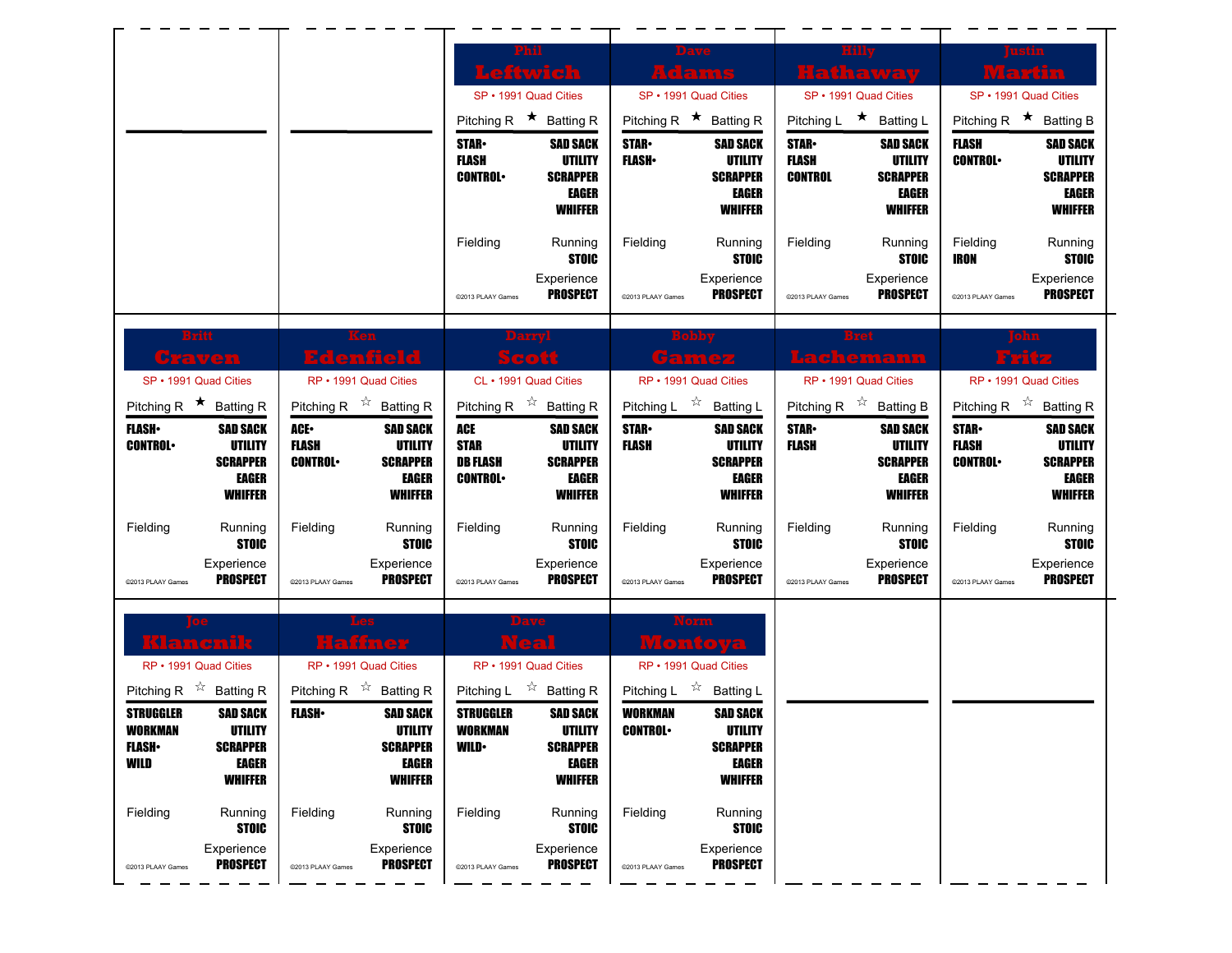| <b>Robert</b><br><b>Fitzpatrick</b>         |                                                        | Dan<br><b>Hargis</b>                |                                                                                 |                               | Randy<br><b>Wilstead</b>                                                 | <b>Daniel</b><br><b>Smith</b>                |                                                                        |                                              | <b>Wayne</b><br>Johnson                                                  |                                              | <b>Chris</b><br><b>Malinoski</b>                                     |
|---------------------------------------------|--------------------------------------------------------|-------------------------------------|---------------------------------------------------------------------------------|-------------------------------|--------------------------------------------------------------------------|----------------------------------------------|------------------------------------------------------------------------|----------------------------------------------|--------------------------------------------------------------------------|----------------------------------------------|----------------------------------------------------------------------|
| C · 1991 Rockford                           |                                                        | C · 1991 Rockford                   |                                                                                 | 1B · 1991 Rockford            |                                                                          | 1B · 1991 Rockford                           |                                                                        |                                              | 2B · 1991 Rockford                                                       |                                              | SS · 1991 Rockford                                                   |
| $\star$ Batting R                           |                                                        |                                     | $\overrightarrow{a}$ Batting R                                                  |                               | $\star$ Batting L                                                        |                                              | $\overrightarrow{a}$ Batting R                                         |                                              | $\star$ Batting R                                                        |                                              | $\star$ Batting R                                                    |
|                                             | <b>·UTILITY</b><br><b>WHIFFER</b>                      |                                     | <b>HERO</b><br><b>·SLUGGER</b><br><b>WHIFFER</b>                                |                               | <b>-SCRAPPER</b><br><b>-PATIENT</b><br><b>-WHIFFER</b>                   |                                              | <b>·UTILITY</b><br><b>•EAGER</b><br><b>WHIFFER</b>                     |                                              | <b>·UTILITY</b><br><b>SCRAPPER</b><br><b>PATIENT</b><br><b>WHIFFER</b>   |                                              | <b>·HERO</b><br><b>SCRAPPER</b><br><b>PATIENT</b><br><b>-WHIFFER</b> |
| Fielding<br>Experience<br>@2013 PLAAY Games | Running<br>Fielding<br><b>STOIC</b><br><b>PROSPECT</b> | @2013 PLAAY Games                   | Running<br><b>STOIC</b><br>Experience<br><b>PROSPECT</b>                        | Fielding<br>@2013 PLAAY Games | Running<br><b>STOIC</b><br>Experience<br><b>PROSPECT</b>                 | Fielding<br>@2013 PLAAY Games                | Running<br><b>STOIC</b><br>Experience<br><b>PROSPECT</b>               | Fielding<br>@2013 PLAAY Games                | Running<br><b>DB ACTIVE</b><br>Experience<br><b>PROSPECT</b>             | Fielding<br><b>IRON</b><br>@2013 PLAAY Games | Running<br><b>STOIC</b><br>Experience<br><b>PROSPECT</b>             |
| Ray<br><b>Callari</b>                       |                                                        | <b>Ted</b>                          |                                                                                 | <b>Mike</b>                   |                                                                          | <b>Mike</b>                                  |                                                                        |                                              | <b>Glenn</b>                                                             |                                              | <b>Shaun</b>                                                         |
| SS · 1991 Rockford                          |                                                        | <b>Ciesla</b><br>3B · 1991 Rockford |                                                                                 | 3B · 1991 Rockford            | <b>Moberg</b>                                                            | Weimerskirch<br>OF • 1991 Rockford           |                                                                        |                                              | <b>Murray</b><br>OF • 1991 Rockford                                      |                                              | <b>Murphy</b><br>OF • 1991 Rockford                                  |
| $\overrightarrow{a}$ Batting R              |                                                        |                                     | $\star$ Batting R                                                               |                               | $\overrightarrow{a}$ Batting R                                           |                                              | $\star$<br><b>Batting R</b>                                            |                                              | $\star$ Batting R                                                        |                                              | $\star$ Batting R                                                    |
|                                             | <b>SCRAPPER</b><br><b>•EAGER</b><br><b>·WHIFFER</b>    |                                     | <b><i>•UTILITY</i></b><br><b>·SLUGGER</b><br><b>•PATIENT</b><br><b>-WHIFFER</b> |                               | <b>•UTILITY</b><br><b>SCRAPPER</b><br><b>-PATIENT</b><br><b>-WHIFFER</b> |                                              | <b>·HERO</b><br><b>-SCRAPPER</b><br><b>-PATIENT</b><br><b>•WHIFFER</b> |                                              | <b>·UTILITY</b><br><b>•SCRAPPER</b><br><b>-PATIENT</b><br><b>WHIFFER</b> |                                              | <b>HERO</b><br><b>SCRAPPER</b><br><b>•PATIENT</b><br><b>WHIFFER</b>  |
| Fielding<br>Experience<br>@2013 PLAAY Games | Running<br>Fielding<br><b>PROSPECT</b>                 | @2013 PLAAY Games                   | Running<br><b>STOIC</b><br>Experience<br><b>PROSPECT</b>                        | Fielding<br>@2013 PLAAY Games | Running<br>Experience<br><b>PROSPECT</b>                                 | Fielding<br><b>IRON</b><br>@2013 PLAAY Games | Running<br><b>•ACTIVE</b><br>Experience<br><b>PROSPECT</b>             | Fielding<br><b>IRON</b><br>@2013 PLAAY Games | Running<br><b>•ACTIVE</b><br>Experience<br><b>PROSPECT</b>               | Fielding<br>@2013 PLAAY Games                | Running<br>Experience<br><b>PROSPECT</b>                             |
|                                             |                                                        |                                     |                                                                                 |                               |                                                                          |                                              |                                                                        |                                              |                                                                          |                                              |                                                                      |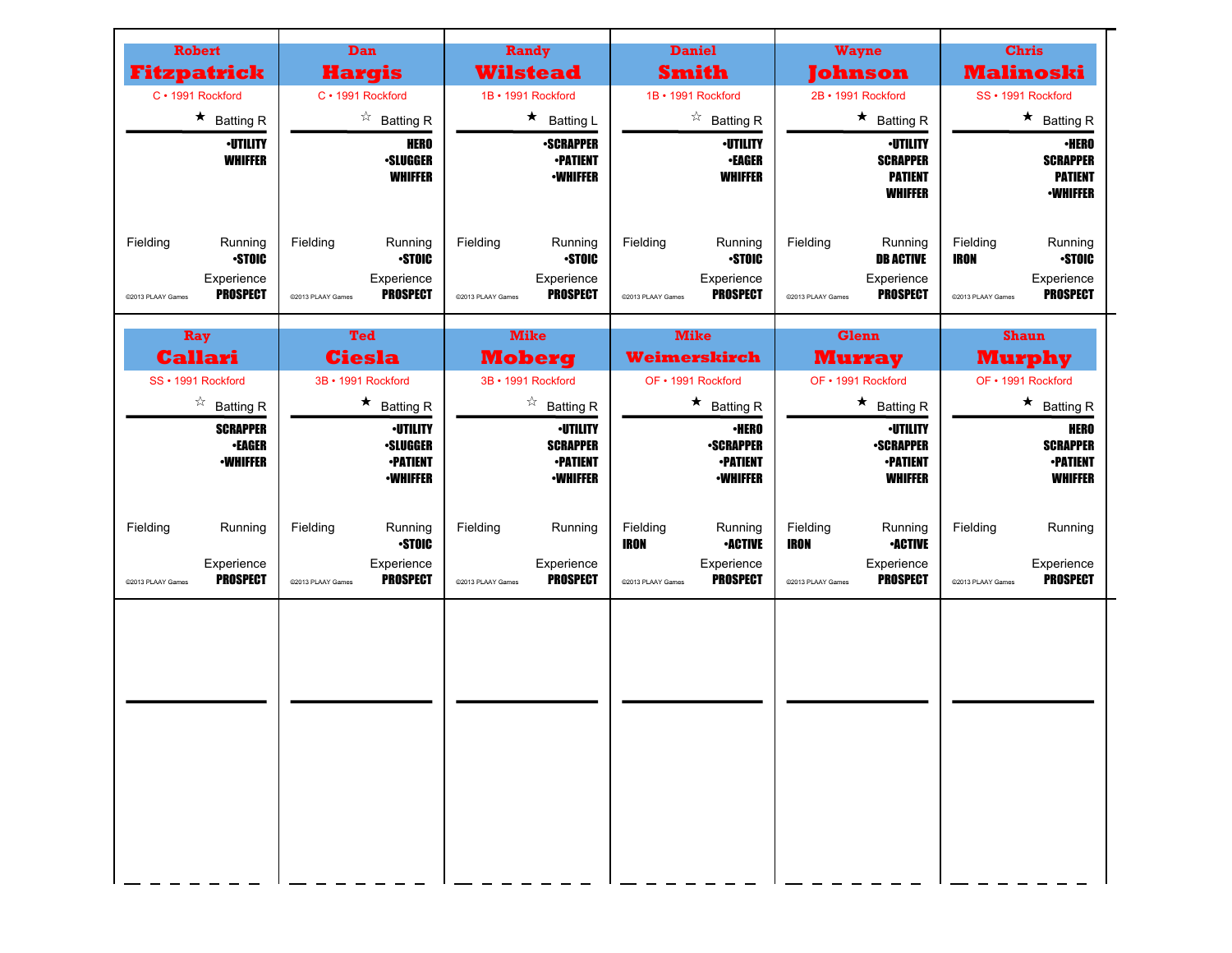|                                                                                                                                                                                                                                                                                                          | <b>Corey</b>                                                                                                                                                                      | <b>Miguel</b>                                                                                                | <b>Mike</b>                                                                                           | <b>Steve</b>                                                                                                                     |
|----------------------------------------------------------------------------------------------------------------------------------------------------------------------------------------------------------------------------------------------------------------------------------------------------------|-----------------------------------------------------------------------------------------------------------------------------------------------------------------------------------|--------------------------------------------------------------------------------------------------------------|-------------------------------------------------------------------------------------------------------|----------------------------------------------------------------------------------------------------------------------------------|
|                                                                                                                                                                                                                                                                                                          | <b>Powell</b>                                                                                                                                                                     | <b>Batista</b>                                                                                               | <b>Mathile</b>                                                                                        | <b>Renko</b>                                                                                                                     |
|                                                                                                                                                                                                                                                                                                          | SP · 1991 Rockford                                                                                                                                                                | SP · 1991 Rockford                                                                                           | SP · 1991 Rockford                                                                                    | SP · 1991 Rockford                                                                                                               |
|                                                                                                                                                                                                                                                                                                          | Pitching R $\star$ Batting R                                                                                                                                                      | Pitching R $\star$ Batting R                                                                                 | Pitching R $\star$ Batting R                                                                          | Pitching R $\star$ Batting R                                                                                                     |
|                                                                                                                                                                                                                                                                                                          | <b>SAD SACK</b><br><b>STAR</b><br><b>FLASH</b> •<br>UTILITY<br><b>CONTROL</b><br><b>SCRAPPER</b><br>EAGER<br><b>WHIFFER</b>                                                       | <b>FLASH</b> •<br><b>SAD SACK</b><br><b>CONTROL</b><br>UTILITY<br><b>SCRAPPER</b><br>EAGER<br><b>WHIFFER</b> | ACE.<br><b>SAD SACK</b><br><b>DB CONTROL</b><br>UTILITY<br><b>SCRAPPER</b><br>EAGER<br><b>WHIFFER</b> | <b>STAR</b><br><b>SAD SACK</b><br><b>FLASH</b><br>UTILITY<br><b>CONTROL</b><br><b>SCRAPPER</b><br><b>EAGER</b><br><b>WHIFFER</b> |
|                                                                                                                                                                                                                                                                                                          | Fielding<br>Running<br><b>STOIC</b><br>Experience<br><b>PROSPECT</b><br>@2013 PLAAY Games                                                                                         | Fielding<br>Running<br><b>STOIC</b><br>Experience<br><b>PROSPECT</b><br>@2013 PLAAY Games                    | Fielding<br>Running<br><b>STOIC</b><br>IRON<br>Experience<br><b>PROSPECT</b><br>@2013 PLAAY Games     | Fielding<br>Running<br><b>STOIC</b><br>Experience<br><b>PROSPECT</b><br>@2013 PLAAY Games                                        |
| <b>Bobby</b><br><b>Steve</b><br><b>Whitehead</b><br><b>Ryan</b>                                                                                                                                                                                                                                          | Ranbir<br><b>Grewal</b>                                                                                                                                                           | <b>Bob</b><br><b>Baxter</b>                                                                                  | Ralph<br><b>Diaz</b>                                                                                  | <b>Billy</b><br><b>Brewer</b>                                                                                                    |
| RP • 1991 Rockford<br>SP · 1991 Rockford                                                                                                                                                                                                                                                                 | RP · 1991 Rockford                                                                                                                                                                | CL · 1991 Rockford                                                                                           | RP · 1991 Rockford                                                                                    | RP · 1991 Rockford                                                                                                               |
| Pitching L $\overrightarrow{2}$ Batting L<br>Pitching R $\star$ Batting R                                                                                                                                                                                                                                | Pitching R $\overrightarrow{x}$ Batting R                                                                                                                                         | Pitching L $\overrightarrow{x}$ Batting R                                                                    | Pitching R $\overrightarrow{x}$ Batting R                                                             | Pitching L $\overrightarrow{x}$ Batting L                                                                                        |
| <b>FLASH</b><br><b>WORKMAN</b><br><b>SAD SACK</b><br><b>SAD SACK</b><br><b>UTILITY</b><br><b>FLASH</b> •<br>UTILITY<br><b>CONTROL</b>                                                                                                                                                                    | <b>STAR</b><br><b>SAD SACK</b><br><b>UTILITY</b><br><b>FLASH</b>                                                                                                                  | ACE.<br><b>SAD SACK</b><br><b>FLASH</b><br>UTILITY                                                           | <b>STAR</b><br><b>SAD SACK</b><br><b>FLASH</b> •<br>UTILITY                                           | <b>ACE</b><br><b>SAD SACK</b><br><b>UTILITY</b><br><b>FLASH</b>                                                                  |
| <b>SCRAPPER</b><br><b>SCRAPPER</b><br>WILD•<br><b>EAGER</b><br>EAGER<br><b>WHIFFER</b><br><b>WHIFFER</b>                                                                                                                                                                                                 | <b>SCRAPPER</b><br>EAGER<br><b>WHIFFER</b>                                                                                                                                        | <b>CONTROL</b><br><b>SCRAPPER</b><br>EAGER<br><b>WHIFFER</b>                                                 | <b>CONTROL</b><br><b>SCRAPPER</b><br>EAGER<br><b>WHIFFER</b>                                          | <b>SCRAPPER</b><br><b>EAGER</b><br><b>WHIFFER</b>                                                                                |
| Fielding<br>Running<br>Fielding<br>Running<br><b>STOIC</b><br>IRON<br><b>STOIC</b>                                                                                                                                                                                                                       | Fielding<br>Running<br><b>STOIC</b>                                                                                                                                               | Fielding<br>Running<br><b>STOIC</b>                                                                          | Fielding<br>Running<br><b>STOIC</b>                                                                   | Fielding<br>Running<br><b>STOIC</b>                                                                                              |
| Experience<br>Experience<br><b>PROSPECT</b><br><b>PROSPECT</b><br>@2013 PLAAY Games<br>@2013 PLAAY Games                                                                                                                                                                                                 | Experience<br><b>PROSPECT</b><br>@2013 PLAAY Games                                                                                                                                | Experience<br><b>PROSPECT</b><br>@2013 PLAAY Games                                                           | Experience<br><b>PROSPECT</b><br>@2013 PLAAY Games                                                    | Experience<br><b>PROSPECT</b><br>@2013 PLAAY Games                                                                               |
| Pat<br><b>Ben</b><br>Jurado<br><b>Howze</b>                                                                                                                                                                                                                                                              | <b>Martin</b><br><b>Martinez</b>                                                                                                                                                  |                                                                                                              |                                                                                                       |                                                                                                                                  |
| RP • 1991 Rockford<br>RP · 1991 Rockford                                                                                                                                                                                                                                                                 | RP · 1991 Rockford                                                                                                                                                                |                                                                                                              |                                                                                                       |                                                                                                                                  |
| Pitching R $\overrightarrow{x}$ Batting R<br>Pitching R $\overrightarrow{x}$ Batting R<br><b>SAD SACK</b><br><b>FLASH</b><br><b>SAD SACK</b><br><b>WILD•</b><br>UTILITY<br><b>CONTROL•</b><br>UTILITY<br><b>SCRAPPER</b><br><b>SCRAPPER</b><br>EAGER<br><b>EAGER</b><br><b>WHIFFER</b><br><b>WHIFFER</b> | Pitching R $\overrightarrow{x}$ Batting R<br><b>STRUGGLER</b><br><b>SAD SACK</b><br><b>FLASH</b> •<br>UTILITY<br><b>SCRAPPER</b><br><b>WILD</b><br><b>EAGER</b><br><b>WHIFFER</b> |                                                                                                              |                                                                                                       |                                                                                                                                  |
| Fielding<br>Fielding<br>Running<br>Running<br><b>STOIC</b><br><b>STOIC</b><br>Experience<br>Experience<br><b>PROSPECT</b><br><b>PROSPECT</b><br>@2013 PLAAY Games<br>@2013 PLAAY Games                                                                                                                   | Fielding<br>Running<br><b>STOIC</b><br>Experience<br><b>PROSPECT</b><br>@2013 PLAAY Games                                                                                         |                                                                                                              |                                                                                                       |                                                                                                                                  |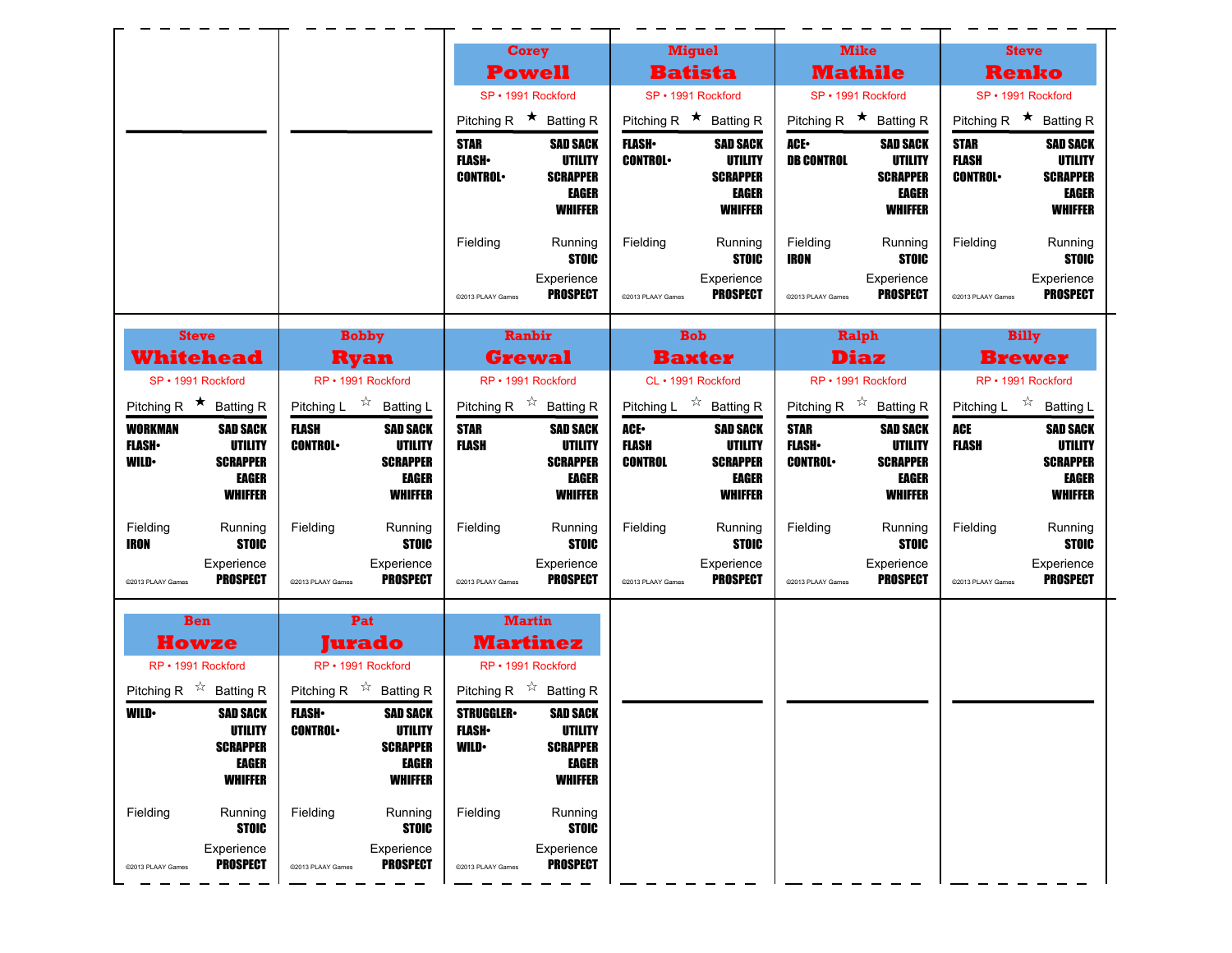| Rogelio<br><b>Nunez</b>                            | <b>Greg</b><br>McGough                             | Dennis<br><b>Walker</b>                            | <b>Mike</b><br><b>Robertson</b>                    | <b>Donald</b><br><b>Monzon</b>                     | <b>Horace</b><br><b>Gaither</b>                    |
|----------------------------------------------------|----------------------------------------------------|----------------------------------------------------|----------------------------------------------------|----------------------------------------------------|----------------------------------------------------|
| C · 1991 South Bend                                | C · 1991 South Bend                                | 1B · 1991 South Bend                               | 1B · 1991 South Bend<br>☆                          | 2B · 1991 South Bend                               | 2B · 1991 South Bend<br>☆                          |
| $\star$ Batting B<br>UTILITY                       | $\overrightarrow{a}$ Batting R<br><b>UTILITY</b>   | $\star$ Batting R<br><b><i>•UTILITY</i></b>        | <b>Batting L</b><br><b>•HERO</b>                   | $\star$ Batting R<br><b>·UTILITY</b>               | <b>Batting L</b><br><b>SCRAPPER</b>                |
| <b>SCRAPPER</b>                                    | <b>SCRAPPER</b>                                    | ∙SLUGGER                                           | <b>•CHAMPION</b>                                   | <b>SCRAPPER</b>                                    | EAGER                                              |
| <b>•EAGER</b><br><b>-WHIFFER</b>                   | <b>•PATIENT</b><br><b>WHIFFER</b>                  | <b>PATIENT</b><br><b>WHIFFER</b>                   | <b>SCRAPPER</b><br>∙EAGER                          | <b>•PATIENT</b><br><b>WHIFFER</b>                  | <b>WHIFFER</b>                                     |
|                                                    |                                                    |                                                    |                                                    |                                                    |                                                    |
| Fielding<br>Running<br><b>ACTIVE</b>               | Fielding<br>Running                                | Fielding<br>Running<br><b>•ACTIVE</b>              | Fielding<br>Running                                | Fielding<br>Running                                | Fielding<br>Running                                |
| Experience<br><b>PROSPECT</b>                      | Experience<br><b>PROSPECT</b>                      | Experience<br><b>PROSPECT</b>                      | Experience<br><b>PROSPECT</b>                      | Experience<br><b>PROSPECT</b>                      | Experience<br><b>PROSPECT</b>                      |
| @2013 PLAAY Games                                  | @2013 PLAAY Games                                  | @2013 PLAAY Games                                  | @2013 PLAAY Games                                  | @2013 PLAAY Games                                  | @2013 PLAAY Games                                  |
| <b>Brandon</b>                                     | <b>Keith</b>                                       | Olmedo                                             | Kevin                                              | <b>Charles</b>                                     | Kerry                                              |
| Wilson                                             | <b>Strange</b>                                     | <b>Saenz</b>                                       | Coughlin                                           | Poe                                                | Valrie                                             |
| SS · 1991 South Bend                               | 3B · 1991 South Bend                               | 3B · 1991 South Bend                               | OF • 1991 South Bend                               | OF • 1991 South Bend                               | OF . 1991 South Bend                               |
| $\star$ Batting R<br><b>•CHAMPION</b>              | $\star$ Batting R                                  | ☆<br><b>Batting R</b><br><b>-SCRAPPER</b>          | ★<br>Batting L                                     | *<br><b>Batting R</b>                              | $\star$ Batting R                                  |
| <b>SCRAPPER</b>                                    | ∙UTILITY<br><b>SCRAPPER</b>                        | <b>WHIFFER</b>                                     | <b>•CHAMPION</b><br><b>SCRAPPER</b>                | UTILITY<br><b>SCRAPPER</b>                         | UTILITY<br><b>•EAGER</b>                           |
|                                                    |                                                    |                                                    |                                                    |                                                    |                                                    |
| <b>•PATIENT</b>                                    | <b>•PATIENT</b>                                    |                                                    | <b>-PATIENT</b>                                    | <b>WHIFFER</b>                                     | <b>WHIFFER</b>                                     |
| <b>-WHIFFER</b>                                    | <b>WHIFFER</b>                                     |                                                    | <b>•WHIFFER</b>                                    |                                                    |                                                    |
| Fielding<br>Running                                | Fielding<br>Running                                | Fielding<br>Running                                | Fielding<br>Running                                | Fielding<br>Running                                | Fielding<br>Running                                |
| <b>IRON</b><br><b>•ACTIVE</b>                      | <b>IRON</b>                                        |                                                    | <b>IRON</b><br><b>-ACTIVE</b>                      | <b>•ACTIVE</b>                                     | <b>ACTIVE</b>                                      |
| Experience<br><b>PROSPECT</b><br>@2013 PLAAY Games | Experience<br><b>PROSPECT</b><br>@2013 PLAAY Games | Experience<br><b>PROSPECT</b><br>@2013 PLAAY Games | Experience<br><b>PROSPECT</b><br>@2013 PLAAY Games | Experience<br><b>PROSPECT</b><br>@2013 PLAAY Games | Experience<br><b>PROSPECT</b><br>@2013 PLAAY Games |
|                                                    |                                                    |                                                    |                                                    |                                                    |                                                    |
| Don                                                | Ty                                                 | Randy                                              |                                                    |                                                    |                                                    |
| <b>Shepperd</b>                                    | <b>Hawkins</b>                                     | Hood<br>OF • 1991 South Bend                       |                                                    |                                                    |                                                    |
| OF • 1991 South Bend                               | OF • 1991 South Bend<br>☆                          |                                                    |                                                    |                                                    |                                                    |
| $\overrightarrow{a}$ Batting R<br><b>UTILITY</b>   | <b>Batting L</b><br>UTILITY                        | $\overrightarrow{a}$ Batting R<br>UTILITY          |                                                    |                                                    |                                                    |
| <b>SCRAPPER</b>                                    | <b>•SCRAPPER</b>                                   | •SAD SACK                                          |                                                    |                                                    |                                                    |
| <b>WHIFFER</b>                                     | <b>-WHIFFER</b>                                    | <b>-SCRAPPER</b><br><b>PATIENT</b>                 |                                                    |                                                    |                                                    |
|                                                    |                                                    | <b>WHIFFER</b>                                     |                                                    |                                                    |                                                    |
| Fielding<br>Running                                | Fielding<br>Running                                | Fielding<br>Running<br>ACTIVE                      |                                                    |                                                    |                                                    |
| Experience<br><b>PROSPECT</b><br>@2013 PLAAY Games | Experience<br><b>PROSPECT</b><br>@2013 PLAAY Games | Experience<br><b>PROSPECT</b><br>@2013 PLAAY Games |                                                    |                                                    |                                                    |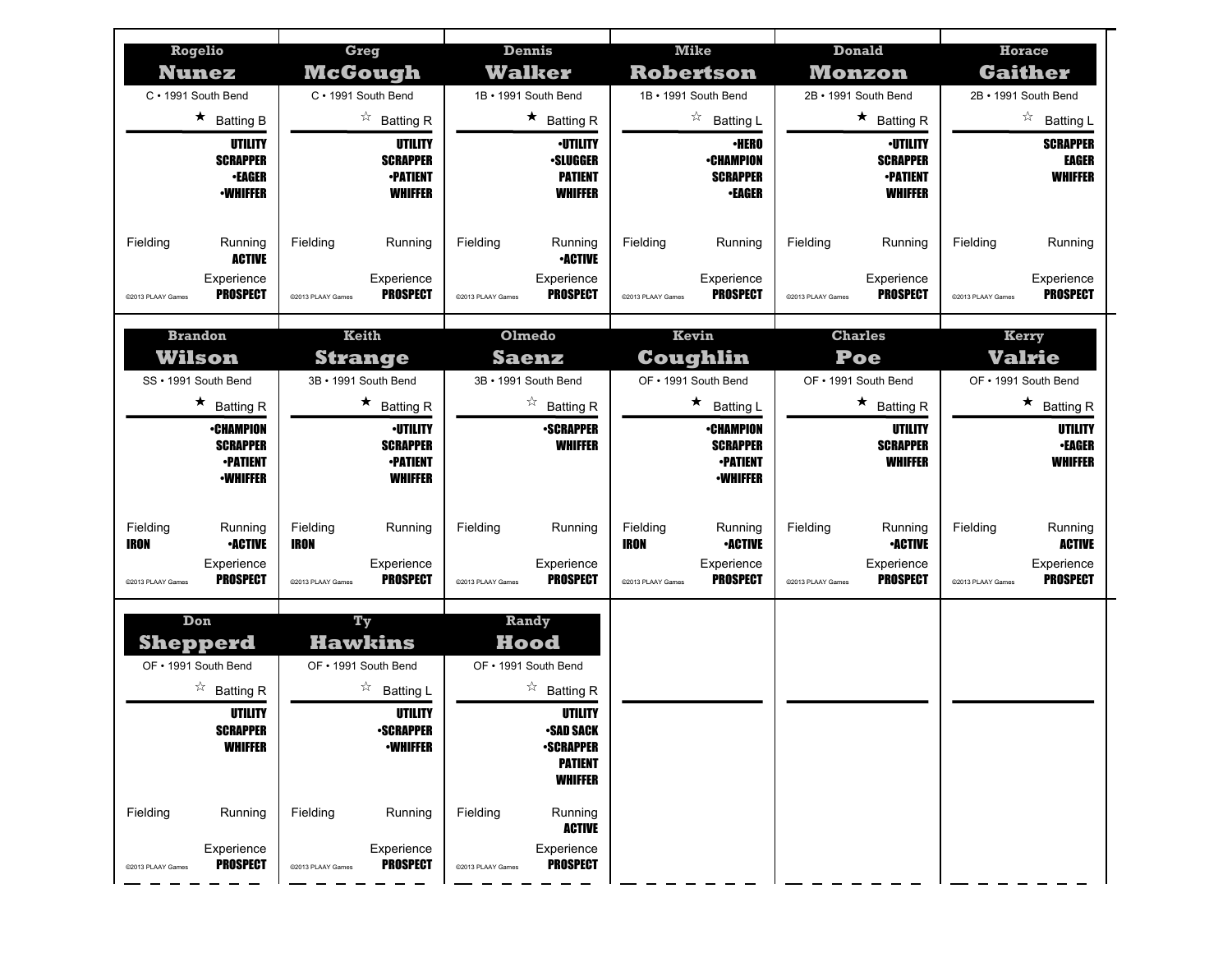|                                           |                               |                   |                                           |                                           | <b>Jason</b>                        | Domingo                                   |                                     |                             | Kevin                                |                   | <b>Jonathan</b>                           |
|-------------------------------------------|-------------------------------|-------------------|-------------------------------------------|-------------------------------------------|-------------------------------------|-------------------------------------------|-------------------------------------|-----------------------------|--------------------------------------|-------------------|-------------------------------------------|
|                                           |                               |                   |                                           |                                           | <b>Bere</b><br>SP • 1991 South Bend |                                           | <b>Jean</b><br>SP · 1991 South Bend |                             | <b>Tolar</b><br>SP · 1991 South Bend |                   | Jenkins<br>SP · 1991 South Bend           |
|                                           |                               |                   |                                           | Pitching R $\star$ Batting R              |                                     | Pitching R $\star$ Batting R              |                                     |                             | Pitching L $\star$ Batting R         |                   | Pitching R $\star$ Batting R              |
|                                           |                               |                   |                                           | <b>STAR</b>                               | <b>SAD SACK</b>                     | <b>STAR</b>                               | <b>SAD SACK</b>                     | <b>STAR</b>                 | <b>SAD SACK</b>                      | <b>FLASH</b>      | <b>SAD SACK</b>                           |
|                                           |                               |                   |                                           | <b>FLASH</b><br><b>WILD</b>               | UTILITY<br><b>SCRAPPER</b>          | <b>FLASH</b><br><b>CONTROL</b>            | UTILITY<br><b>SCRAPPER</b>          | <b>FLASH</b><br><b>WILD</b> | UTILITY<br><b>SCRAPPER</b>           | <b>CONTROL</b>    | <b>UTILITY</b><br><b>SCRAPPER</b>         |
|                                           |                               |                   |                                           |                                           | EAGER                               |                                           | EAGER                               |                             | EAGER                                |                   | EAGER                                     |
|                                           |                               |                   |                                           |                                           | <b>WHIFFER</b>                      |                                           | <b>WHIFFER</b>                      |                             | <b>WHIFFER</b>                       |                   | <b>WHIFFER</b>                            |
|                                           |                               |                   |                                           | Fielding                                  | Running                             | Fielding                                  | Running                             | Fielding                    | Running                              | Fielding          | Running                                   |
|                                           |                               |                   |                                           |                                           | <b>STOIC</b><br>Experience          |                                           | <b>STOIC</b><br>Experience          | <b>IRON</b>                 | <b>STOIC</b><br>Experience           | IRON              | <b>STOIC</b><br>Experience                |
|                                           |                               |                   |                                           | @2013 PLAAY Games                         | <b>PROSPECT</b>                     | @2013 PLAAY Games                         | <b>PROSPECT</b>                     | @2013 PLAAY Games           | <b>PROSPECT</b>                      | @2013 PLAAY Games | PROSPECT                                  |
|                                           |                               |                   |                                           |                                           | Rolando                             |                                           |                                     |                             | Frank                                |                   | Keith                                     |
| <b>Steve</b>                              | <b>Olsen</b>                  |                   | Don<br>Perigny                            |                                           | <b>Caridad</b>                      | Dean<br><b>Locklear</b>                   |                                     |                             | <b>Campos</b>                        |                   | <b>Shepherd</b>                           |
| SP · 1991 South Bend                      |                               |                   | RP • 1991 South Bend                      |                                           | CL · 1991 South Bend                | RP • 1991 South Bend                      |                                     |                             | RP • 1991 South Bend                 |                   | RP · 1991 South Bend                      |
| Pitching R $\star$ Batting R              |                               |                   | Pitching R $\overrightarrow{x}$ Batting R | Pitching R $\overrightarrow{x}$ Batting R |                                     | Pitching L $\overrightarrow{x}$ Batting R |                                     |                             | Pitching R $\overline{x}$ Batting R  |                   | Pitching R $\overrightarrow{x}$ Batting R |
| <b>STAR-</b>                              | <b>SAD SACK</b>               | <b>ACE</b>        | <b>SAD SACK</b>                           | ACE                                       | <b>SAD SACK</b>                     | <b>STAR</b>                               | <b>SAD SACK</b>                     | <b>WORKMAN-</b>             | <b>SAD SACK</b>                      | ACE               | <b>SAD SACK</b>                           |
| <b>FLASH</b>                              | UTILITY                       | <b>FLASH</b>      | UTILITY                                   | <b>FLASH</b>                              | <b>UTILITY</b>                      | <b>FLASH</b> •                            | <b>UTILITY</b>                      | <b>FLASH</b>                | UTILITY                              | <b>STAR</b>       | <b>UTILITY</b>                            |
|                                           |                               |                   |                                           | <b>WILD</b>                               |                                     |                                           |                                     |                             |                                      |                   |                                           |
| <b>CONTROL</b>                            | <b>SCRAPPER</b><br>EAGER      | <b>CONTROL</b>    | <b>SCRAPPER</b><br><b>EAGER</b>           |                                           | <b>SCRAPPER</b><br>EAGER            |                                           | <b>SCRAPPER</b><br>EAGER            |                             | <b>SCRAPPER</b><br><b>EAGER</b>      | <b>FLASH</b>      | <b>SCRAPPER</b><br><b>EAGER</b>           |
|                                           | <b>WHIFFER</b>                |                   | <b>WHIFFER</b>                            |                                           | <b>WHIFFER</b>                      |                                           | <b>WHIFFER</b>                      |                             | <b>WHIFFER</b>                       |                   | <b>WHIFFER</b>                            |
| Fielding                                  | Running                       | Fielding          | Running                                   | Fielding                                  | Running                             | Fielding                                  | Running                             | Fielding                    | Running                              | Fielding          | Running                                   |
|                                           | <b>STOIC</b>                  |                   | <b>STOIC</b>                              |                                           | <b>STOIC</b>                        |                                           | <b>STOIC</b>                        |                             | <b>STOIC</b>                         |                   | <b>STOIC</b>                              |
| @2013 PLAAY Games                         | Experience<br><b>PROSPECT</b> | @2013 PLAAY Games | Experience<br><b>PROSPECT</b>             | @2013 PLAAY Games                         | Experience<br><b>PROSPECT</b>       | @2013 PLAAY Games                         | Experience<br><b>PROSPECT</b>       | @2013 PLAAY Games           | Experience<br><b>PROSPECT</b>        | @2013 PLAAY Games | Experience<br>PROSPECT                    |
|                                           |                               |                   |                                           |                                           |                                     |                                           |                                     |                             |                                      |                   |                                           |
| Todd                                      |                               |                   | <b>Andy</b>                               |                                           | Robert                              | <b>Scott</b>                              |                                     |                             |                                      |                   |                                           |
| RP • 1991 South Bend                      | <b>Altaffer</b>               |                   | Hoey<br>RP . 1991 South Bend              |                                           | Person<br>RP • 1991 South Bend      | Ruffcorn<br>RP · 1991 South Bend          |                                     |                             |                                      |                   |                                           |
| Pitching L $\overrightarrow{x}$ Batting B |                               |                   | Pitching R $\overrightarrow{A}$ Batting R | Pitching R $\overrightarrow{x}$ Batting R |                                     | Pitching R $\overrightarrow{x}$ Batting R |                                     |                             |                                      |                   |                                           |
| <b>STAR</b>                               | <b>SAD SACK</b>               |                   | <b>SAD SACK</b>                           | <b>STAR</b>                               | <b>SAD SACK</b>                     | <b>FLASH</b>                              | <b>SAD SACK</b>                     |                             |                                      |                   |                                           |
| FLASH                                     | UTILITY                       |                   | UTILITY                                   | FLASH                                     | UTILITY                             | WILD•                                     | UTILITY                             |                             |                                      |                   |                                           |
| <b>CONTROL</b>                            | <b>SCRAPPER</b><br>EAGER      |                   | <b>SCRAPPER</b><br><b>EAGER</b>           | <b>WILD</b>                               | <b>SCRAPPER</b><br>EAGER            |                                           | <b>SCRAPPER</b><br>EAGER            |                             |                                      |                   |                                           |
|                                           | <b>WHIFFER</b>                |                   | <b>WHIFFER</b>                            |                                           | <b>WHIFFER</b>                      |                                           | <b>WHIFFER</b>                      |                             |                                      |                   |                                           |
| Fielding                                  | Running                       | Fielding          | Running                                   | Fielding                                  | Running                             | Fielding                                  | Running                             |                             |                                      |                   |                                           |
|                                           | <b>STOIC</b>                  |                   | <b>STOIC</b>                              |                                           | <b>STOIC</b>                        |                                           | <b>STOIC</b>                        |                             |                                      |                   |                                           |
| @2013 PLAAY Games                         | Experience<br><b>PROSPECT</b> | ©2013 PLAAY Games | Experience<br><b>PROSPECT</b>             | @2013 PLAAY Games                         | Experience<br><b>PROSPECT</b>       | @2013 PLAAY Games                         | Experience<br><b>PROSPECT</b>       |                             |                                      |                   |                                           |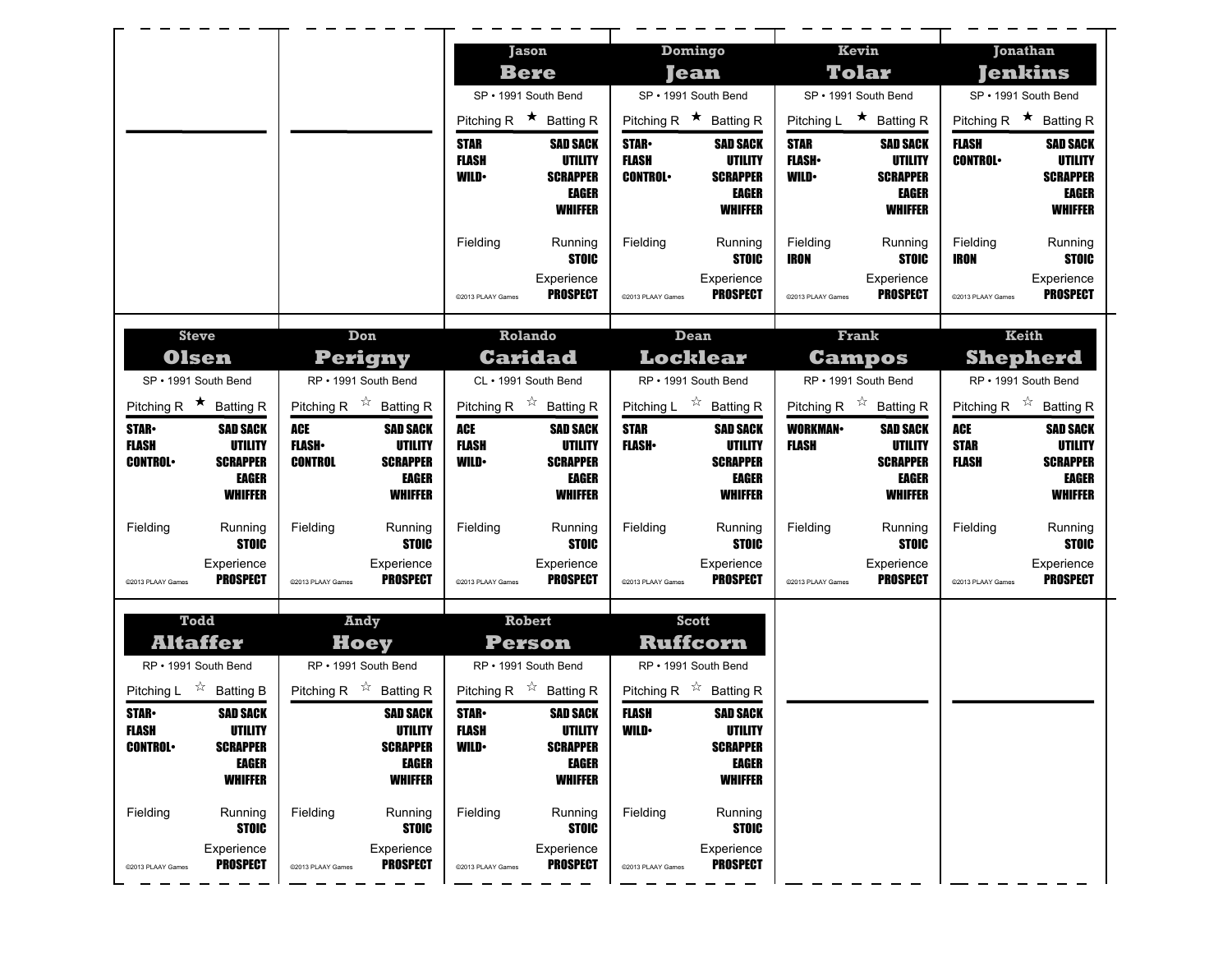| <b>Andy</b><br><b>Beasly</b><br>C · 1991 Springfield |                                                                                                                 | John<br><b>Dempsey</b><br>C · 1991 Springfield |                                                                                                      | <b>Beto</b><br>Rodriguez<br>1B · 1991 Springfield |                                                                                                   | <b>Kevin</b><br>Tahan<br>1B - 1991 Springfield |                                                                               | Johnny<br><b>Calzado</b><br>1B · 1991 Springfield |                                                          | <b>Mateo</b><br><b>Ozuna</b><br>2B · 1991 Springfield |                                                              |
|------------------------------------------------------|-----------------------------------------------------------------------------------------------------------------|------------------------------------------------|------------------------------------------------------------------------------------------------------|---------------------------------------------------|---------------------------------------------------------------------------------------------------|------------------------------------------------|-------------------------------------------------------------------------------|---------------------------------------------------|----------------------------------------------------------|-------------------------------------------------------|--------------------------------------------------------------|
|                                                      | $\star$<br><b>Batting L</b>                                                                                     |                                                | ☆<br><b>Batting L</b>                                                                                |                                                   | $\star$ Batting L                                                                                 |                                                | $\overrightarrow{a}$ Batting R                                                |                                                   | $\overrightarrow{a}$ Batting R                           |                                                       | $\star$ Batting R                                            |
|                                                      | <b>HERO</b><br><b>•HR KING</b><br><b>•PATIENT</b><br><b>WHIFFER</b>                                             |                                                | <b>•UTILITY</b><br><b>•SAD SACK</b><br><b>SCRAPPER</b><br><b>EAGER</b><br><b>WHIFFER</b>             |                                                   | <b>HERO</b><br><b>•HR KING</b><br><b>PATIENT</b><br><b>WHIFFER</b>                                |                                                | <b>·HERO</b><br><b>-PATIENT</b><br><b>•WHIFFER</b>                            |                                                   | <b>•UTILITY</b><br><b>•EAGER</b><br><b>WHIFFER</b>       |                                                       | <b>•SCRAPPER</b><br>$-$ GOOD EYE                             |
| Fielding<br>@2013 PLAAY Games                        | Running<br><b>STOIC</b><br>Experience<br><b>PROSPECT</b>                                                        | Fielding<br>@2013 PLAAY Games                  | Running<br><b>STOIC</b><br>Experience<br><b>PROSPECT</b>                                             | Fielding<br>@2013 PLAAY Games                     | Running<br><b>STOIC</b><br>Experience<br><b>PROSPECT</b>                                          | Fielding<br>@2013 PLAAY Games                  | Running<br><b>-STOIC</b><br>Experience<br><b>PROSPECT</b>                     | Fielding<br>@2013 PLAAY Games                     | Running<br><b>STOIC</b><br>Experience<br><b>PROSPECT</b> | Fielding<br><b>IRON</b><br>@2013 PLAAY Games          | Running<br><b>DB ACTIVE</b><br>Experience<br><b>PROSPECT</b> |
| <b>Aaron</b><br><b>Holbert</b>                       |                                                                                                                 | <b>Toe</b><br><b>Aversa</b>                    |                                                                                                      | <b>Iggy</b><br><b>Duran</b>                       |                                                                                                   | <b>Ahmed</b><br><b>Rodriguez</b>               |                                                                               | <b>Jose</b><br><b>Velez</b>                       |                                                          | <b>Tremayne</b><br><b>Donald</b>                      |                                                              |
| SS · 1991 Springfield                                | $\star$ Batting R                                                                                               |                                                | SS · 1991 Springfield<br>$\overrightarrow{a}$ Batting B                                              | 3B · 1991 Springfield                             | $\star$ Batting R                                                                                 | 3B · 1991 Springfield                          | $\overrightarrow{a}$ Batting R                                                |                                                   | OF · 1991 Springfield<br>$\star$ Batting B               |                                                       | OF • 1991 Springfield<br>$\star$ Batting B                   |
|                                                      | <b>-UTILITY</b><br><b>SCRAPPER</b><br><b>•EAGER</b><br><b>-WHIFFER</b>                                          |                                                | <b>-UTILITY</b><br><b>SCRAPPER</b><br><b>PATIENT</b><br><b>WHIFFER</b>                               |                                                   | <b>·UTILITY</b><br><b>•HR KING</b><br><b>EAGER</b><br><b>WHIFFER</b>                              |                                                | <b>·UTILITY</b><br>EAGER<br><b>WHIFFER</b>                                    |                                                   | <b>SCRAPPER</b><br><b>EAGER</b>                          |                                                       | <b>SCRAPPER</b><br><b>•WHIFFER</b>                           |
| Fielding<br><b>IRON</b><br>@2013 PLAAY Games         | Running<br>Experience<br><b>PROSPECT</b>                                                                        | Fielding<br>@2013 PLAAY Games                  | Running<br>Experience<br><b>PROSPECT</b>                                                             | Fielding<br>@2013 PLAAY Games                     | Running<br><b>STOIC</b><br>Experience<br><b>PROSPECT</b>                                          | Fielding<br>@2013 PLAAY Games                  | Running<br><b>STOIC</b><br>Experience<br><b>PROSPECT</b>                      | Fielding<br><b>IRON</b><br>@2013 PLAAY Games      | Running<br>Experience<br><b>PROSPECT</b>                 | Fielding<br>@2013 PLAAY Games                         | Running<br><b>ACTIVE</b><br>Experience<br><b>PROSPECT</b>    |
| <b>Scott</b>                                         |                                                                                                                 |                                                | <b>Odalis</b>                                                                                        |                                                   | Paul                                                                                              | <b>Jeff</b>                                    |                                                                               |                                                   |                                                          |                                                       |                                                              |
| <b>Banton</b>                                        |                                                                                                                 | <b>Savinon</b>                                 |                                                                                                      | <b>Coleman</b>                                    |                                                                                                   | <b>Fayne</b><br>OF - 1991 Springfield          |                                                                               |                                                   |                                                          |                                                       |                                                              |
| OF · 1991 Springfield                                | $\star$ Batting R<br><b>·UTILITY</b><br><b>-SAD SACK</b><br><b>•HR KING</b><br><b>PATIENT</b><br><b>WHIFFER</b> |                                                | OF · 1991 Springfield<br>☆<br><b>Batting R</b><br><b>SCRAPPER</b><br><b>•EAGER</b><br><b>WHIFFER</b> | OF • 1991 Springfield                             | $\overrightarrow{a}$ Batting R<br><b>-SAD SACK</b><br><b>•SCRAPPER</b><br>EAGER<br><b>WHIFFER</b> |                                                | ☆<br><b>Batting L</b><br><b>SCRAPPER</b><br><b>-PATIENT</b><br><b>WHIFFER</b> |                                                   |                                                          |                                                       |                                                              |
| Fielding<br>@2013 PLAAY Games                        | Running<br>Experience<br><b>PROSPECT</b>                                                                        | Fielding<br>@2013 PLAAY Games                  | Running<br>Experience<br><b>PROSPECT</b>                                                             | Fielding<br>@2013 PLAAY Games                     | Running<br><b>STOIC</b><br>Experience<br><b>PROSPECT</b>                                          | Fielding<br>@2013 PLAAY Games                  | Running<br>Experience<br><b>PROSPECT</b>                                      |                                                   |                                                          |                                                       |                                                              |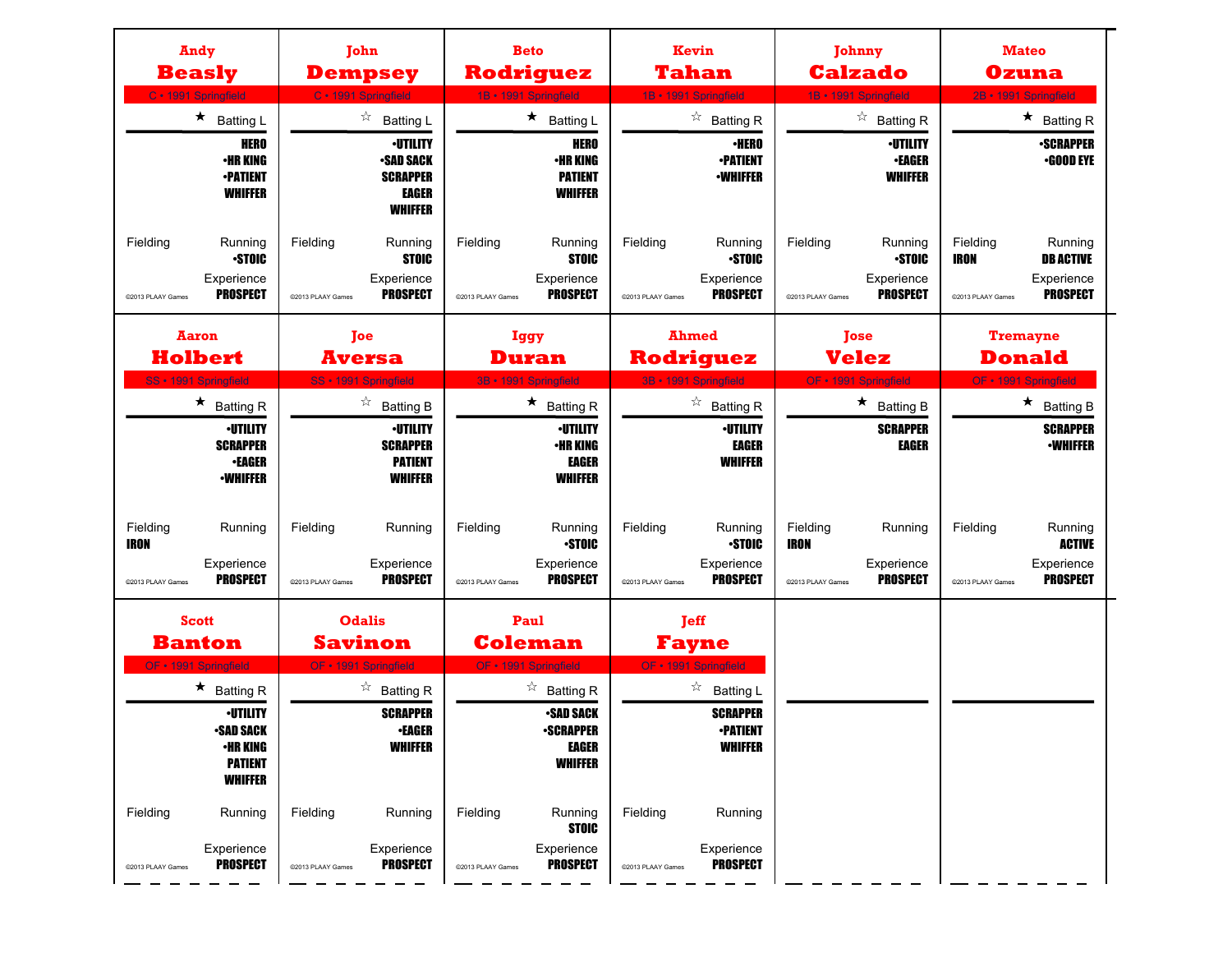|                                                                                                                                                                      |                                                                                                                                                                   | Frank                                                                                                                                                                  | Paul                                                                                                                                                    | Kevin                                                                                                                                                                    | <b>Mark</b>                                                                                                                                                              |  |
|----------------------------------------------------------------------------------------------------------------------------------------------------------------------|-------------------------------------------------------------------------------------------------------------------------------------------------------------------|------------------------------------------------------------------------------------------------------------------------------------------------------------------------|---------------------------------------------------------------------------------------------------------------------------------------------------------|--------------------------------------------------------------------------------------------------------------------------------------------------------------------------|--------------------------------------------------------------------------------------------------------------------------------------------------------------------------|--|
|                                                                                                                                                                      |                                                                                                                                                                   | <b>Cimorelli</b><br>SP · 1991 Springfield                                                                                                                              | <b>Anderson</b><br>SP · 1991 Springfield                                                                                                                | <b>Nielsen</b><br>SP · 1991 Springfield                                                                                                                                  | <b>Bowlan</b><br>SP · 1991 Springfield                                                                                                                                   |  |
|                                                                                                                                                                      |                                                                                                                                                                   | Pitching R $\star$ Batting R                                                                                                                                           | Pitching R $\star$ Batting R                                                                                                                            | Pitching L ★ Batting L                                                                                                                                                   | Pitching R $\star$ Batting R                                                                                                                                             |  |
|                                                                                                                                                                      |                                                                                                                                                                   | <b>STAR-</b><br><b>SAD SACK</b><br><b>CONTROL</b><br>UTILITY<br><b>SCRAPPER</b><br>EAGER<br><b>WHIFFER</b>                                                             | <b>STAR</b><br><b>SAD SACK</b><br><b>FLASH</b><br>UTILITY<br><b>CONTROL</b><br><b>SCRAPPER</b><br>EAGER<br><b>WHIFFER</b>                               | <b>STAR</b><br><b>SAD SACK</b><br><b>FLASH</b><br>UTILITY<br><b>CONTROL</b><br><b>SCRAPPER</b><br>EAGER<br><b>WHIFFER</b>                                                | <b>WORKMAN-</b><br><b>SAD SACK</b><br><b>FLASH</b><br>UTILITY<br><b>SCRAPPER</b><br><b>EAGER</b><br><b>WHIFFER</b>                                                       |  |
|                                                                                                                                                                      |                                                                                                                                                                   | Fielding<br>Running<br><b>STOIC</b><br>Experience<br><b>PROSPECT</b><br>@2013 PLAAY Games                                                                              | Fielding<br>Running<br><b>STOIC</b><br>Experience<br><b>PROSPECT</b><br>@2013 PLAAY Games                                                               | Fielding<br>Running<br><b>STOIC</b><br>IRON<br>Experience<br><b>PROSPECT</b><br>@2013 PLAAY Games                                                                        | Fielding<br>Running<br><b>STOIC</b><br>Experience<br><b>PROSPECT</b><br>@2013 PLAAY Games                                                                                |  |
| Larry<br>Lucchetti                                                                                                                                                   | <b>Dennis</b><br><b>Fletcher</b>                                                                                                                                  | <b>Clyde</b><br><b>Keller</b>                                                                                                                                          | <b>Alan</b><br><b>Botkin</b>                                                                                                                            | <b>Bill</b><br><b>Espinal</b>                                                                                                                                            | Dann<br><b>Eaton</b>                                                                                                                                                     |  |
| SP · 1991 Springfield                                                                                                                                                | RP · 1991 Springfield                                                                                                                                             | CL · 1991 Springfield                                                                                                                                                  | RP · 1991 Springfield                                                                                                                                   | RP · 1991 Springfield                                                                                                                                                    | RP · 1991 Springfield                                                                                                                                                    |  |
| Pitching R $\star$ Batting R<br><b>STRUGGLER</b><br><b>SAD SACK</b><br><b>UTILITY</b><br><b>WORKMAN</b><br><b>SCRAPPER</b><br>WILD<br><b>EAGER</b><br><b>WHIFFER</b> | Pitching R $\overrightarrow{x}$ Batting R<br><b>DB FLASH</b><br><b>SAD SACK</b><br><b>CONTROL</b><br>UTILITY<br><b>SCRAPPER</b><br><b>EAGER</b><br><b>WHIFFER</b> | Pitching R $\overrightarrow{x}$ Batting R<br>ACE<br><b>SAD SACK</b><br><b>STAR</b><br>UTILITY<br>FLASH<br><b>SCRAPPER</b><br><b>CONTROL</b><br>EAGER<br><b>WHIFFER</b> | Pitching L $\overrightarrow{x}$<br>Batting L<br><b>STAR</b><br><b>SAD SACK</b><br><b>FLASH</b><br>UTILITY<br><b>SCRAPPER</b><br>EAGER<br><b>WHIFFER</b> | Pitching R $\overrightarrow{x}$ Batting R<br><b>WORKMAN</b><br><b>SAD SACK</b><br><b>FLASH</b> •<br>UTILITY<br>WILD<br><b>SCRAPPER</b><br><b>EAGER</b><br><b>WHIFFER</b> | Pitching R $\overrightarrow{x}$ Batting R<br><b>STRUGGLER</b><br><b>SAD SACK</b><br>UTILITY<br>FLASH<br><b>SCRAPPER</b><br><b>WILD</b><br><b>EAGER</b><br><b>WHIFFER</b> |  |
| Fielding<br>Running<br><b>IRON</b><br><b>STOIC</b><br>Experience<br><b>PROSPECT</b><br>@2013 PLAAY Games                                                             | Fielding<br>Running<br><b>STOIC</b><br>Experience<br><b>PROSPECT</b><br>@2013 PLAAY Games                                                                         | Fielding<br>Running<br><b>STOIC</b><br>Experience<br><b>PROSPECT</b><br>@2013 PLAAY Games                                                                              | Fielding<br>Running<br><b>STOIC</b><br>Experience<br><b>PROSPECT</b><br>@2013 PLAAY Games                                                               | Fielding<br>Running<br><b>STOIC</b><br>Experience<br><b>PROSPECT</b><br>@2013 PLAAY Games                                                                                | Fielding<br>Running<br><b>STOIC</b><br>Experience<br><b>PROSPECT</b><br>@2013 PLAAY Games                                                                                |  |
| Paul<br><b>Romanoli</b><br>RP · 1991 Springfield                                                                                                                     | <b>David</b><br>Norris<br>RP · 1991 Springfield                                                                                                                   | Tom<br>Urbani<br>RP · 1991 Springfield                                                                                                                                 |                                                                                                                                                         |                                                                                                                                                                          |                                                                                                                                                                          |  |
| Pitching L $\overrightarrow{x}$ Batting L<br>ACE<br><b>SAD SACK</b><br><b>FLASH</b><br>UTILITY<br><b>CONTROL</b><br><b>SCRAPPER</b><br>EAGER<br><b>WHIFFER</b>       | Pitching L $\overrightarrow{2}$ Batting L<br>WILD<br><b>SAD SACK</b><br>UTILITY<br><b>SCRAPPER</b><br>EAGER<br><b>WHIFFER</b>                                     | Pitching L $\overrightarrow{2}$ Batting L<br><b>SAD SACK</b><br>ACE<br>FLASH<br>UTILITY<br><b>DB CONTROL</b><br><b>SCRAPPER</b><br>EAGER<br><b>WHIFFER</b>             |                                                                                                                                                         |                                                                                                                                                                          |                                                                                                                                                                          |  |
| Fielding<br>Running<br><b>STOIC</b><br>Experience<br><b>PROSPECT</b><br>@2013 PLAAY Games                                                                            | Fielding<br>Running<br><b>STOIC</b><br>Experience<br><b>PROSPECT</b><br>@2013 PLAAY Games                                                                         | Fielding<br>Running<br><b>STOIC</b><br>Experience<br><b>PROSPECT</b><br>@2013 PLAAY Games                                                                              |                                                                                                                                                         |                                                                                                                                                                          |                                                                                                                                                                          |  |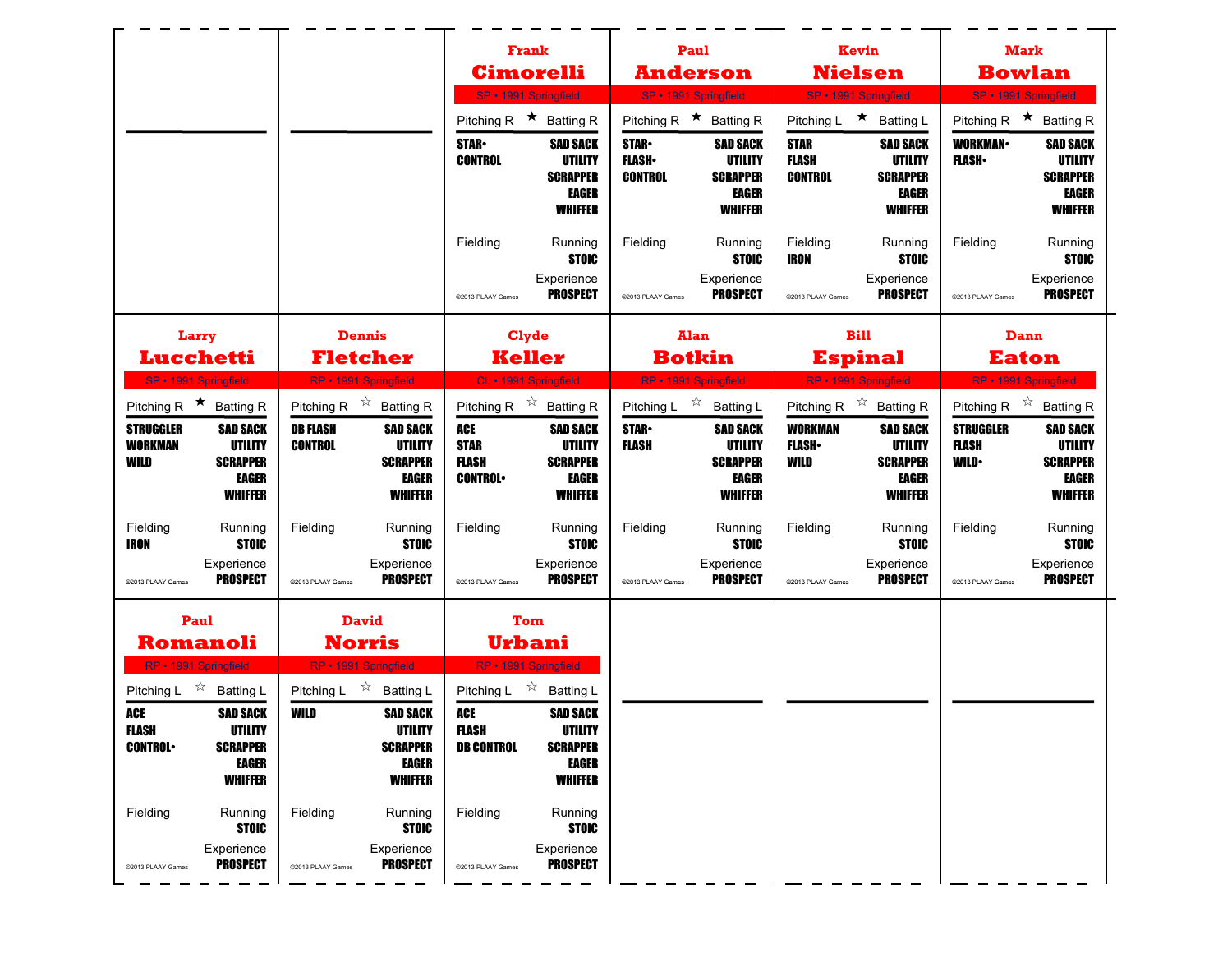| Pedro<br>Lopez<br>C · 1991 Waterloo                                                                                             | Lee<br><b>Henderson</b><br>C · 1991 Waterloo                                                                                                       | <b>Roberto</b><br><b>Arredondo</b><br>1B · 1991 Waterloo                                                                                               | <b>Scott</b><br>Pugh<br>1B · 1991 Waterloo                                                                          | <b>Bill</b><br><b>Meurv</b><br>2B · 1991 Waterloo                                           | <b>Brent</b><br>Bish<br>2B · 1991 Waterloo                                                                                                    |
|---------------------------------------------------------------------------------------------------------------------------------|----------------------------------------------------------------------------------------------------------------------------------------------------|--------------------------------------------------------------------------------------------------------------------------------------------------------|---------------------------------------------------------------------------------------------------------------------|---------------------------------------------------------------------------------------------|-----------------------------------------------------------------------------------------------------------------------------------------------|
| $\star$ Batting R<br><b>HERO</b><br><b>•HR KING</b><br><b>•PATIENT</b><br><b>WHIFFER</b>                                        | $\overrightarrow{a}$ Batting R<br>UTILITY<br><b>SCRAPPER</b><br><b>•EAGER</b><br><b>WHIFFER</b>                                                    | $\star$ Batting L<br>∙CHAMPION<br><b>SCRAPPER</b><br>EAGER<br><b>-WHIFFER</b>                                                                          | ☆<br><b>Batting L</b><br><b>SCRAPPER</b><br><b>•EAGER</b><br><b>·WHIFFER</b>                                        | $\star$ Batting R<br>UTILITY<br><b>SCRAPPER</b><br><b>WHIFFER</b>                           | $\overrightarrow{a}$ Batting R<br>HERO<br><b>-SCRAPPER</b><br><b>WHIFFER</b>                                                                  |
| Fielding<br>Running<br><b>STOIC</b><br>Experience<br><b>PROSPECT</b><br>©2013 PLAAY Games                                       | Fielding<br>Running<br><b>STOIC</b><br>Experience<br><b>PROSPECT</b><br>@2013 PLAAY Games                                                          | Fielding<br>Running<br><b>STOIC</b><br>Experience<br><b>PROSPECT</b><br>@2013 PLAAY Games                                                              | Fielding<br>Running<br><b>STOIC</b><br>Experience<br><b>PROSPECT</b><br>@2013 PLAAY Games                           | Fielding<br>Running<br><b>STOIC</b><br>Experience<br><b>PROSPECT</b><br>@2013 PLAAY Games   | Fielding<br>Running<br><b>•ACTIVE</b><br>Experience<br><b>PROSPECT</b><br>@2013 PLAAY Games                                                   |
| Kevin<br>Farlow<br>SS · 1991 Waterloo<br>$\star$ Batting R<br><b>•UTILITY</b><br><b>SCRAPPER</b><br><b>•PATIENT</b>             | <b>Julio</b><br>Bruno<br>3B · 1991 Waterloo<br>$\star$ Batting R<br><b>•UTILITY</b><br><b>SCRAPPER</b><br><b>WHIFFER</b>                           | <b>Mel</b><br><b>Edwards</b><br>3B · 1991 Waterloo<br>☆<br><b>Batting L</b><br>UTILITY<br><b>SAD SACK</b><br><b>SCRAPPER</b>                           | <b>Darius</b><br>Gash<br>OF • 1991 Waterloo<br>$\star$ Batting B<br>∙CHAMPION<br><b>-SCRAPPER</b><br><b>WHIFFER</b> | <b>Steve</b><br>Gill<br>OF • 1991 Waterloo<br>★.<br><b>Batting L</b><br><b>WHIFFER</b>      | <b>Craig</b><br><b>Pueschner</b><br>OF • 1991 Waterloo<br>$\star$<br><b>Batting R</b><br><b>•UTILITY</b><br><b>•HR KING</b><br><b>WHIFFER</b> |
| <b>-WHIFFER</b><br>Fielding<br>Running<br><b>IRON</b><br>Experience<br><b>PROSPECT</b><br>@2013 PLAAY Games                     | Fielding<br>Running<br>Experience<br>PROSPECT<br>@2013 PLAAY Games                                                                                 | EAGER<br><b>-WHIFFER</b><br>Running<br>Fielding<br><b>STOIC</b><br>Experience<br><b>PROSPECT</b><br>@2013 PLAAY Games                                  | Fielding<br>Running<br><b>•ACTIVE</b><br>Experience<br><b>PROSPECT</b><br>@2013 PLAAY Games                         | Fielding<br>Running<br><b>-ACTIVE</b><br>Experience<br><b>PROSPECT</b><br>@2013 PLAAY Games | Fielding<br>Running<br>Experience<br><b>PROSPECT</b><br>@2013 PLAAY Games                                                                     |
| <b>Shawn</b><br>Whalen<br>OF • 1991 Waterloo<br>$\overrightarrow{a}$ Batting L<br><b>•UTILITY</b><br>∙SLUGGER<br><b>WHIFFER</b> | <b>Tookie</b><br>Spann<br>OF • 1991 Waterloo<br>$\overrightarrow{a}$ Batting R<br><b>•CHAMPION</b><br>∙SLUGGER<br><b>PATIENT</b><br><b>WHIFFER</b> | <b>Reggie</b><br>Stephens<br>OF • 1991 Waterloo<br>$\overrightarrow{a}$ Batting R<br><b>·UTILITY</b><br>•SAD SACK<br><b>SCRAPPER</b><br><b>WHIFFER</b> |                                                                                                                     |                                                                                             |                                                                                                                                               |
| Fielding<br>Running<br><b>STOIC</b><br>Experience<br><b>PROSPECT</b><br>@2013 PLAAY Games                                       | Fielding<br>Running<br><b>-ACTIVE</b><br>Experience<br><b>PROSPECT</b><br>@2013 PLAAY Games                                                        | Fielding<br>Running<br><b>DB ACTIVE</b><br>Experience<br><b>PROSPECT</b><br>@2013 PLAAY Games                                                          |                                                                                                                     |                                                                                             |                                                                                                                                               |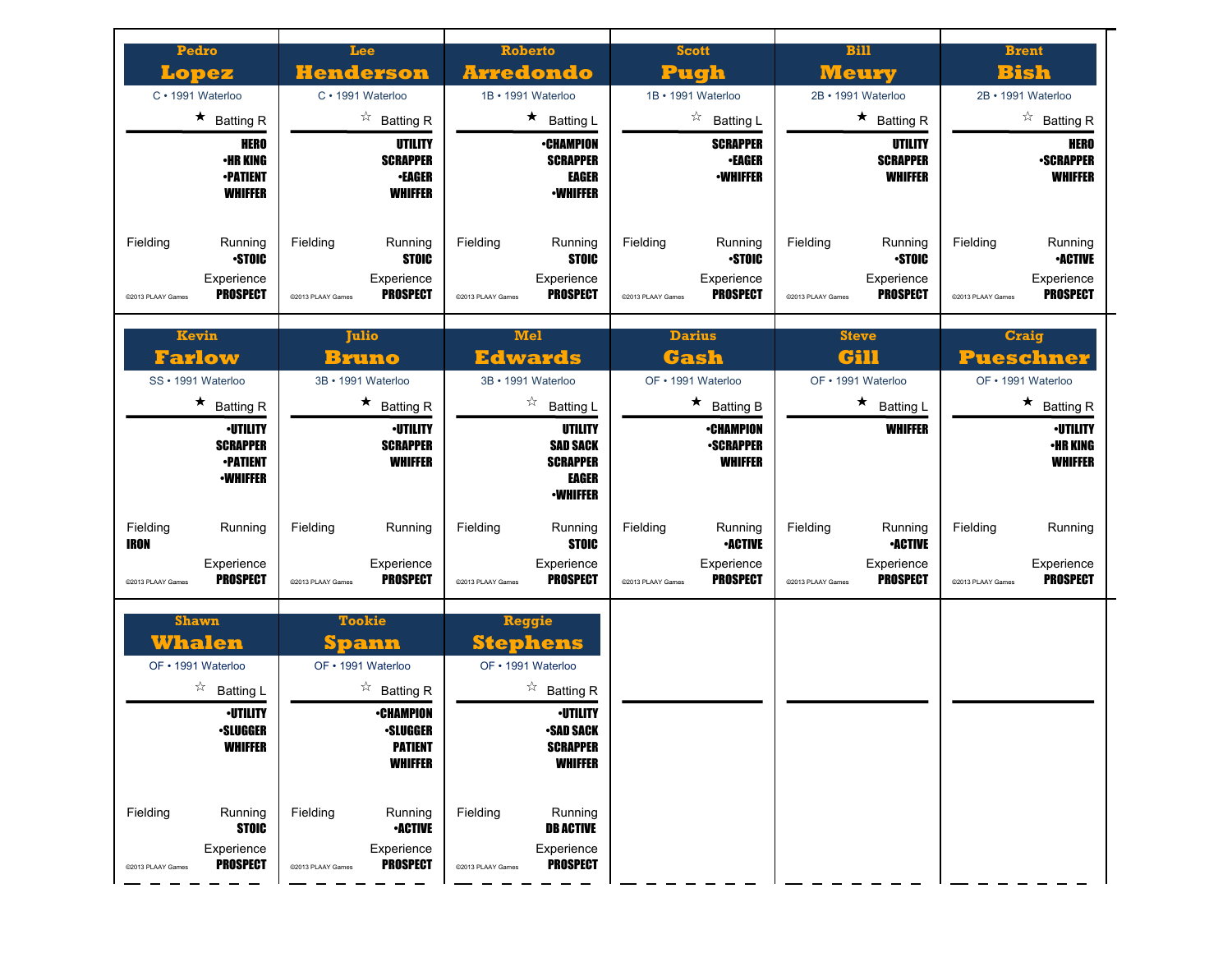|                                                                                                                                               |                                                                                                                                                                  | <b>Lance</b>                                                                      |                                                                                 |                                                 | <b>Bryce</b>                                                                    |                                              | <b>Ted</b>                                                                      |                                                             | Linty                                                                                  |
|-----------------------------------------------------------------------------------------------------------------------------------------------|------------------------------------------------------------------------------------------------------------------------------------------------------------------|-----------------------------------------------------------------------------------|---------------------------------------------------------------------------------|-------------------------------------------------|---------------------------------------------------------------------------------|----------------------------------------------|---------------------------------------------------------------------------------|-------------------------------------------------------------|----------------------------------------------------------------------------------------|
|                                                                                                                                               |                                                                                                                                                                  | <b>Painter</b><br>SP · 1991 Waterloo                                              |                                                                                 |                                                 | <b>Florie</b><br>SP · 1991 Waterloo                                             |                                              | <b>Devore</b><br>SP · 1991 Waterloo                                             |                                                             | Ingram<br>SP · 1991 Waterloo                                                           |
|                                                                                                                                               |                                                                                                                                                                  | Pitching L ★ Batting L                                                            |                                                                                 | Pitching R $\star$ Batting R                    |                                                                                 |                                              | Pitching R $\star$ Batting R                                                    |                                                             | Pitching R $\star$ Batting R                                                           |
|                                                                                                                                               |                                                                                                                                                                  | ACE.<br><b>FLASH</b><br><b>CONTROL</b>                                            | <b>SAD SACK</b><br><b>UTILITY</b><br><b>SCRAPPER</b><br>EAGER<br><b>WHIFFER</b> | <b>FLASH</b> •<br><b>WILD</b>                   | <b>SAD SACK</b><br>UTILITY<br><b>SCRAPPER</b><br>EAGER<br><b>WHIFFER</b>        | <b>STAR</b><br><b>FLASH</b><br><b>WILD</b>   | <b>SAD SACK</b><br>UTILITY<br><b>SCRAPPER</b><br><b>EAGER</b><br><b>WHIFFER</b> | <b>ACE</b><br><b>FLASH</b><br><b>DB CONTROL</b>             | <b>SAD SACK</b><br><b>UTILITY</b><br><b>SCRAPPER</b><br>EAGER<br><b>WHIFFER</b>        |
|                                                                                                                                               |                                                                                                                                                                  | Fielding<br>@2013 PLAAY Games                                                     | Running<br><b>STOIC</b><br>Experience<br><b>PROSPECT</b>                        | Fielding<br>@2013 PLAAY Games                   | Running<br><b>STOIC</b><br>Experience<br><b>PROSPECT</b>                        | Fielding<br><b>IRON</b><br>@2013 PLAAY Games | Running<br><b>STOIC</b><br>Experience<br><b>PROSPECT</b>                        | Fielding<br>@2013 PLAAY Games                               | Running<br><b>STOIC</b><br>Experience<br><b>PROSPECT</b>                               |
| <b>Tim</b><br><b>Worrell</b><br>SP · 1991 Waterloo                                                                                            | <b>Bruce</b><br><b>Bensching</b><br>CL · 1991 Waterloo                                                                                                           | <b>Ryan</b><br>Thibault<br>RP · 1991 Waterloo                                     |                                                                                 |                                                 | <b>Rob</b><br><b>Hays</b><br>RP · 1991 Waterloo                                 |                                              | Lance<br><b>Banks</b><br>RP · 1991 Waterloo                                     |                                                             | <b>Scott</b><br><b>Frederickson</b><br>RP · 1991 Waterloo                              |
| Pitching R $\star$ Batting R                                                                                                                  | Pitching R $\overrightarrow{x}$ Batting R                                                                                                                        | Pitching L                                                                        | $\overrightarrow{a}$ Batting L                                                  |                                                 | Pitching R $\overrightarrow{x}$ Batting R                                       |                                              | Pitching R $\overline{x}$ Batting R                                             |                                                             | Pitching R $\overrightarrow{x}$ Batting R                                              |
| <b>STAR-</b><br><b>SAD SACK</b><br><b>FLASH</b><br><b>UTILITY</b><br><b>CONTROL</b><br><b>SCRAPPER</b><br>EAGER<br><b>WHIFFER</b>             | ACE.<br><b>SAD SACK</b><br><b>DB FLASH</b><br>UTILITY<br><b>SCRAPPER</b><br><b>EAGER</b><br><b>WHIFFER</b>                                                       | <b>WORKMAN</b><br><b>FLASH</b><br>WILD                                            | <b>SAD SACK</b><br><b>UTILITY</b><br><b>SCRAPPER</b><br>EAGER<br><b>WHIFFER</b> | <b>WORKMAN</b><br><b>FLASH</b> •<br><b>WILD</b> | <b>SAD SACK</b><br><b>UTILITY</b><br><b>SCRAPPER</b><br>EAGER<br><b>WHIFFER</b> | <b>WORKMAN-</b><br><b>FLASH</b> •            | <b>SAD SACK</b><br>UTILITY<br><b>SCRAPPER</b><br><b>EAGER</b><br><b>WHIFFER</b> | <b>ACE</b><br><b>STAR</b><br><b>FLASH</b><br><b>CONTROL</b> | <b>SAD SACK</b><br><b>UTILITY</b><br><b>SCRAPPER</b><br><b>EAGER</b><br><b>WHIFFER</b> |
| Fielding<br>Running<br><b>STOIC</b><br>Experience                                                                                             | Fielding<br>Running<br><b>STOIC</b>                                                                                                                              | Fielding                                                                          | Running<br><b>STOIC</b>                                                         | Fielding                                        | Running<br><b>STOIC</b><br>Experience                                           | Fielding                                     | Running<br><b>STOIC</b><br>Experience                                           | Fielding                                                    | Running<br><b>STOIC</b><br>Experience                                                  |
| <b>PROSPECT</b><br>@2013 PLAAY Games                                                                                                          | Experience<br><b>PROSPECT</b><br>@2013 PLAAY Games                                                                                                               | @2013 PLAAY Games                                                                 | Experience<br><b>PROSPECT</b>                                                   | @2013 PLAAY Games                               | <b>PROSPECT</b>                                                                 | @2013 PLAAY Games                            | <b>PROSPECT</b>                                                                 | @2013 PLAAY Games                                           | PROSPECT                                                                               |
| <b>Tony</b><br><u> Mortenson</u><br>RP · 1991 Waterloo                                                                                        | <b>Jose</b><br>Lebron<br>RP · 1991 Waterloo                                                                                                                      | <b>Brian</b><br>Wilkinson<br>RP · 1991 Waterloo                                   |                                                                                 |                                                 |                                                                                 |                                              |                                                                                 |                                                             |                                                                                        |
| Pitching L $\overrightarrow{x}$ Batting L<br><b>SAD SACK</b><br><b>STAR</b><br>FLASH<br>UTILITY<br><b>SCRAPPER</b><br>EAGER<br><b>WHIFFER</b> | Pitching R $\overrightarrow{r}$ Batting R<br><b>WORKMAN-</b><br><b>SAD SACK</b><br><b>FLASH•</b><br>UTILITY<br><b>SCRAPPER</b><br><b>EAGER</b><br><b>WHIFFER</b> | Pitching R $\overrightarrow{x}$ Batting R<br>ACE<br><b>STAR</b><br><b>FLASH</b> • | <b>SAD SACK</b><br>UTILITY<br><b>SCRAPPER</b><br>EAGER<br><b>WHIFFER</b>        |                                                 |                                                                                 |                                              |                                                                                 |                                                             |                                                                                        |
| Fielding<br>Running<br><b>STOIC</b><br>Experience<br><b>PROSPECT</b><br>@2013 PLAAY Games                                                     | Fielding<br>Running<br><b>STOIC</b><br>Experience<br><b>PROSPECT</b><br>@2013 PLAAY Games                                                                        | Fielding<br>@2013 PLAAY Games                                                     | Running<br><b>STOIC</b><br>Experience<br><b>PROSPECT</b>                        |                                                 |                                                                                 |                                              |                                                                                 |                                                             |                                                                                        |